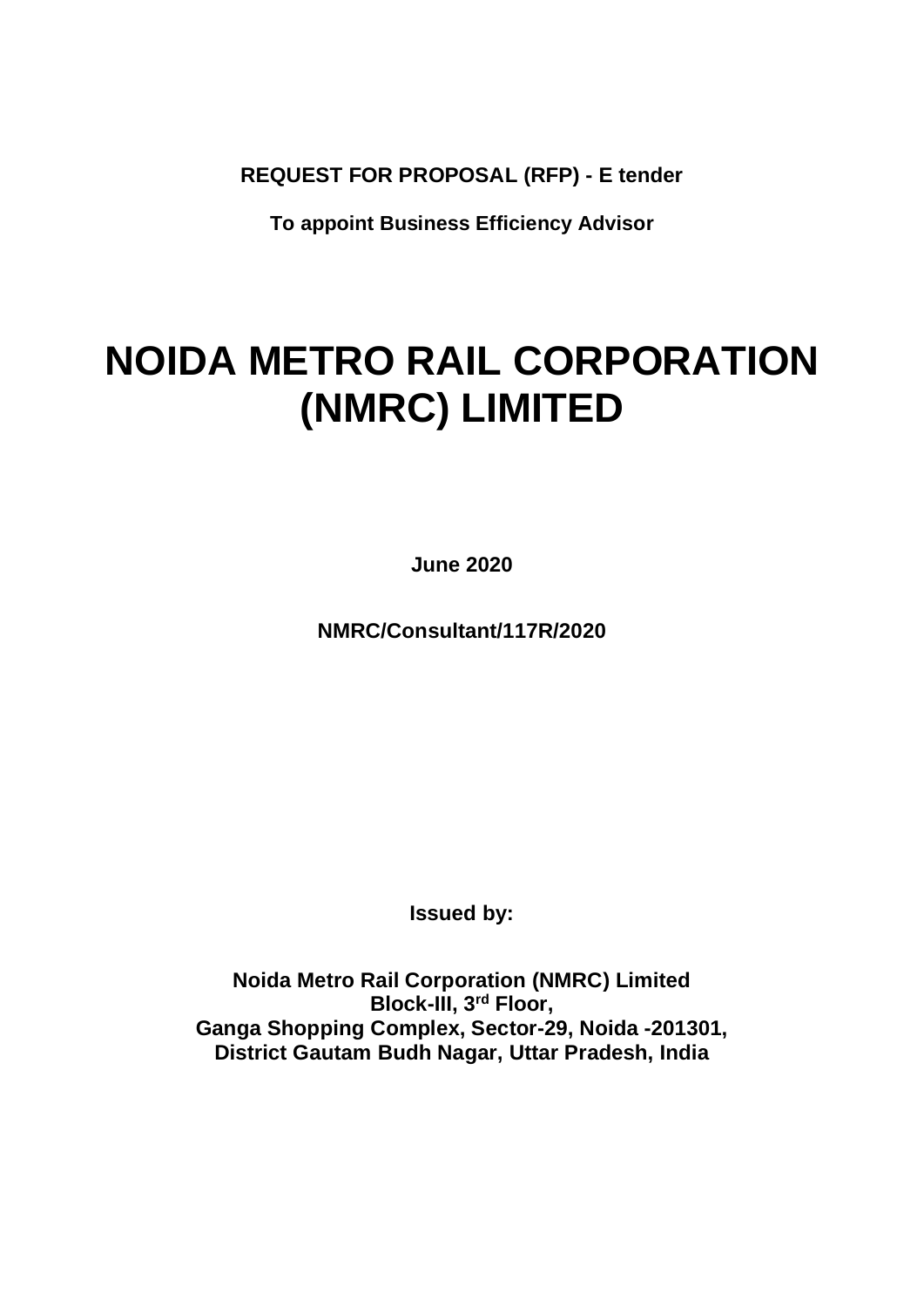### **Disclaimer**

This Request for Proposal (RFP) Document "To appoint Business Efficiency Advisor" contains brief information about the scope of work and selection process for the Applicant (or 'Advisor' or 'Consultant' or 'Bidder' or 'Tenderer'). The purpose of the Document is to provide the Applicants with information to assist the formulation of their bid application ('Application' or 'Proposal').

While all efforts have been made to ensure the accuracy of information contained in this RFP Document, this Document does not purport to contain all the information required by the Applicants. The Applicants should conduct their own independent assessment, investigations and analysis and should check the reliability, accuracy and completeness of the information at their end and obtain independent advice from relevant sources as required before submission of their application/s. Noida Metro Rail Corporation Ltd. ("NMRC" or "the Company") or any of its employees or advisors shall incur no liability under any law, statute, rules or regulations as to the accuracy or completeness of the RFP Document.

NMRC reserves the right to change any or all conditions/information set in this RFP Document by way of revision, deletion, updating or annulment through issuance of appropriate addendum as NMRC may deem fit without assigning any reason thereof.

NMRC reserves the right to accept or reject any or all applications without giving any reasons thereof. NMRC will not entertain or be liable for any claim for costs and expenses in relation to the preparation of the bid applications to be submitted in terms of this RFP Document.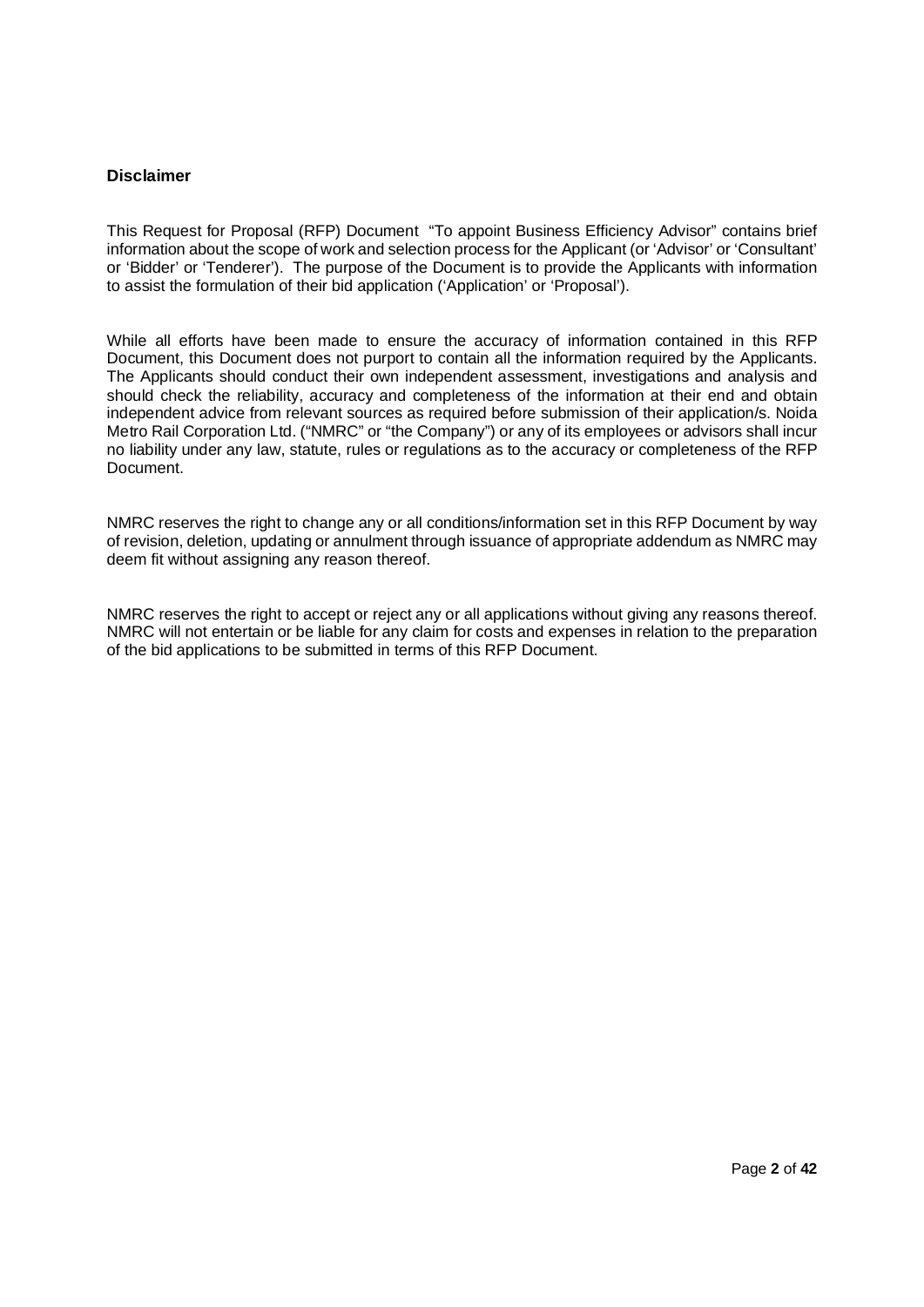# **Data Sheet**

| 1              | Name of the Bid                                                                    | RFP to appoint Business Efficiency Advisor                                                                                                                                                                           |
|----------------|------------------------------------------------------------------------------------|----------------------------------------------------------------------------------------------------------------------------------------------------------------------------------------------------------------------|
| $\overline{2}$ | Time-period of contract                                                            | 1 (one) year                                                                                                                                                                                                         |
| 3              | Method of selection                                                                | Quality cum Cost based Selection (QCBS) (70:30)                                                                                                                                                                      |
| 4              | <b>Bid Processing Fee</b>                                                          | Rs. 5900/-(including GST) (Rupees Five Thousand Nine Hundred<br>Only) through RTGS/NEFT only payable in favour of Noida Metro<br>Rail Corporation Limited - Non-refundable                                           |
|                |                                                                                    | (Note - Bid Processing Fees is mandatory for each tender)                                                                                                                                                            |
|                |                                                                                    | Rs. 90,000 /- (Rupees Ninety Thousand only) - Refundable                                                                                                                                                             |
| 5              | Earnest Money Deposit (EMD)                                                        | (Note - Bidders, who have submitted the EMD as part of the<br>previously published tender No. NMRC/Consultant/117/2020,<br>can submit the scanned copy of such receipt with transaction<br>Id certified by the bank) |
| 6              | Financial Bid to be submitted<br>together with Technical Bid                       | Yes                                                                                                                                                                                                                  |
| $\overline{7}$ | Name of the Corporation's official<br>for addressing queries and<br>clarifications | GM/Technical<br>Noida Metro Rail Corporation,<br>Block-III, 3rd Floor, Ganga Shopping Complex,<br>Sector-29, Noida 201301<br>Email: nmrcnoida@gmail.com<br>Website:www.nmrcnoida.com, http://etender.up.nic.in       |
| 8              | <b>Bid Validity Period</b>                                                         | 180 days                                                                                                                                                                                                             |
| 9              | <b>Bid Language</b>                                                                | English                                                                                                                                                                                                              |
| 10             | <b>Bid Currency</b>                                                                | <b>INR</b>                                                                                                                                                                                                           |
|                | <b>Schedule of Bidding Process</b>                                                 |                                                                                                                                                                                                                      |
|                | Task                                                                               | <b>Key Dates</b>                                                                                                                                                                                                     |
|                | Uploading of Bid                                                                   | 02/06/2020                                                                                                                                                                                                           |
|                | Pre-bid Meeting                                                                    | 09/06/2020, 1100 hrs (IST)                                                                                                                                                                                           |
| 11             | Last date of receipt of Pre-bid<br>queries                                         | 09/06/2020, 1700 hrs(IST)                                                                                                                                                                                            |
|                | Last date of issuing amendment, if $12/06/2020$ , 1700 hrs(IST)<br>any             |                                                                                                                                                                                                                      |
|                | Last Date of Bid Submission                                                        | 22/06/2020, 1100 hrs (IST)                                                                                                                                                                                           |
|                | Date of Technical Bid Opening                                                      | 22/06/2020, 1500 hrs (IST)                                                                                                                                                                                           |
| 12             | Consortium to be allowed                                                           | <b>No</b>                                                                                                                                                                                                            |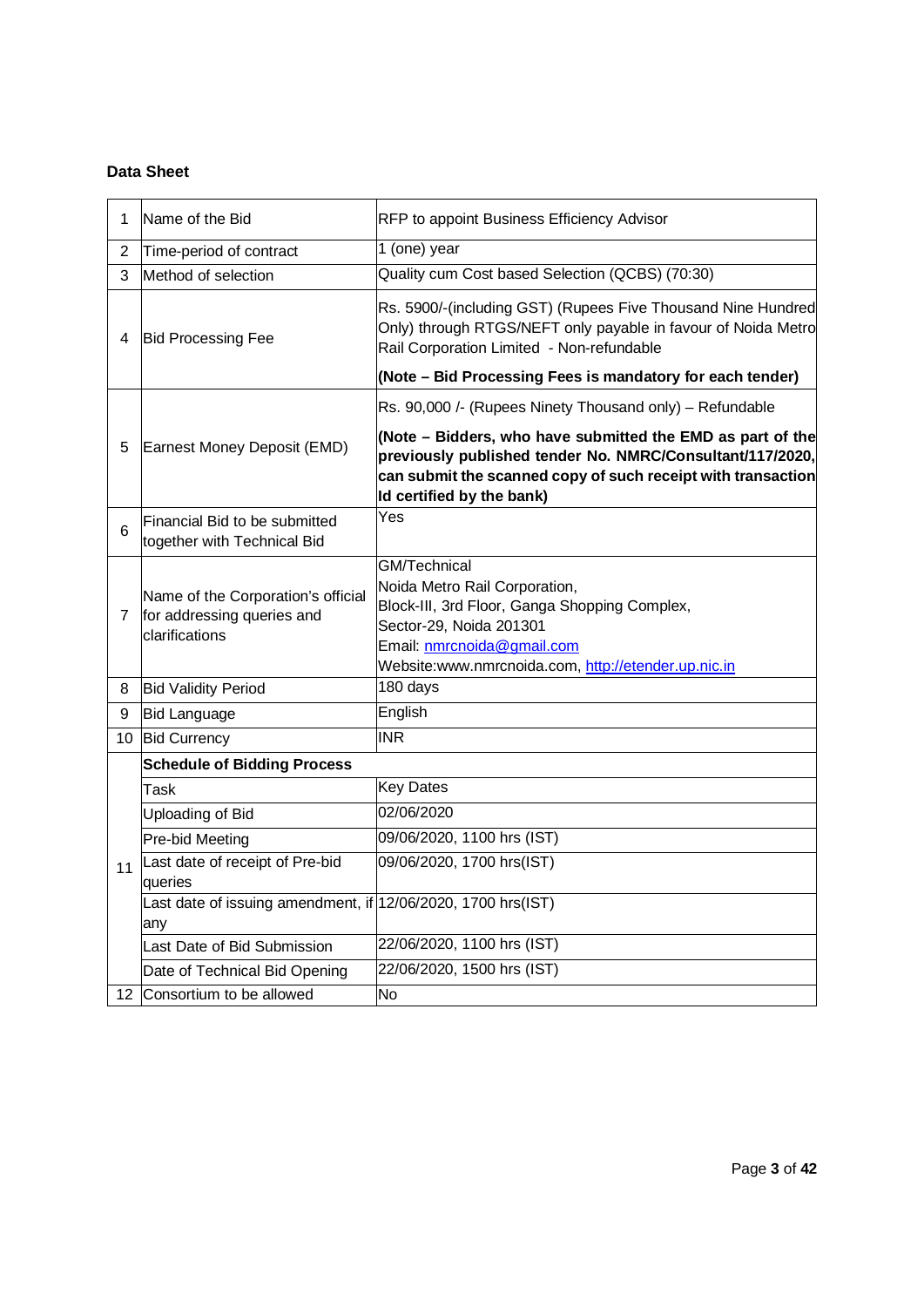| Name of the Bid | <b>RFP</b> to appoint Business Efficiency Advisor                                                                                                                                                                            |
|-----------------|------------------------------------------------------------------------------------------------------------------------------------------------------------------------------------------------------------------------------|
| Account details | <b>For Bid Processing Fee &amp; EMD</b><br>State Bank of India (04077) - Sector 18, Noida<br>Gautam Budh Nagar, Uttar Pradesh - 201301<br>IFSC Code: SBIN0004077<br>A/c No. 37707840592<br>Noida Metro Rail Corporation Ltd. |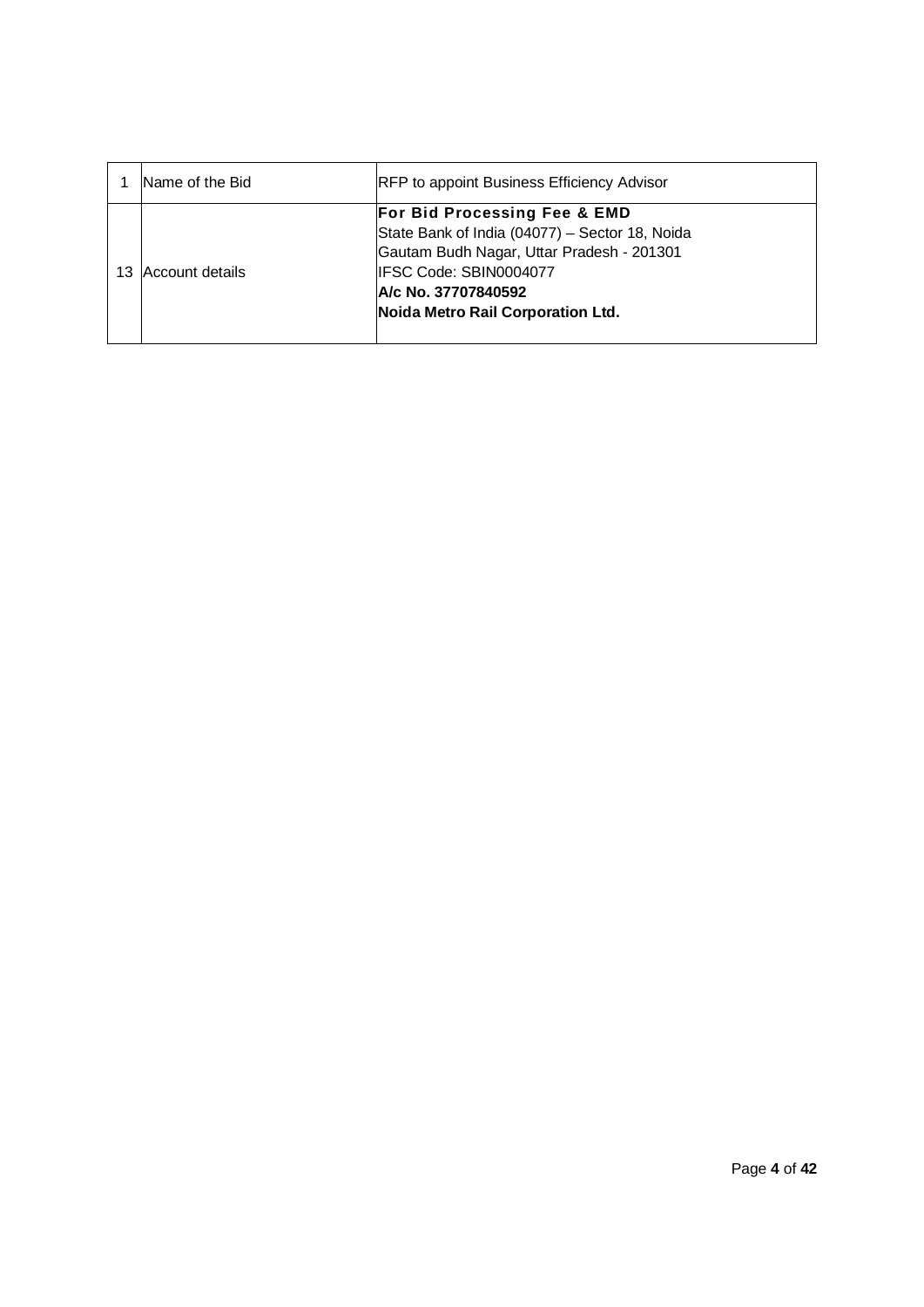# Index

| Section IV: Pre-qualification Criteria and Evaluation and Selection Process 18 |  |
|--------------------------------------------------------------------------------|--|
|                                                                                |  |
|                                                                                |  |
|                                                                                |  |
|                                                                                |  |
|                                                                                |  |
|                                                                                |  |
|                                                                                |  |
|                                                                                |  |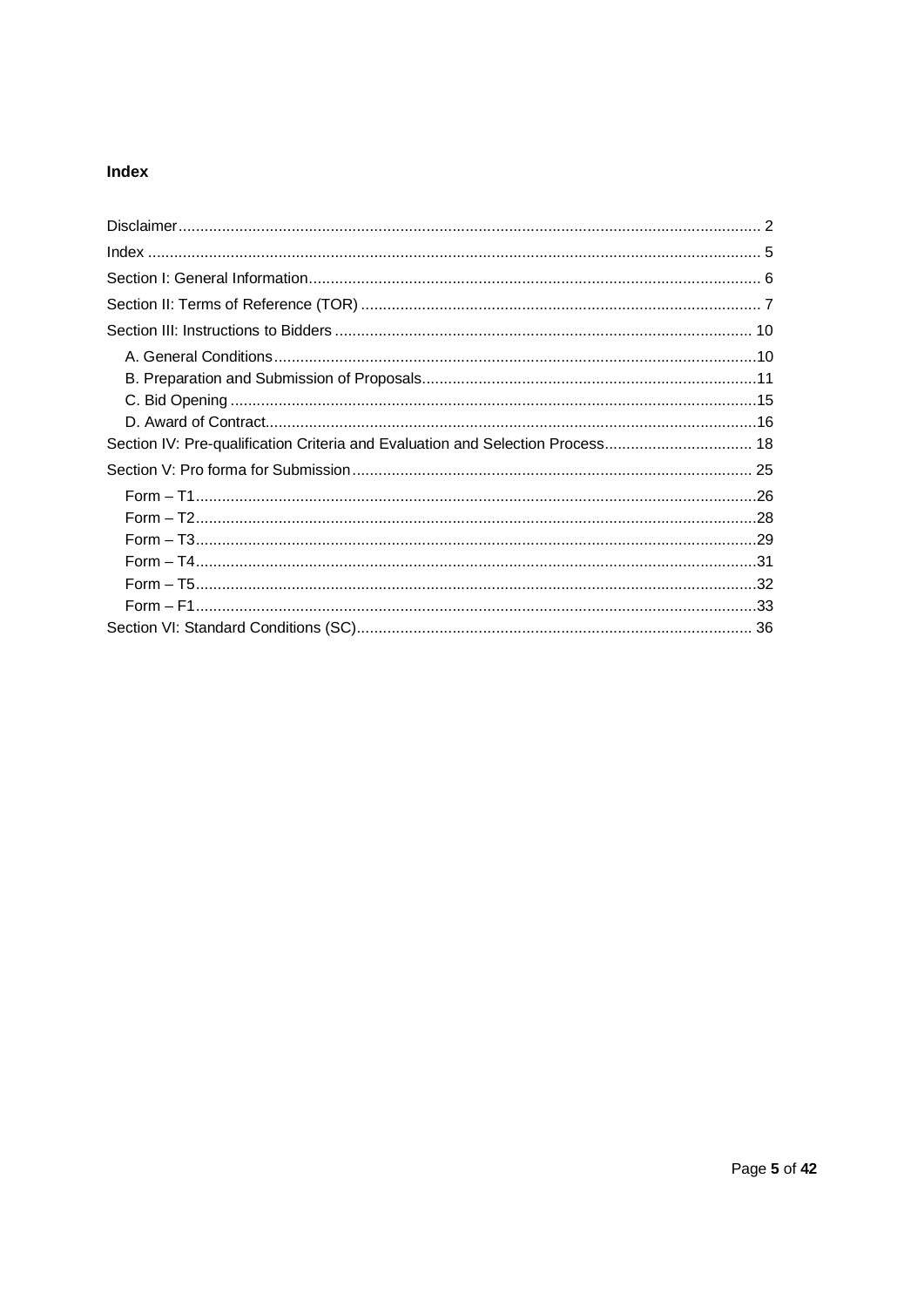# **Section I: General Information**

### **I.I. Background**

Noida and Greater Noida are being developed as the satellite towns to New Delhi and more and more people from Delhi and other areas are shifting to these towns in search of fresh air, greenery and better infrastructure. There is a need of providing an efficient, reliable and comfortable transportation system for the population intending to settle in these towns and also the public coming to these areas for education, service and business.

Noida Metro Rail Corporation is a Special Purpose Vehicle (SPV) formed for planning and executing urban transport projects in Noida, Greater Noida regions. The Company desires to provide a worldclass Public Transportation System with state-of-the-art technology. As such, the overarching criterion for setting up of the Company is to help create an efficient, safe, reliable, economical and affordable public transport system.

Presently, two major projects namely Metro Rail and City Bus services between Noida & Greater Noida have been undertaken by the Company.

There is an existing Aqua Line of the Noida Metro that began operations on 26 January 2019, starting at Noida Sector 51 station and terminating at the Depot station in Greater Noida. The corridor consists of 21 stations out of which 15 are in Noida and 6 in Greater Noida and has a total length of 29.707 km. Additionally, a few extensions of the metro lines have been planned for future

- · Sector 51 to Knowledge Park V corridor (14.958 Km with 09 Stations)
- Sector 142 to Botanical Garden corridor (11.504 Km with 11 stations)
- · Depot Station to Boraki corridor (3 km with 3 stations)

The city bus services is in operation and a total of 50 low floor air conditioned buses have been deployed as metro feeder bus service in Noida & Greater Noida providing last mile connectivity from NMRC metro stations covering almost all major landmarks, residential societies, companies, Educational Institutions etc. E - rickshaws has also been deployed at major metro stations for the convenience of the commuters.

Globally, most successful public transport systems have adopted innovative methods to finance the project through innovative commercial property development, advertising, cost optimization/reduction etc.

In the above context, NMRC intends to appoint a global firm (the Advisor) to provide assistance for documenting case studies (best practices), sustainable practices, project conceptualization, revenue enhancement through fare box & non-fare means i.e. PD/PB works etc., project structuring, economic feasibility, financial modelling, and policies among others.

The Advisor would support NMRC as a Business Efficiency Advisor by providing relevant capacities for 1 (one) year.

In this regard, the Company now invites the interested applicants/bidders to submit their proposals as per provisions of this Request for Proposal Document.

NMRC will shortlist the Applicants on the basis of evaluation criteria mentioned in this RFP Document. On the basis of the evaluation criteria, qualified applicants will be shortlisted. Financial proposal of only qualified applicants will be opened.

The Successful Applicant shall provide the services as described in the Terms of Reference (Section  $-$ II).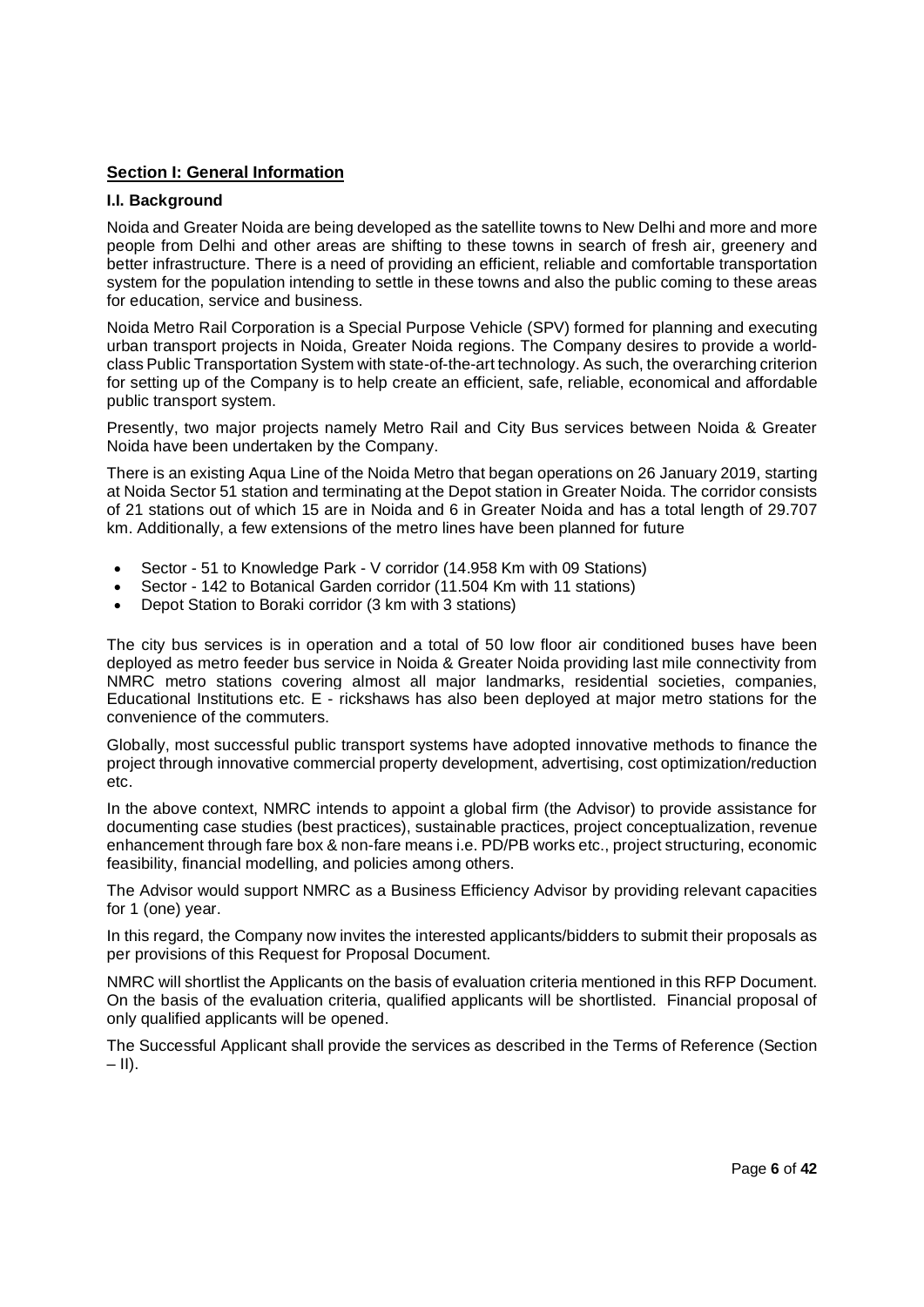# **Section II: Terms of Reference (TOR)**

## **II.I. Scope of Work**

The selected Bidder is expected to provide (but not limited to) following services to enhance revenue enhancement potential of NMRC:

# **Part A: Support to non-fare box and process interventions**

NMRC is undertaking Property Development as well as Property Business initiatives to enhance the non-fare box revenue.

**Property Development** refers to asset monetization of 50 hectare of land that shall be allotted to NMRC from Noida and Greater Noida Authority.

**Property Business** refers to activities such as Licensing of Co-Branding Rights, Internal and External Advertisement Spaces, Commercial Spaces/ Kiosks/ Vending zones, Parking Rights, etc. which add non-fare box to the organization.

As mentioned previously, NMRC has 2 major projects namely Metro Rail and City Bus Services and the scope of work pertaining to same is captured below:

### **Metro**

The Advisor shall

- Assist in all system process related activities
- Provide innovative ideas/ solutions for NMRC to enhance non-fare box revenue including Property Development and Property Business activities as mentioned above (including but not limited to Licensing of Co-Branding Rights, Internal and External Advertisement Spaces, Commercial Spaces/ Kiosks/ Vending zones, Parking Rights, etc.)
- · Undertake financial analysis pertaining to the Property Development and Property Business streams
- · Identify and define innovative ways to grow, improve, and protect NMRC's business and functions. This assistance may require help through limited primary research and continuous secondary research into the sector, market and ecosystem
- · Assist in ways to enhance last mile connectivity

### **City Bus Services**

The Advisor shall be expected to advice NMRC pertaining to matters of existing City Bus Service (such as operational efficiency/ citizen experience) through limited primary research and continuous secondary research, as and when required.

It may be noted that the city bus services is in operation and a total of 50 low floor air conditioned buses have been deployed as metro feeder bus service in Noida & Greater Noida providing last mile connectivity form NMRC metro stations covering almost all major landmarks, residential societies, Companies, Educational Institutions etc.

### **Part B: Implementation Support**

The Advisor shall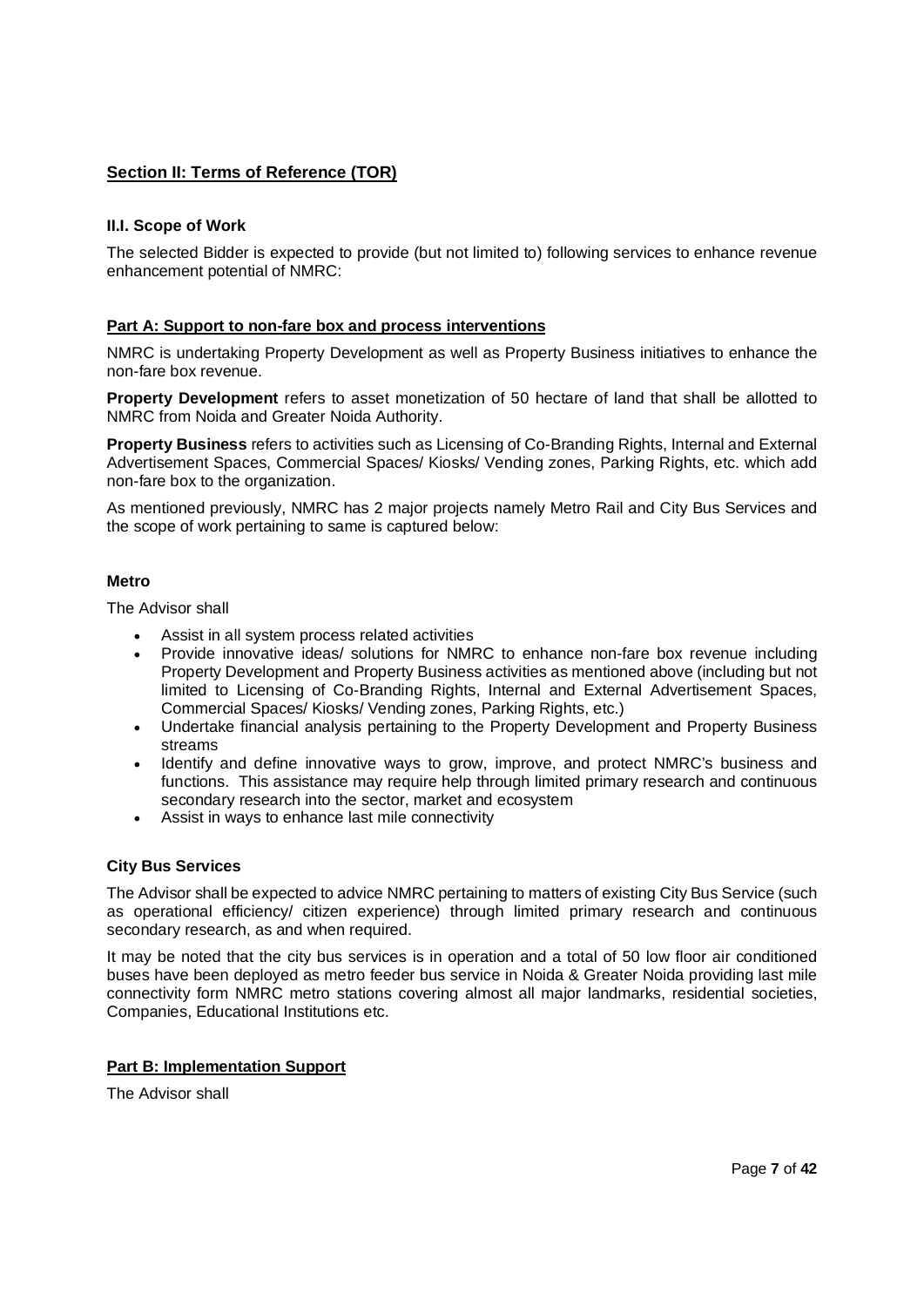- · Provide implementation assistance/ handholding of identified areas of improvements to enable implementation
- · Prepare policies/guidelines as may be required from time to time for smooth functioning of NMRC
- · Develop concepts for identified or specific considerations. Prepare notes/ documents on specific interventions/ considerations
- Assist in project planning for the identified interventions
- Be the interface between various stakeholders i.e. Noida Authority, Greater Noida Authority, Delhi Metro Rail Corporation (DMRC) etc. for the required information
- Assist in contract management and stakeholder management
- · Provide Weekly briefing and progress presentation to the concerned senior officials at NMRC
- · Support in development of innovative new experiences for customers/commuters for leveraging digital, mobile, and social developments
- · Review of some of the key documents to safeguard the interest of NMRC. Additionally, submit its reports/ opinion on various matters as and when required by NMRC.
- Assist in understand specific challenges in presenting complex analyses to senior executives and management through data in the appropriate visual format, and impacts
- · Work on plan/s, support in forecasts and reporting for Board meetings etc.

# **Part C: Miscellaneous**

The Consultant shall

- · Draft proposals for Tender as per requirement of NMRC. This will include assisting in designing the EOI/ RFP, holding Pre-Bid meetings, its evaluation and recommendation for awarding of Contract. It shall also carry out market survey as per need and any other assignment assigned during the currency of the agreement.
- Be responsible for advising and implementation support towards improving the operations and functions of the Corporation. Efficiencies in the processes, improvement of customer experiences and risk management will be the key objectives to be delivered while helping NMRC in developing capacities to be a best-in-class organisation in providing mobility services for the citizens of Gautam Budh Nagar.

### **II.II. Timelines:**

The overall period of the engagement of the Advisor shall be **one (1) year** from the date of award of work, with the provision of extension of one (1) year based on the satisfactory performance.

### **II.III KEY PERSONNEL**

### **Minimum skill set of team composition required for this project.**

The Consultant will have one dedicated resource to service the requirements of the Client. The dedicated resource will be full time staff based out of Employer office from the beginning of the project. He/She will be involved in day to day coordination including conducting, documenting and finalizing the documents with all key stakeholders.

The qualification criteria for the proposed team member is as follows: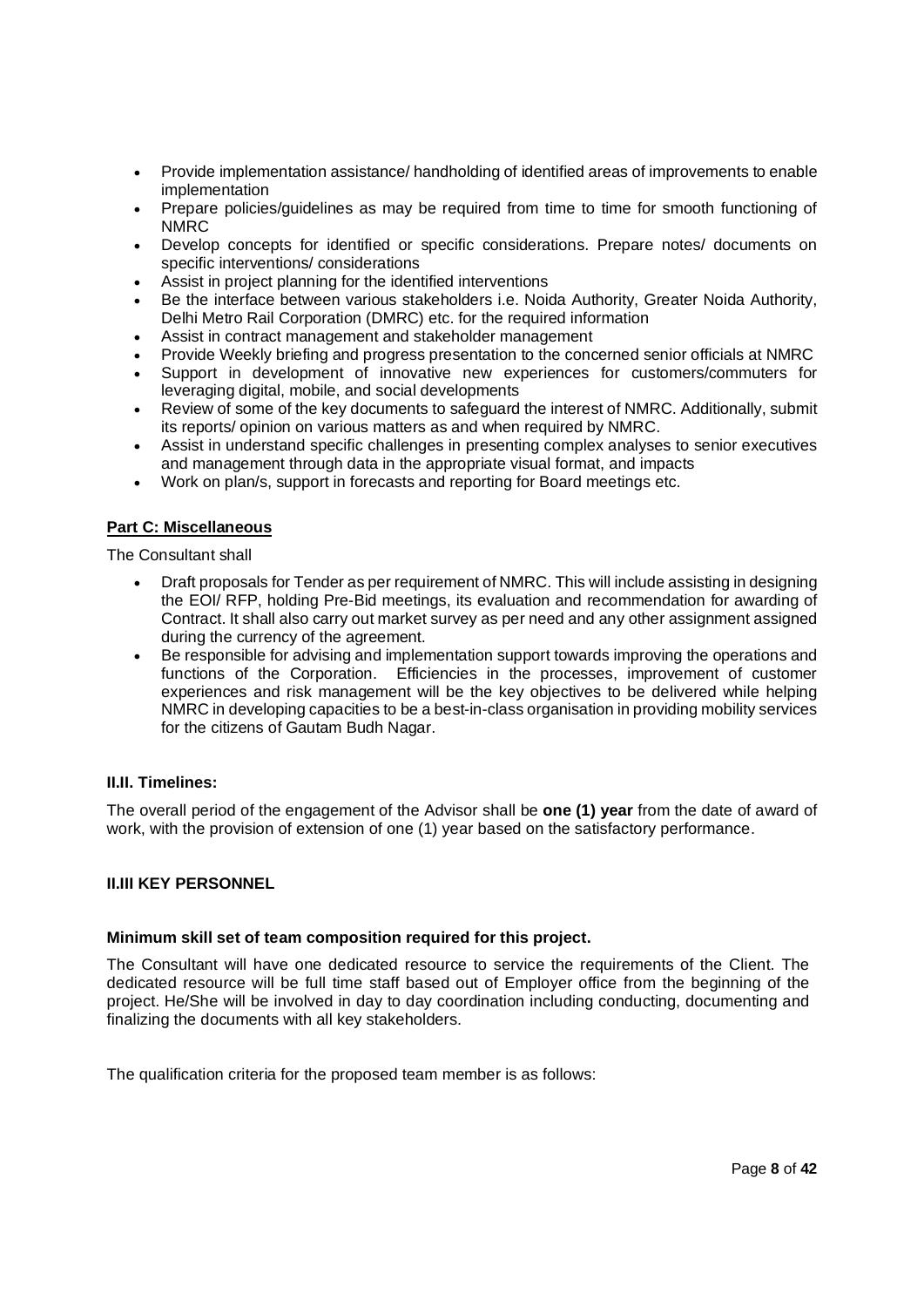|    | <b>Profile</b>             | <b>Number of Resources</b> | <b>Skill set</b>                                                                                                                                                                        |
|----|----------------------------|----------------------------|-----------------------------------------------------------------------------------------------------------------------------------------------------------------------------------------|
| a) | Strategy/System<br>analyst | (one)                      | Post graduate with minimum (5)<br>years total work experience in<br>research and strategy.<br>Understanding of<br>process<br>improvement/<br>revenue<br>enhancement shall be preferred. |

It may be noted NMRC may require Senior Member/ Team Leader support on the engagement on few occasions on need basis. Thus, it is important that the availability of the Senior Member/ Team Leader is such that he/she is available to be present for discussions/ meetings at a short notice on call of NMRC.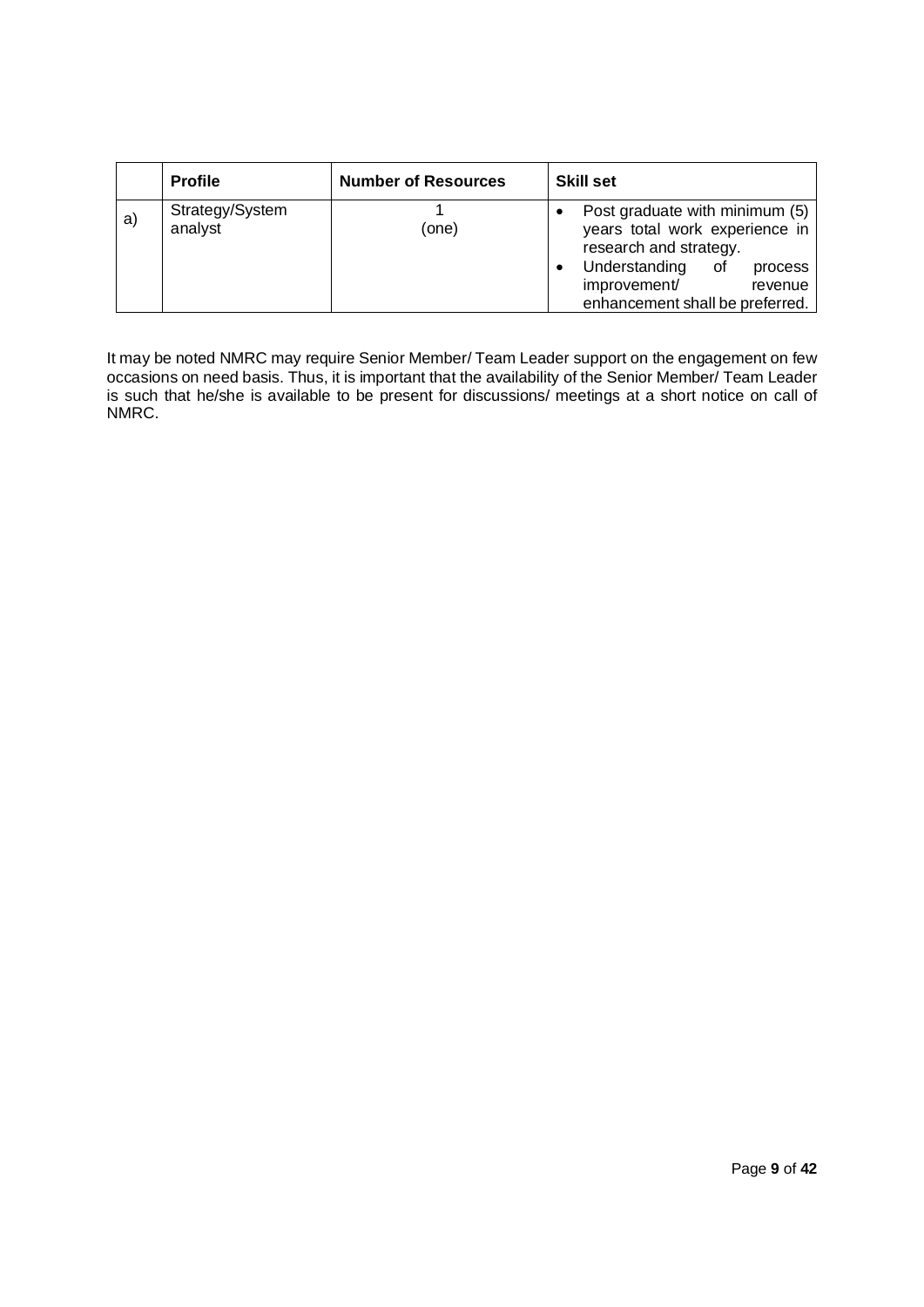# **Section III: Instructions to Bidders**

# *A. General Conditions*

# **1. Cost of Bid Document/e-Tender processing Fee**

a) The tenderer shall bear all costs associated with the preparation and submission of its e-Bid and U.P. Electronics Corporation Ltd, Lucknow/ Noida Metro Rail Corporation Ltd. ("NMRC" or "the Company"), will in no case be responsible or liable for these costs, regardless of the conduct or outcome of the e-Bid process.

b) This tender document is available on the web site http://etender.up.nic.in or on NMRC website www.nmrcnoida.com to enable the tenderers to view, download the e-Bid document and submit e-Bids online up to the last date and time mentioned in e-Tender notice/e-tender document against this e-Tender. The tenderers shall have to pay cost of bid document/ e-Tender processing fee as mentioned in **Data Sheet** - scanned copy of RTGS receipt with transaction Id certified by the same bank must be enclosed along with the e-Bid. This cost of bid document/ e-Tender processing fee will be non-refundable. Tender without cost of bid document/ e-Tender processing fee in the prescribed form, will not be accepted.

### **2. Contents of e-Bid Document**

The scope of work, e-Bid procedure and contract terms and conditions are prescribed in the e-Bid document. The e-Bid document includes:

### Invitation for e-Bid

| Section I         | : General Information                                         |
|-------------------|---------------------------------------------------------------|
| Section II        | : Terms of reference (TOR)                                    |
| Section III       | $:$ Instruction to bidders                                    |
| Section IV        | : Qualification and Evaluation criteria                       |
| Section V         | : Pro- forma for submission of bids (technical and financial) |
| <b>Section VI</b> | : Standard conditions                                         |

The tenderer is expected to examine all instructions, forms, terms and specifications in the e-Bid document. Failure to furnish all information required as per the e-Bid document or submission of e-Bid not responsive to the e-Bid document in every respect will be at the tenderer's risk and may result in rejection of the said e-Bid.

### **3. Amendment of e-Bid Document**

At any time prior to the deadline for submission of e-Bid, NMRC may, for any reason, whether at its own initiative or in response to a clarification requested by a prospective tenderer, modify the e-Bid document by amendments. Such amendments shall be uploaded on the e-Procurement website http:// etender.up.nic.in, NMRC web site www.nmrcnoida.com through corrigendum and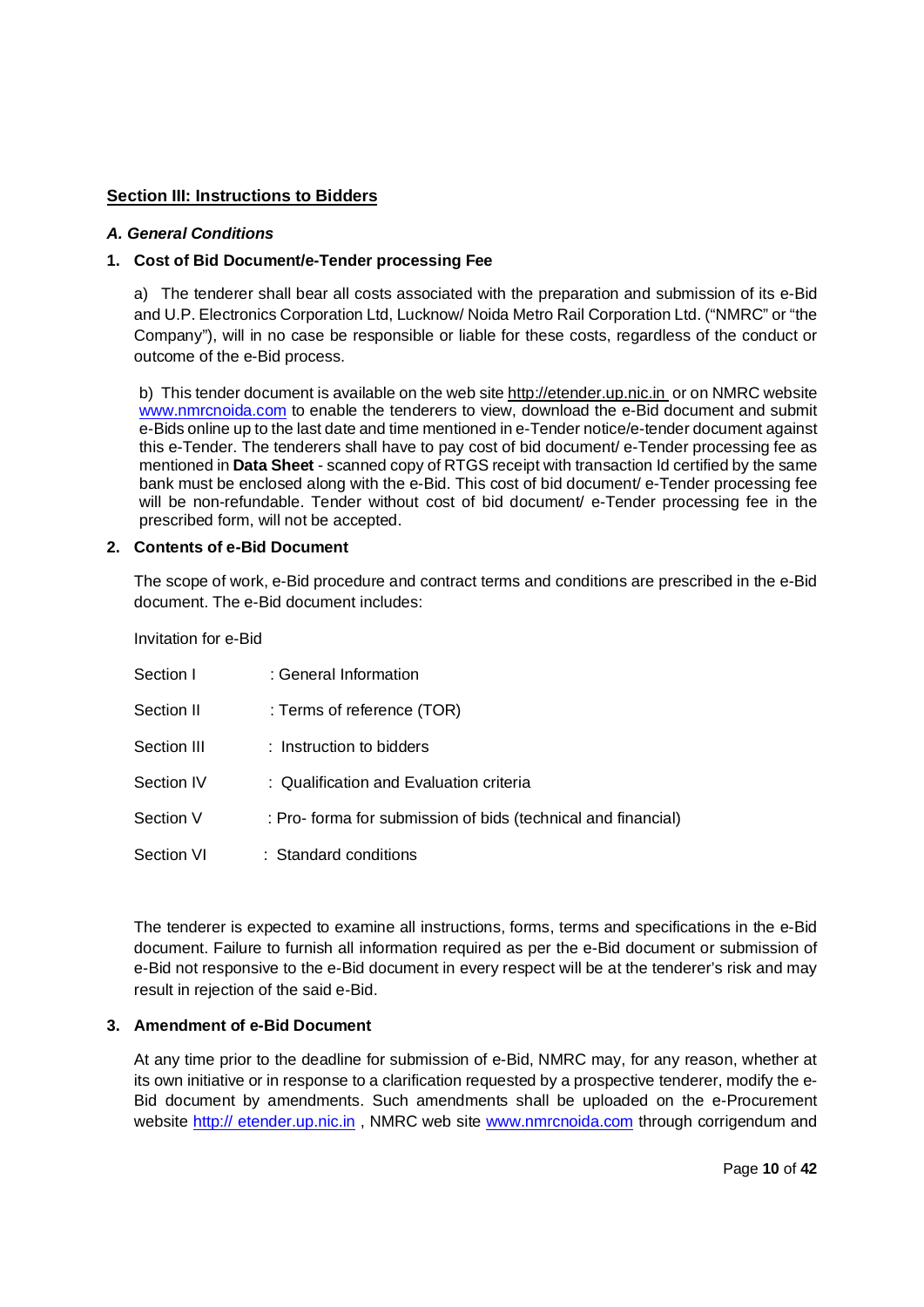shall form an integral part of e-Bid document. The relevant clauses of the e-Bid document shall be treated as amended accordingly.

It shall be the sole responsibility of the prospective tenderers to check the web site http://etender.up.nic.in or Corporation's website www.nmrcnoida.com from time to time for any amendment in the e-tender document. In case of failure to get the amendments, if any, NMRC shall not be responsible for it.

In order to allow prospective e-Tenderers a reasonable time to take the amendment into account in preparing their e-Bids, NMRC, at its discretion, may extend the deadline for the submission of e-Bids. Such extensions shall be uploaded on the e-Procurement website http://etender.up.nic.in and Corporation's website www.nmrcnoida.com

### **4. Data Identification and collection**

- 4.1. It is desirable that the Bidder submits its Proposal after verifying the availability of the data, information and/ or any other matter considered relevant.
- 4.2. It would be deemed that by submitting the Proposal, the Bidder has:
	- 4.2.1. Made a complete and careful examination and accepted the RFP Document in total;
	- 4.2.2. Received all relevant information requested from NMRC and:
	- 4.2.3. Made a complete and careful examination of the various aspects of the scope of work
- 4.3. NMRC shall not be liable for any mistake or error on the part of the Bidder in respect of the above.

### *B. Preparation and Submission of Proposals*

### **5. Language of e-Bid**

5.1. The e-Bid prepared by the tenderer, as well as all correspondence and documents relating to the e-Bid exchanged by the tenderer and NMRC shall be written in English language only.

### **6. Documents Constituting the e-Bid**

The e-Bid prepared by the tenderer shall comprise the following components:

- (a) **Technical e-Bid** Technical e-Bid will comprise of :
	- (i) **Fee Details** It will consist of the cost of tender document and prescribed EMD in prescribed form.
	- (ii) **Qualification Details as per formats with supporting** includes copies of required documents in PDF format justifying that the tenderer is qualified to perform the contract if his/her bid is accepted and that the tenderer has financial & technical capability necessary to perform the contract and meets the criteria outlined in the Qualification Requirement and Technical Specification and fulfil all the conditions of the Contract.
- (b) **Financial e-Bid** Financial e-Bid will comprise of :
	- (i) **Price bid** *per month rate (including GST)* in XLS format to be filled in after downloading from the e-Procurement website for this e-tender.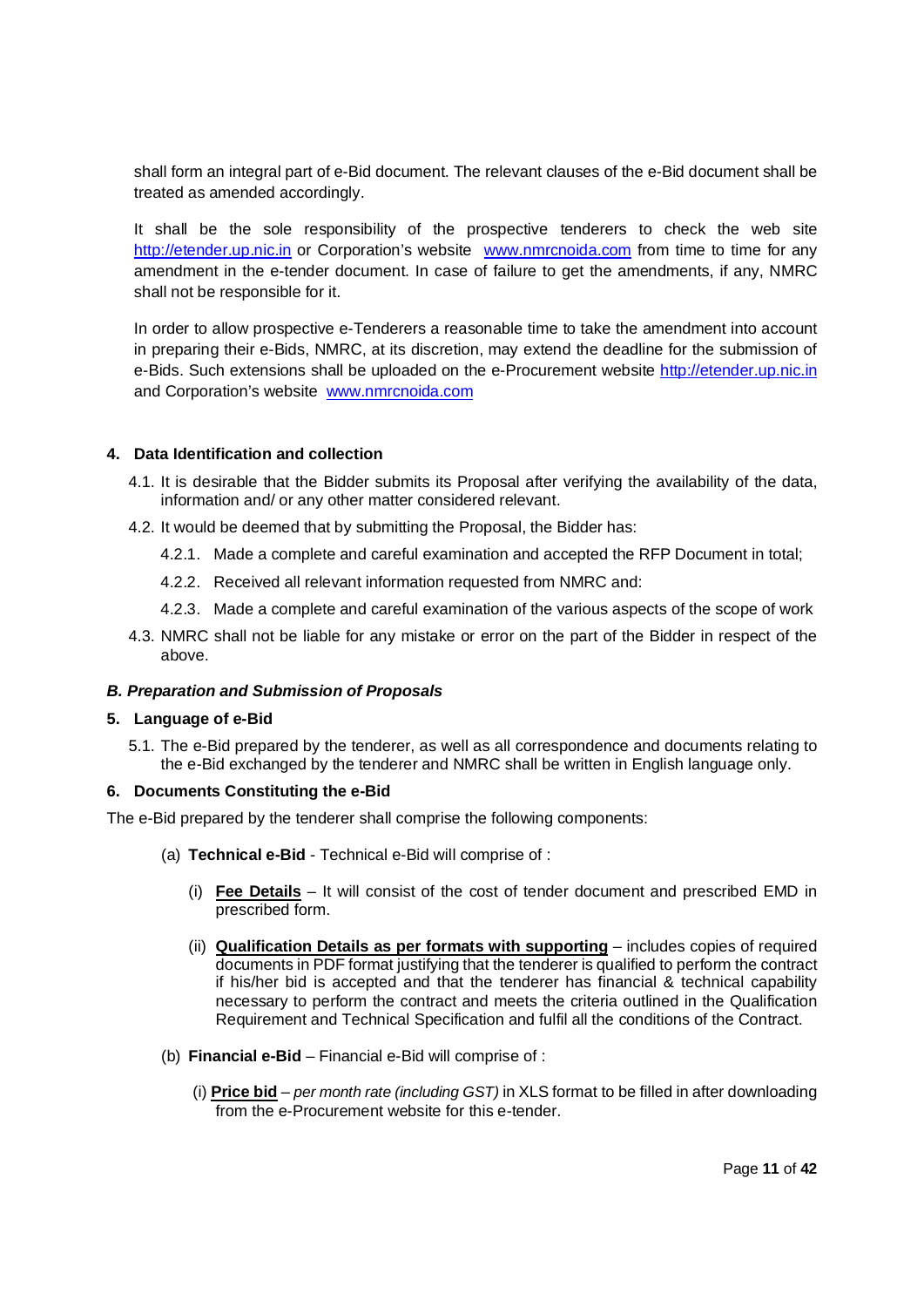### **7. e-Bid Form**

The tenderer shall complete the e-Bid Form and the appropriate Price Schedule/BOQ furnished in the e-Bid document.

# **8. e-Bid Currencies**

Prices shall be quoted in Indian Rupees only.

# **9. Documents Establishing tenderer's Qualification**

- 9.1. The tenderer shall furnish, as part of its Technical e-Bid, documents establishing the tenderer's qualification to perform the Contract if its e-Bid is accepted. The documentary evidence should be submitted by the tenderer electronically in the PDF format.
- 9.2. The documentary evidence of tenderer's qualification to perform the Contract if its e-Bid is accepted shall be as per Qualification Requirements specified in e-tender document.

# **10. e-Bid Security/Earnest Money Deposit (EMD)**

- 10.1. The tenderer shall furnish, as part of its e-Bid, an e-Bid security/ EMD as mentioned in **Data Sheet** in favour Noida Metro Rail Corporation Limited in the A/c mentioned in **Data Sheet**, scanned copy of RTGS receipt of Security/ EMD with transaction Id certified by the same bank must be enclosed along with the e-Bid. Tender without Earnest Money in the prescribed form, will not be accepted.
	- 10.1.1. Any e-Bid not secured in accordance with above shall be treated as non-responsive and rejected by NMRC.
	- 10.1.2. Unsuccessful tenderer's e-Bid security will be returned promptly as possible after the acceptance of e-Bid. The EMD shall be returned electronically to unsuccessful bidders. The bidders need to fill prescribed form attached with the tender.
	- 10.1.3. The successful tenderer's e-Bid EMD will be converted into performance security
	- 10.1.4. The e-Bid EMD may be forfeited:
		- (a) if a tenderer (i) withdraws its e-Bid during the period of e-Bid validity specified by the tenderer on the e-Bid Form; or (ii) does not accept the correction of errors or (iii) modifies its e-Bid price during the period of e-Bid validity specified by the tenderer on the e-Bid form or
		- (b) in case of a successful tenderer, if the tenderer fails:
		- (i) to sign the Contract with NMRC.

### **11. Period of Validity of e-Bid**

- 11.1. E Bid shall remain valid for 180 days after the date of e-Bid opening prescribed by the Company. An e-Bid valid for a shorter period shall be rejected by NMRC as non-responsive.
- 11.2. In exceptional circumstances, NMRC may solicit the tenderer's consent to an extension of the period of e-Bid validity. The request and the response thereto shall be made in writing. A tenderer may refuse the request without forfeiting its e-Bid security. A tenderer granting the request will not be required nor permitted to modify its e-Bid.

## **12. Format and Signing of e-Bid**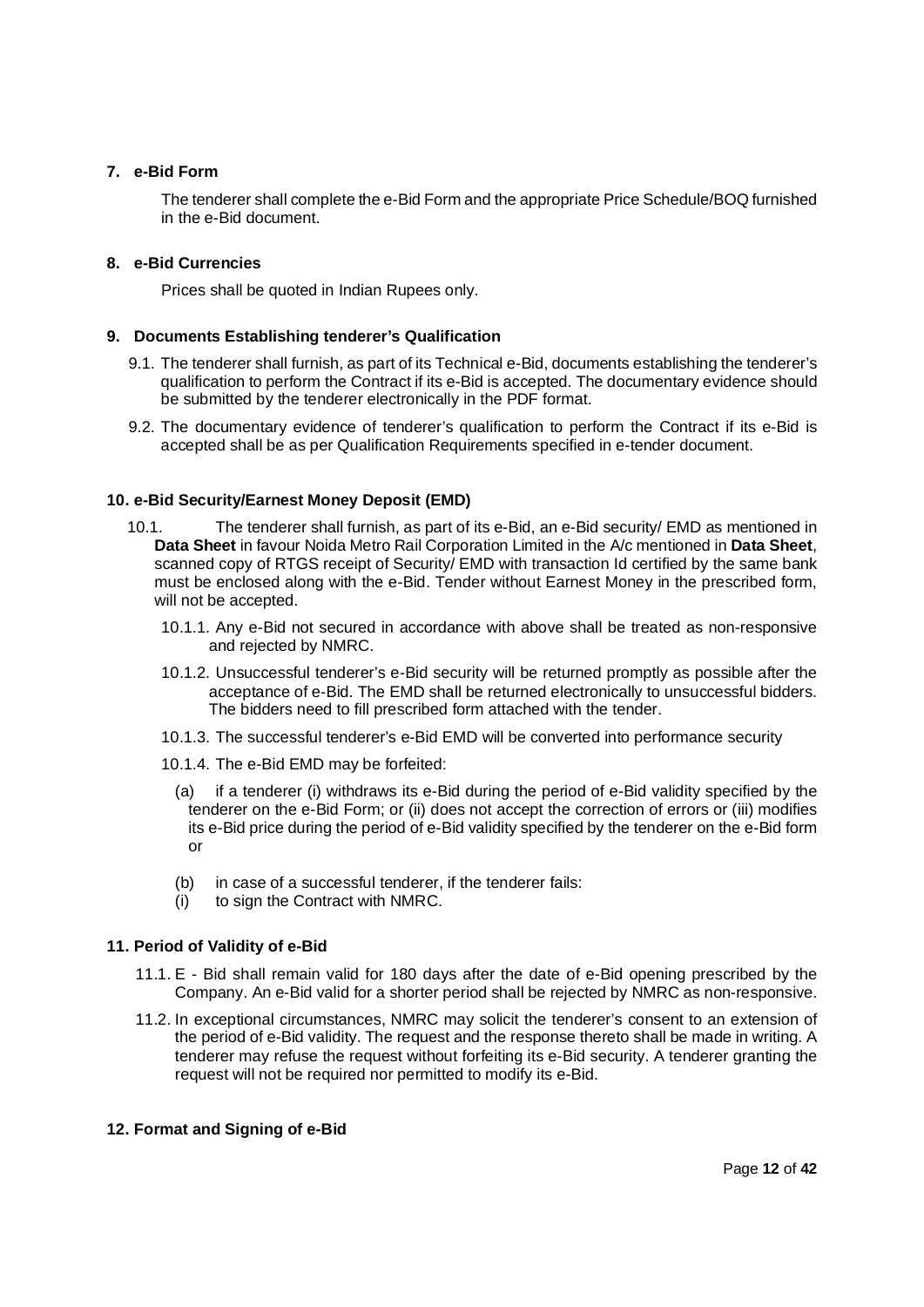- 12.1. The tenderer shall prepare one electronic copy each of the Technical e-Bid and Financial e-Bid separately.
- 12.2. Applicants should provide all the information as per the RFP and in the specified formats. NMRC reserves the rights to reject any proposal that is not in the specified formats.
- 12.3. In case the Applicants intends to provide additional information for which specified space in the given format is not sufficient, it can be furnished in duly stamped and signed PDFs.

#### **13. Submission of e-Bid**

The Bid Submission module of e-Procurement website http://etender.up.nic.in enables the tenderers to submit the e-Bid online in response to this e-tender published by NMRC. Bid Submission can be done only from the Bid Submission start date and time till the Bid Submission end date and time given in the e-tender. Tenderers should start the Bid Submission process well in advance so that they can submit their e-Bid in time. The tenderers should submit their e-Bid considering the server time displayed in the e-Procurement website. This server time is the time by which the e-Bid submission activity will be allowed till the permissible time on the last/end date of submission indicated in the e-tender schedule. Once the e-Bid submission date and time is over, the tenderers cannot submit their e-Bid. For delay in submission of e-Bid due to any reasons, the tenderers shall only be held responsible.

The tenderers have to follow the following instructions for submission of their e-Bid:

- 13.1. For participating in e-Bid through the e-tendering system, it is necessary for the tenderers to be the registered users of the e-Procurement website http:// etender.up.nic.in. The tenderers must obtain a User Login Id and Password by registering themselves with U.P. Electronics Corporation Limited, Lucknow if they have not done so previously for registration.
- 13.2. In addition to the normal registration, the tenderer has to register with his/her Digital Signature Certificate (DSC) in the e-tendering system and subsequently he/she will be allowed to carry out his/her e-Bid submission activities. Registering the Digital Signature Certificate (DSC) is a one time activity. Before proceeding to register his/her DSC, the tenderer should first log on to the e-tendering system using the User Login option on the home page with the Login Id and Password with which he/ she has registered.

For successful registration of DSC on e-Procurement website http://etender. up.nic.in the tenderer must ensure that he/she should possess Class-2/ Class-3 DSC issued by any certifying authorities approved by Controller of Certifying Authorities, Government of India, as the e-Procurement website http:// etender.up.nic.in is presently accepting DSCs issued by these authorities only. The tenderer can obtain User Login Id and perform DSC registration exercise above even before e-Bid submission date starts. NMRC shall not be held responsible if the tenderer tries to submit his/her e-Bid at the last moment before end date of submission but could not submit due to DSC registration problem.

- 13.3. The tenderer can search for active tenders through "Search Active tenders" link, select a tender in which he/she is interested in and then move it to 'My Tenders' folder using the options available in the e-Bid Submission menu. After selecting and viewing the tender, for which the tenderer intends to e-Bid, from "My Tenders" folder, the tenderer can place his/her e-Bid by clicking "Pay Offline" option available at the end of the view tender details form. Before this, the tenderer should download the e-tender document and Price Schedule/Bill of Quantity (BOQ) and study them carefully. The tenderer should keep all the documents ready as per the requirements of e-tender document in the PDF format except the Price Schedule/Bill of Quantity (BOQ) which should be in the XLS format (Excel sheet).
- 13.4. After clicking the 'Pay Offline' option, the tenderer will be redirected to the Terms and Conditions page. The tenderer should read the Terms & Conditions before proceeding to fill in the cost of bid document/e-tender processing fee and EMD offline payment details. After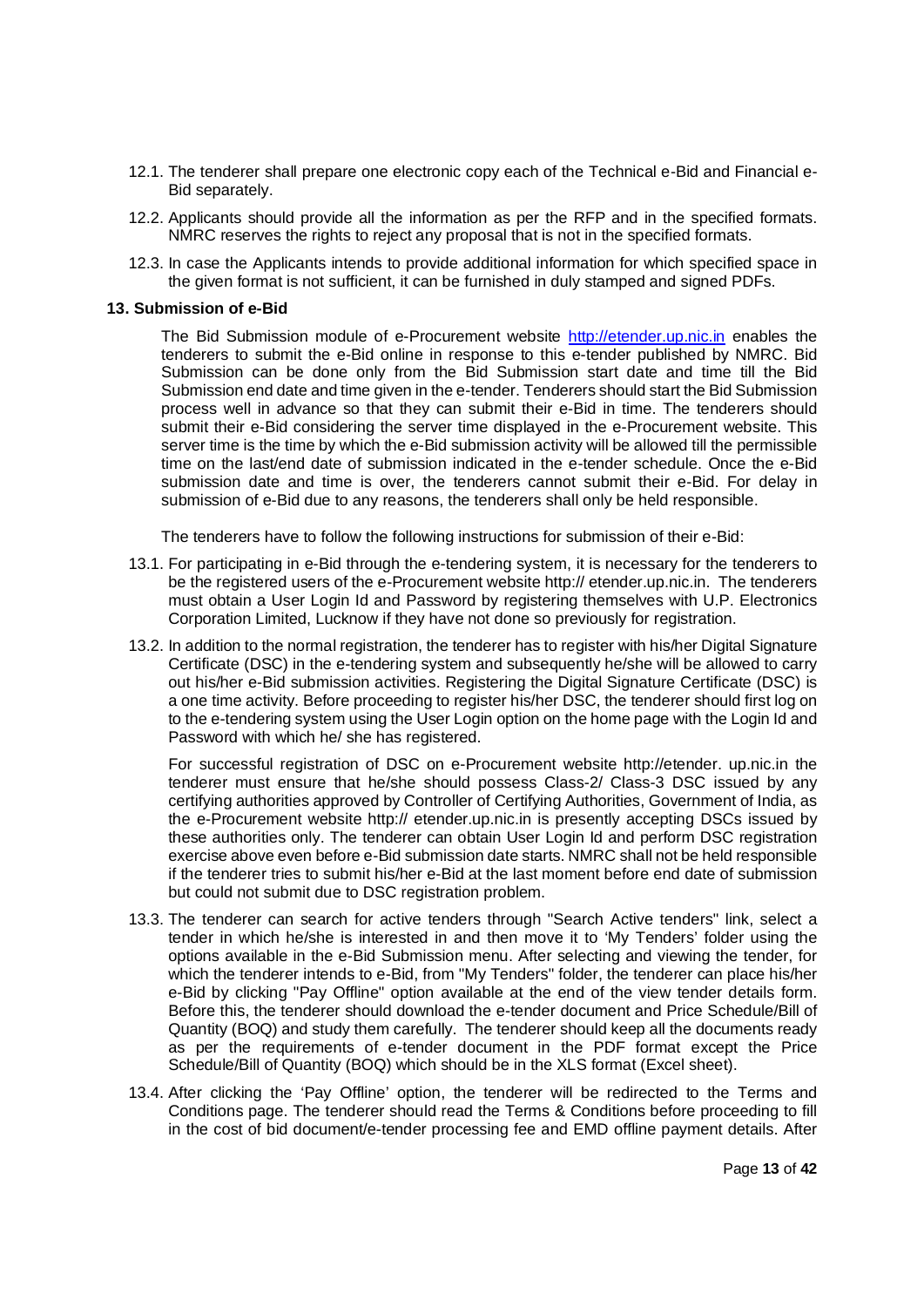entering and saving the cost of bid document/e-Tender processing fee and EMD details, the tenderer should click "Encrypt & Upload" option given in the offline payment details form so that "Bid Document Preparation and Submission" window appears to upload the documents as per Technical (Fee details, Qualification details, e-Bid Form and Technical Specification details) and financial (e-Bid Form and Price Schedule/BOQ) schedules/packets given in the tender details. The details available in the scanned copy of tender form cost and of EMD shall be verified by NMRC and in case of any discrepancy the e-bid shall be rejected.

- 13.5. Next the tenderer should upload the Technical e-Bid documents for Fee details (Cost of bid document/e-Tender processing fee and EMD), Qualification details. Before uploading, the tenderer has to select the relevant Digital Signature Certificate. He may be prompted to enter the Digital Signature Certificate password, if necessary. For uploading, the tenderer should click "Browse" button against each document label in Technical and Financial schedules/packets and then upload the relevant PDF/XLS files already prepared and stored in the tenderer's computer. The required documents for each document label of Technical (Fee details, Qualification details, e-Bid Form and Technical Specification details) and financial (e-Bid Form and Price Schedule/BOQ) schedules/packets can be clubbed together to make single different files for each label.
- 13.6. The tenderer should click "Encrypt" next for successfully encrypting and uploading of required documents. During the above process, the e-Bid documents are digitally signed using the DSC of the tenderer and then the documents are encrypted/locked electronically with the DSC's of the bid openers to ensure that the e-Bid documents are protected, stored and opened by concerned bid openers only.
- 13.7. After successful submission of e-Bid document, a page giving the summary of e-Bid submission will be displayed confirming end of e-Bid submission process. The tenderer can take a printout of the bid summary using the "Print" option available in the window as an acknowledgement for future reference.
- 13.8. NMRC reserves the right to cancel any or all e-Bids without assigning any reason.

### **14. Deadline for Submission of e-Bid**

- 14.1. e-Bid (Technical and Financial) must be submitted by the tenderers at e-Procurement website http://etender.up.nic.in not later than the time mentioned on the prescribed date (as the server time displayed in the e-Procurement website).
- 14.2. NMRC may, at its discretion, extend this deadline for submission of e-Bid by amending the e-Bid document, in which case all rights and obligations of NMRC and tenderers previously subject to the deadline will thereafter be subject to the deadline as extended.

### **15. Late e-Bid**

15.1. The server time indicated in the Bid Management window on the e-Procurement website http://etender.up.nic.in will be the time by which the e-Bid submission activity will be allowed till the permissible date and time scheduled in the e-tender. Once the e-Bid submission date and time is over, the tenderer cannot submit his/her e-Bid. Tenderer has to start the Bid Submission well in advance so that the submission process passes off smoothly. The tenderer will only be held responsible if his/her e-Bid is not submitted in time due to any of his/her problems/faults, for whatsoever reason, during e-Bid submission process.

# **16. Withdrawal and Resubmission of e-Bid**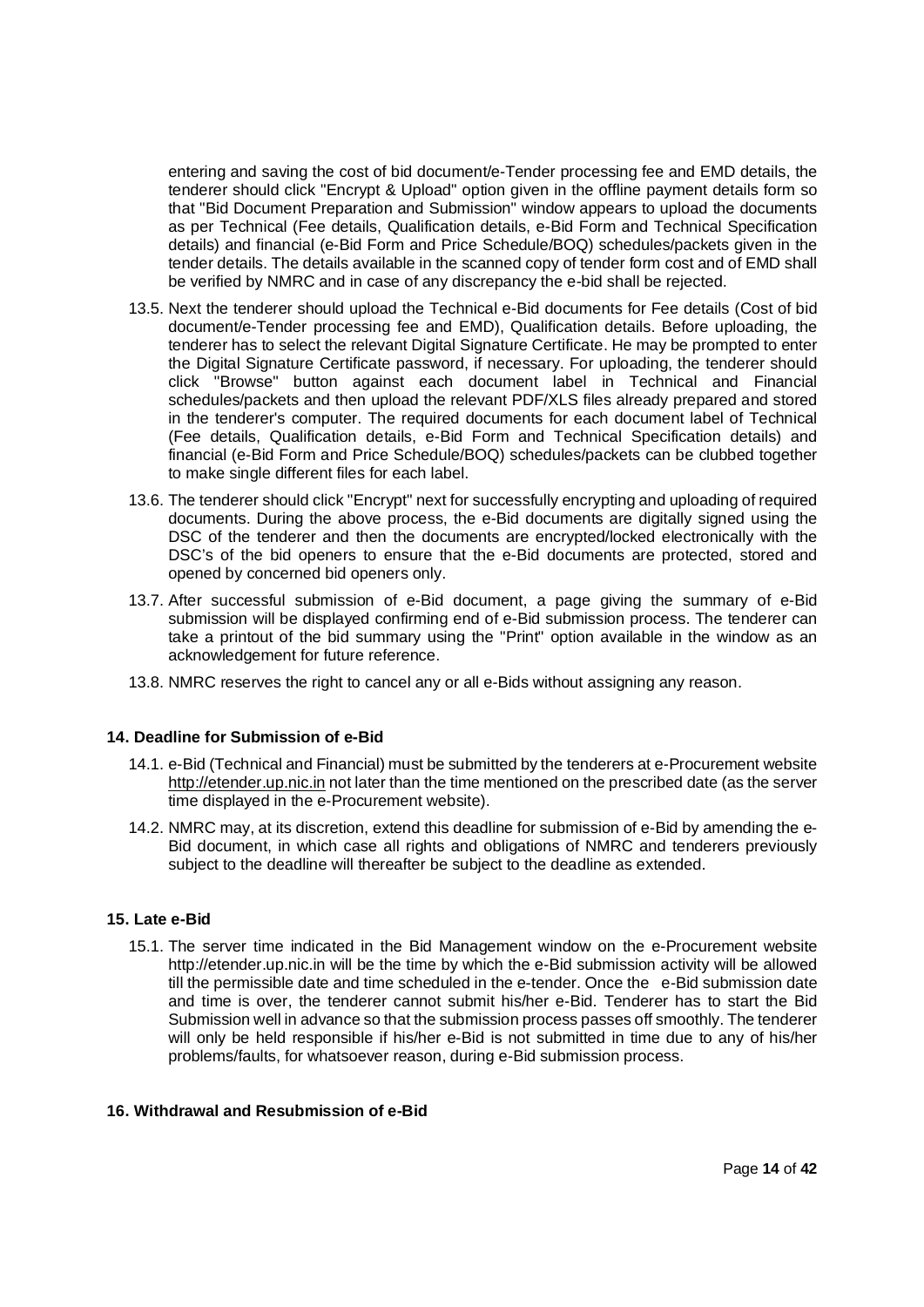- 16.1. At any point of time, a tenderer can withdraw his/her e-Bid submitted online before the bid submission end date and time. For withdrawing, the tenderer should first log in using his/ her Login Id and Password and subsequently by his/her Digital Signature Certificate on the e-Procurement website http://etender.up.nic.in. The tenderer should then select "My Bids" option in the Bid Submission menu. The page listing all the bids submitted by the tenderer will be displayed. Click "View" to see the details of the e-Bid to be withdrawn. After selecting the "Bid Withdrawal" option, the tenderer has to click "Yes" to the message "Do you want to withdraw this bid?" displayed in the Bid Information window for the selected bid. The tenderer also has to enter the bid Withdrawing reasons and upload the letter giving the reasons for withdrawing before clicking the "Submit" button. The tenderer has to confirm again by pressing "Ok" button before finally withdrawing his/her selected e-Bid.
- 16.2. No e-Bid may be withdrawn in the interval between the deadline for submission of e-Bids and the expiration of period of e-Bid validity. Withdrawal of an e-Bid during this interval may result in the tenderer's forfeiture of his/her e-Bid security.
- 16.3. The tenderer can re-submit his/her e-Bid as and when required till the e-Bid submission end date and time. The e-Bid submitted earlier will be replaced by the new one. The payment made by the tenderer earlier will be used for revised e-Bid and the new e-Bid submission summary generated after the successful submission of the revised e-Bid will be considered for evaluation purposes. For resubmission, the tenderer should first log in using his/her Login Id and Password and subsequently by his/her Digital Signature Certificate on the e-Procurement website http://etender.up.nic.in. The tenderer should then select "My Bids" option in the Bid Submission menu. The page listing all the bids submitted by the tenderer will be displayed. Click "View" to see the details of the e-Bid to be resubmitted. After selecting the "Bid Resubmission" option, click "Encrypt & Upload" to upload the revised e-Bid documents.
- 16.4. The tenderers can submit their revised e-Bids as many times as possible by uploading their e-Bid documents within the scheduled date & time for submission of e-Bids.
- 16.5. No e-Bid can be resubmitted subsequently after the deadline for submission of e-Bids.

# *C. Bid Opening*

### **17. Opening of Technical e-Bid by NMRC**

- 17.1. NMRC will open all technical e-Bids, in the presence of tenderers' representatives who choose to attend on the prescribed date of opening at NMRC office. The tenderer's representatives who are present shall sign a register evidencing their attendance. In the event of the specified date of e-Bid opening being declared a holiday for NMRC, the e-Bids shall be opened at the appointed time and place on the next working day.
- 17.2. The tenderer's names and the presence or absence of requisite e-Bid security and such other details as NMRC at its discretion may consider appropriate, will be announced at the opening. The name of such tenderers not meeting the Technical Specifications and qualification requirement shall be notified subsequently.

### **18. Opening of Financial e-Bid**

18.1. After evaluation of technical e-Bid, through the evaluation committee NMRC shall notify those tenderers whose technical e-Bids were considered non-responsive to the Conditions of the Contract and not meeting the technical specifications and Qualification Requirements indicating that their financial e-Bids will not be opened. NMRC will simultaneously notify the tenderers, whose technical e-Bids were considered acceptable to NMRC. The notification may be sent by e-mail provided by bidder.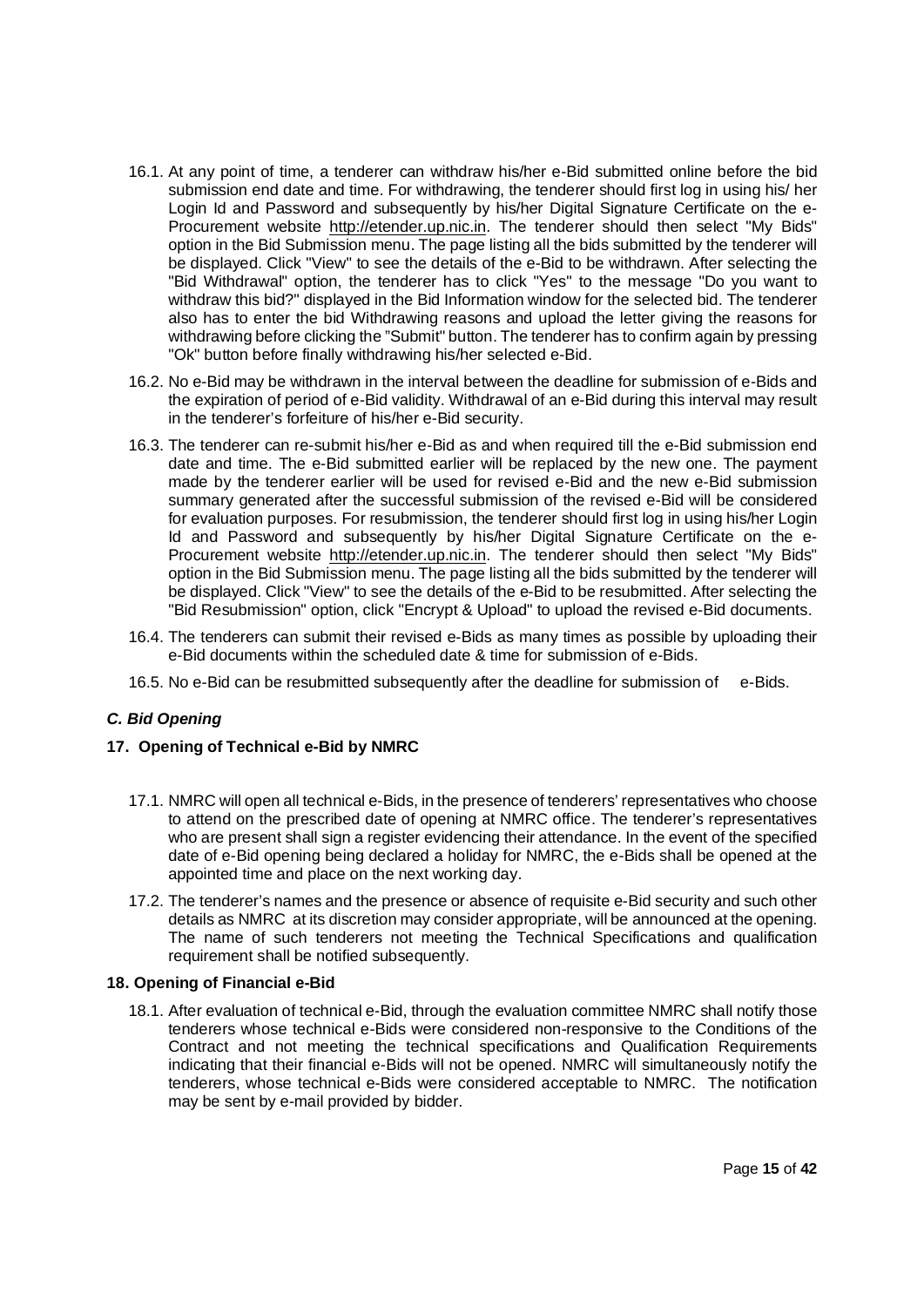18.2. The financial e-Bids of technically qualified tenderers shall be opened in the presence of tenderers who choose to attend, and date for opening of financial bids will be communicated to the Technically Qualified Tenderers subsequently after completion of technical bids evaluation through e-mail provided by the bidder.

### **19. Clarification of e-Bid**

19.1. During evaluation of e-Bid, NMRC may, at its discretion, ask the tenderer for a clarification of his/her e-Bid. The request for clarification and the response shall be in writing.

### **20. Evaluation of technical e-Bid and Evaluation Criteria**

NMRC will examine the e-Bid to determine whether they are complete, whether they meet all the conditions of the Contract, whether required cost of bid document/e-Tender processing fee, e-Bid security and other required documents have been furnished, whether the documents have been properly digitally signed, and whether the e-Bids are generally in order. Any e-Bid or e-Bids not fulfilling these requirements shall be rejected.

- 20.1. All e-Bids submitted shall also include the following:
	- (i) Filled in Bid Submission forms as per the tender document
	- (ii) Certified Copies of relevant pages of following documents:
		- Letter of incorporation
		- · Memorandum and Article of Association showing objectives of the Company/firm
		- · Place of registration
		- · PAN card of the company/firm
		- · GST of the company/firm

The e-Bids of the tenderers not submitting certified copies mentioned above documents shall be rejected.

- 20.2. It shall be the discretion of NMRC to decide as to whether an e-Bid fulfils the evaluation criterion mentioned in this e-tender or not.
- 20.3. The tenderers are advised not to mix financial bid documents with the PDF documents submitted for technical bid. The e-Bids of the tenderers having financial bid document in the technical bid will out rightly be rejected.
- **21.** Contacting NMRC
	- 21.1. No tenderer shall contact NMRC on any matter relating to his/her e-Bid, from the time of the e-Bid opening to the time the Contract is awarded. If the tenderer wishes to bring additional information to the notice of NMRC, he/she can do so in writing.
	- 21.2. Any effort by a tenderer to influence NMRC in its decisions on e-Bid evaluation, e-Bid comparison or contract award may result in rejection of the tenderer's e-Bid.
	- 21.3. In the event of any information furnished by the Consultant is found false or fabricated the minimum punishment shall be debarred/blacklisting from Noida works and the legal proceeding can also be initiated.

### *D. Award of Contract*

**22. Award Criteria**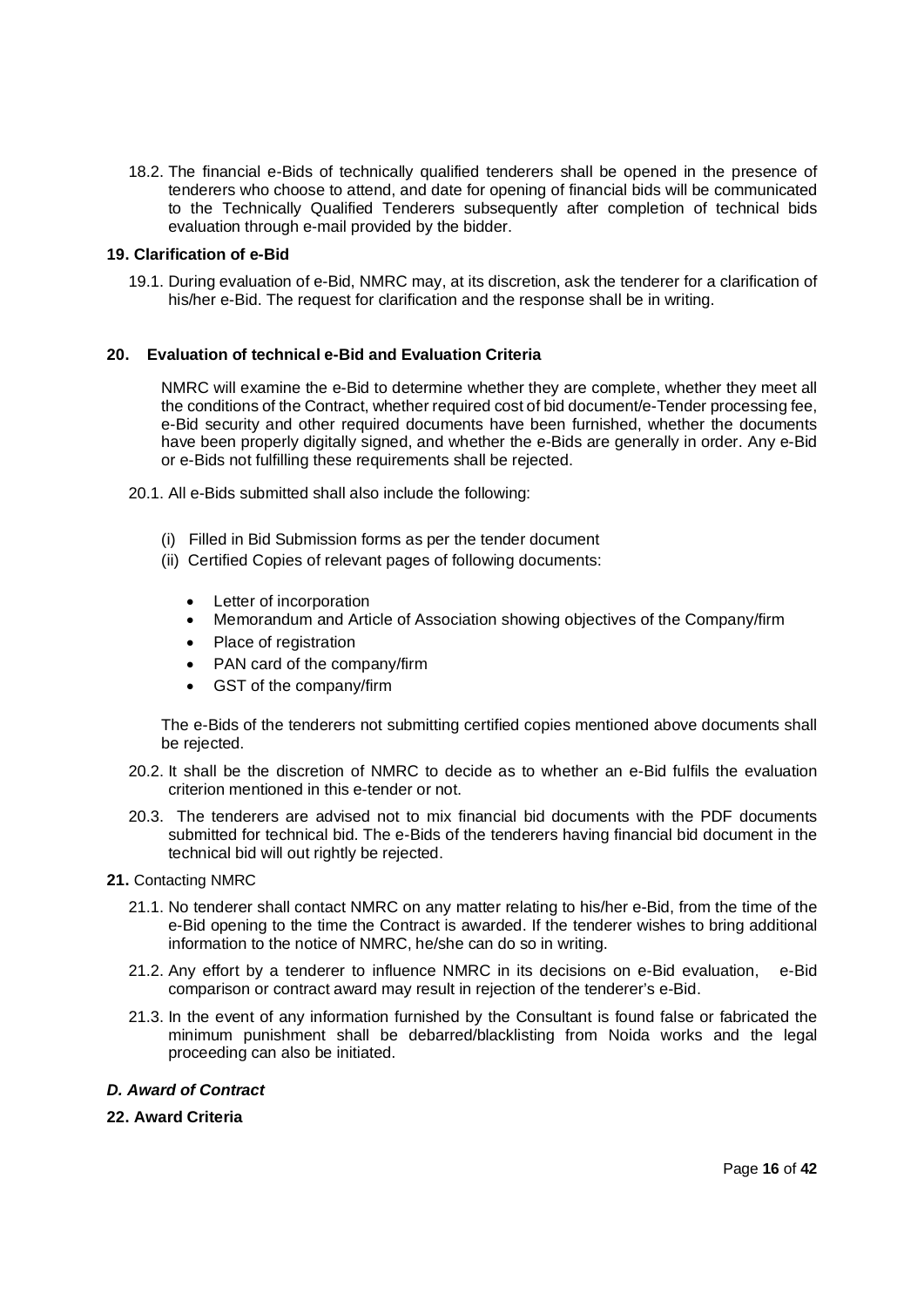22.1. NMRC will award the contract as per evaluation criteria stated in Clause 28 of the Bidding Document.

### **23. NMRC's right to accept any e-Bid and to reject any or all e-Bids**

23.1. NMRC reserves the right to accept or reject any e-Bid, and to annul the e-Bid process and reject all e-Bids at any time prior to contract award, without thereby incurring any liability to the affected tenderer or tenderers.

### **24. Notification of Award**

24.1. Prior to the expiration of the period of e-Bid validity, NMRC will notify the successful tenderer in writing by letter/e-mail/fax, that its e-Bid has been accepted.

The notification of award will constitute the formation of the Contract.

### **25. Signing of Contract**

25.1. At the same time as NMRC notifies the successful tenderer that its e-Bid has been accepted, the successful tenderer shall have to sign the contract agreement.

### **26. Other points related to tender document**

- 26.1. No page(s) of the tender shall be removed and the entire set must be submitted, as its failure to comply the instructions may result in the rejection of the tender.
- 26.2. All entries by the tenderers should be written legible.
- 26.3. The tenderer should write full address and telephone no. on the Tender Form. Any letter sent by Regd. Post on that address will be treated as delivered.
- 26.4. Incomplete, irrelevant conditional tenders are liable to be rejected without assigning any reason. Tenders not submitted on proper prescribed form shall not be considered and are liable to be rejected.
- 26.5. No additions or alterations are permitted in the tender papers, if tenderer does so, the same shall not be considered and such tender is liable to be rejected.
- 26.6. Any tender not fulfilling all the conditions is likely to be ignored / rejected without assigning any reason.
- 26.7. Original Earnest Money RTGS receipt and cost of bid document/ e-Tender processing fee RTGS receipt shall not be required to drop in tender box. However the scanned copy of both RTGS receipt shall be verified by NMRC from the bank and in case of any discrepancy or wrong information furnished in the scanned copy, tender shall not be processed even for Technical Bid Evaluation and shall be rejected.
- 26.8. No refund of the cost of bid document/ e-Tender processing fee is claimable for tenders not accepted or for tenders not submitted.
- 26.9. Conditional tender may not be accepted.

### **For the interested Bidders of this Tender Document**

1. The Contractors/Firm/Bidders who are interested to participate in Tender are requested to get them registered and get their signature digitalized with UP Electronics Corporation, 10, Ashok Marg, Lucknow by depositing prescribed fee. The Agencies/Contractors registered shall be allowed to participate only in e-tenders floated after their registration.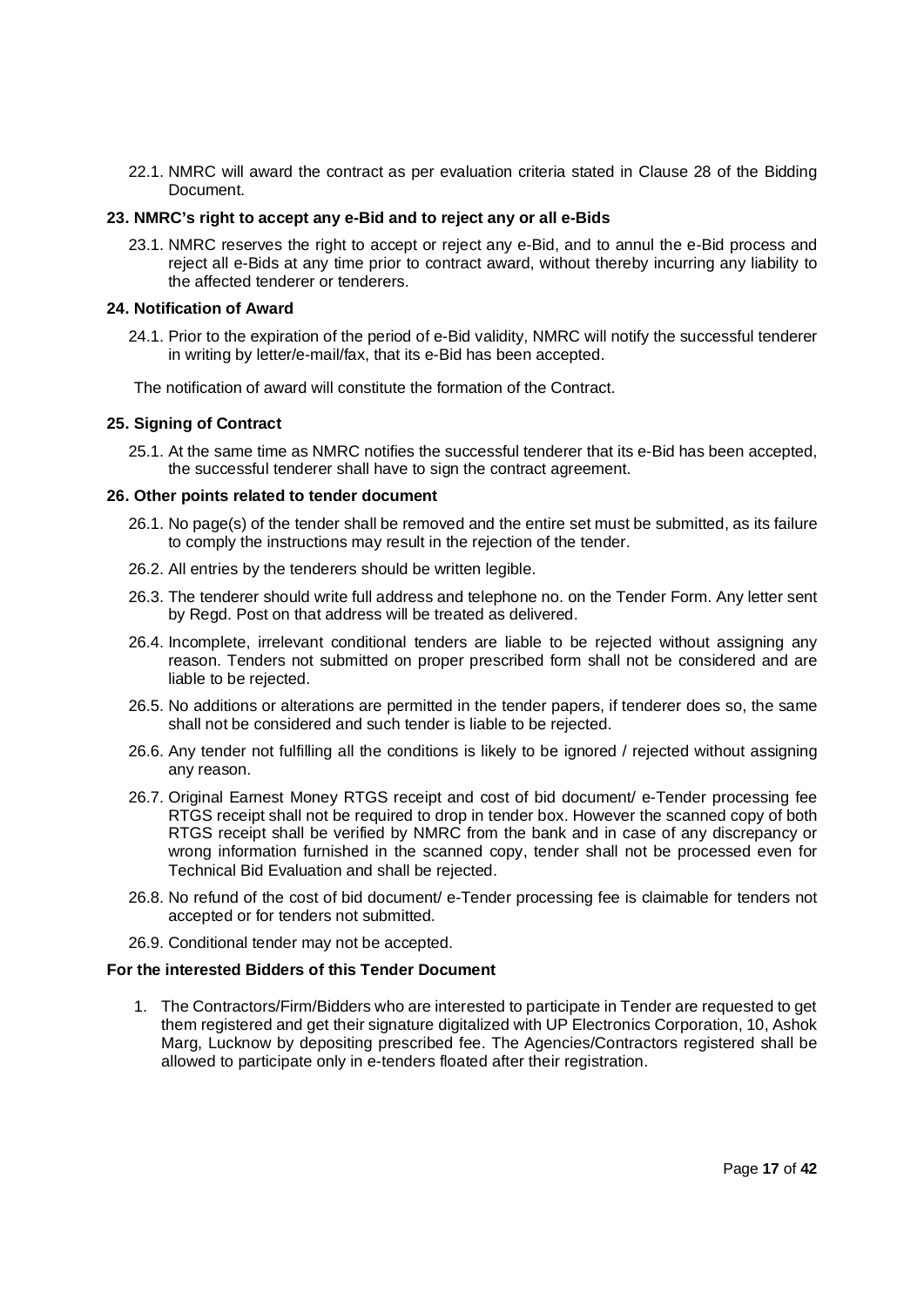# **Section IV: Pre-qualification Criteria and Evaluation and Selection Process**

# **27. Minimum Technical and Financial Criteria**

The Bidder's/Applicants competence and capability is proposed to be established by the following parameters. The Bidder should meet all the criteria given in this section.

- 27.1. The Applicant should be a legal entity under The Indian Companies Act or Limited Liability Partnership Act.
- 27.2. The Applicants must have at least 10 (ten) years of experience in providing consultancy services in India, especially to government entities/departments.
- 27.3. The Applicants must have experience of consultancy project undertaken in last 5 (five) years of company with turnover of more than **Rs. 200 crore** (Rupees Two Hundred Crores only) at the time of consultancy job undertaken. Supporting documents must be submitted to ascertain turnover of the company for which the work has been done.
- 27.4. The Applicants must have undertaken consultancy work of similar nature as advisors, for undertaking program management/ business modelling/ revenue enhancement studies/ organization structuring for at least 1 (one) metro corporation/ Airports/ Railways/ Government institutions/ PSUs/ State government/ Central government/ Autonomous bodies in India in last 5 (five) years with
	- One assignment of similar nature of value not less than **Rs. 35.80 Lakh** (Rupees Thirty Five Lakh Eighty Thousand only) or
	- Two assignments of similar nature of value not less than **Rs. 22.40 Lakh** (Rupees Twenty Two Lakh Forty Thousand only) each or
	- Three assignments of similar nature of value not less than **Rs. 17.90 Lakh** (Rupees Seventeen Lakh Ninety Thousand only) each
- 27.5. The Applicants should submit the turnover for the last 3 (three) financial years in India i.e. FY 2018-19, FY 2017-18 and FY 2016-17.
- 27.6. The Bidder should not be under a declaration of ineligibility or black listed for having indulged in corrupt and fraudulent practices used by the Govt. of India/ any State Govts/ Regulatory Authorities or has been debarred from entering into contract by any Indian Public Sector unit or any Govt./body/ authority.
- 27.7. The Applicant must have operational office in Gautam Budh Nagar/ NCR.
- 27.8. Professionals as per qualification and experience in the TOR document.

### **It may be noted that proofs shall be required to substantiate all the information above. Also, all the pages shall be required to be signed by the Authorized Signatory.**

The Consultant is required to submit at least one of the following supporting documents for each of the projects quoted for eligibility and evaluation.

- Work orders/ Contracts from the Client
- Completion certificates from the Client

Also, the Consultant is required to submit the following documents: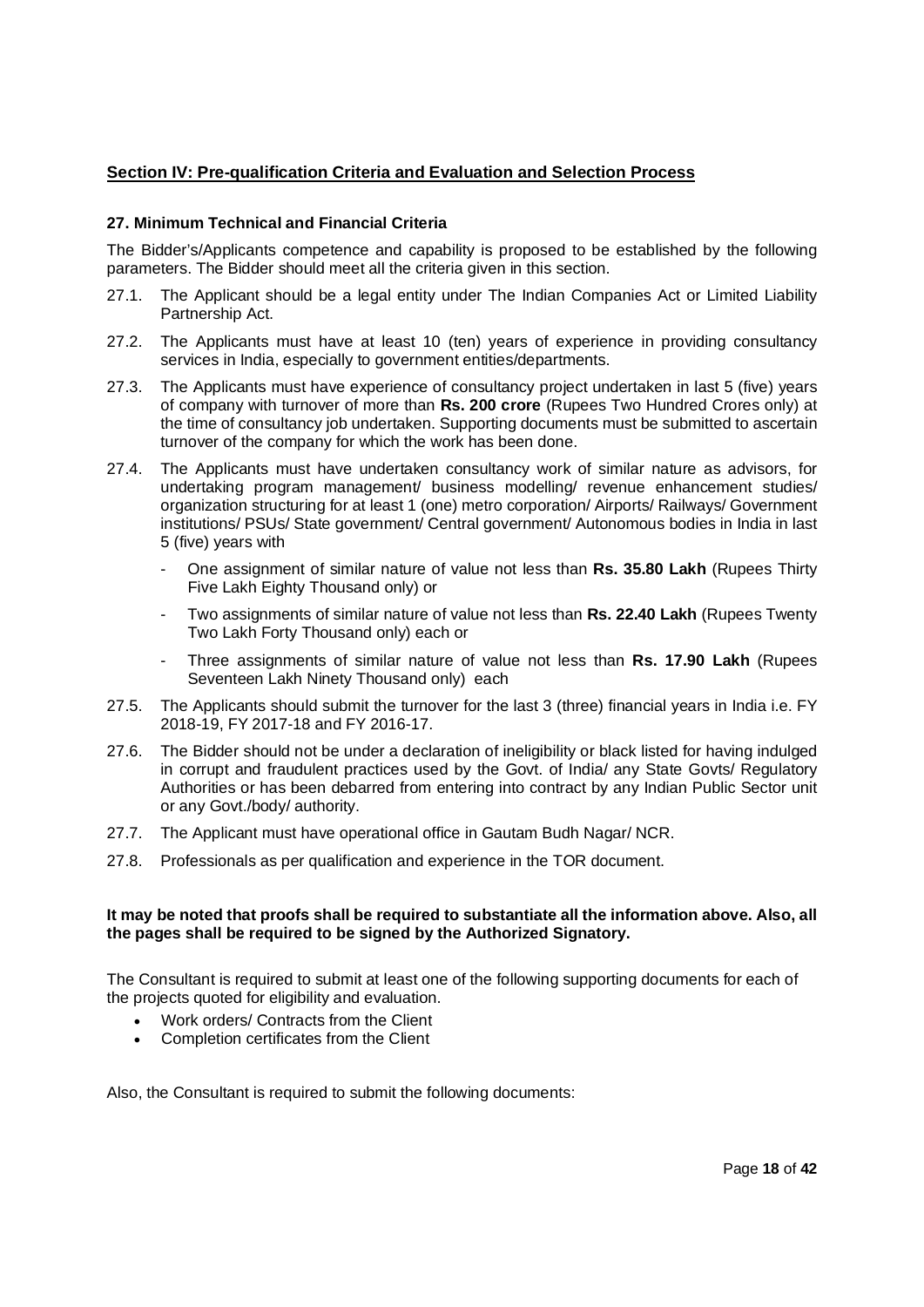- · Letter of Incorporation/ Memorandum and Articles of Association showing objectives of the Company/Firm
- · Place of Registration
- PAN of the company
- Power of Attorney/ Board Resolution/ Letter of Authority for Authorized Signatory

### **28. Evaluation of the Technical Proposal**

The Evaluation Committee will evaluate the Technical Proposal using the evaluation parameters as laid under in clause 27 of this RFP. Bidders who will satisfy the minimum technical and financial criteria will be termed as **"Pre-qualified Bidders"**. Further detailed evaluation of only "Pre qualified Bidders" shall be done

All the "Pre-qualified Bidders" shall be evaluated/marked based on parameters laid down in clause 28.1. "Pre-qualified Bidders" scoring, 60 marks and above will be termed as **"Technically qualified Bidders"**. Financial proposals of only "Technically qualified Bidders" will be opened.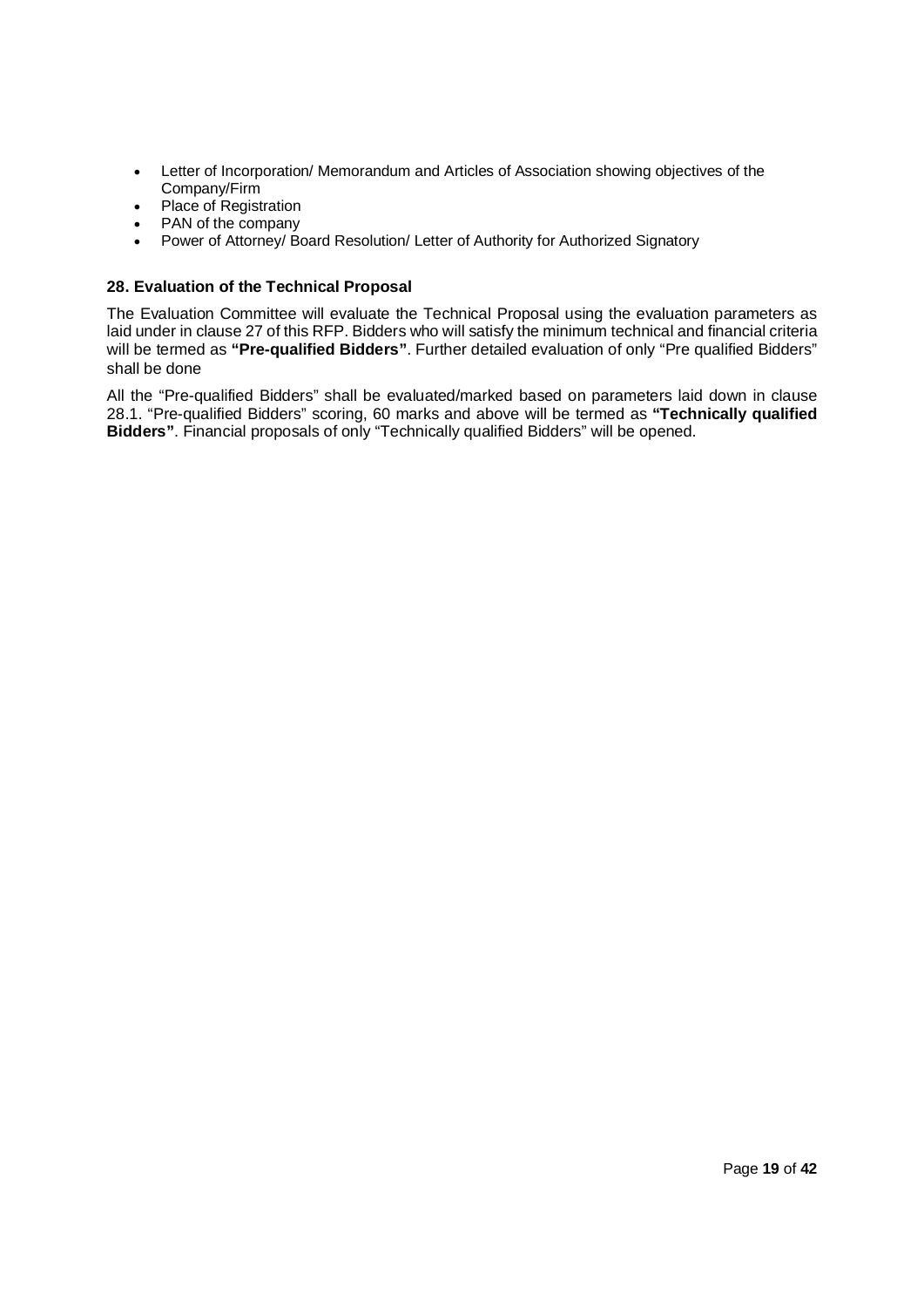# **28.1 Evaluation of Technical Proposal**

| #              | <b>Evaluation parameter</b>                                                                                                                                                                                                                                                                                                                                                   | <b>Maximum</b><br><b>Marks</b> |
|----------------|-------------------------------------------------------------------------------------------------------------------------------------------------------------------------------------------------------------------------------------------------------------------------------------------------------------------------------------------------------------------------------|--------------------------------|
| E <sub>1</sub> | Consultancy Experience in providing consultancy services in<br>India, especially to government entities/departments.                                                                                                                                                                                                                                                          | 15                             |
|                | 10 years' experience - 10 marks                                                                                                                                                                                                                                                                                                                                               |                                |
|                | > 10 years' experience - 15 marks<br>$\blacksquare$                                                                                                                                                                                                                                                                                                                           |                                |
| E <sub>2</sub> | The Applicants must have experience of consultancy project<br>undertaken in last 5 (five) years of a company with turnover<br>mentioned below at the time of consultancy job undertaken.                                                                                                                                                                                      | 30                             |
|                | Rs. 200-500 Crore - 10 marks                                                                                                                                                                                                                                                                                                                                                  |                                |
|                | Rs. 500-1000 Crore - 20 marks                                                                                                                                                                                                                                                                                                                                                 |                                |
|                | $>$ Rs. 1000 Crore $-$ 30 marks                                                                                                                                                                                                                                                                                                                                               |                                |
| E <sub>3</sub> | Experience in consultancy work of similar nature as advisors, for<br>undertaking program management/ business modelling/ revenue<br>enhancement studies/ organization structuring for at least 1 (one)<br>metro corporation/ Airports/ Railways/ Government institutions/<br>PSUs/ State government/ Central government/ Autonomous<br>bodies in India in last 5 (five) years | 20                             |
|                | Meeting the eligibility $-10$ marks                                                                                                                                                                                                                                                                                                                                           |                                |
|                | Wherein eligibility is as follows:                                                                                                                                                                                                                                                                                                                                            |                                |
|                | One assignment of similar nature of value not less<br>than Rs. 35.80 Lakh (Rupees Thirty Five Lakh Eighty<br>Thousand only) or                                                                                                                                                                                                                                                |                                |
|                | Two assignments of similar nature of value not less<br>$\bullet$<br>than Rs. 22.40 Lakh (Rupees Twenty Two Lakh Forty<br>Thousand only) each or                                                                                                                                                                                                                               |                                |
|                | Three assignments of similar nature of value not less<br>$\bullet$<br>than Rs. 17.90 Lakh (Rupees Seventeen Lakh Ninety<br>Thousand only) each                                                                                                                                                                                                                                |                                |
|                | For every project of similar work of value                                                                                                                                                                                                                                                                                                                                    |                                |
|                | >1 project not less than Rs. 22.40 Lakh (Rupees Twenty<br>Two Lakh Forty Thousand only) $-5$ marks each                                                                                                                                                                                                                                                                       |                                |
| E4             | Team proposed (professionals as per qualification and experience                                                                                                                                                                                                                                                                                                              | 20                             |
|                | in TOR document)                                                                                                                                                                                                                                                                                                                                                              |                                |
|                | <b>Strategy/ System Analyst</b>                                                                                                                                                                                                                                                                                                                                               |                                |
|                | Experience of 5-7 years - 10 marks                                                                                                                                                                                                                                                                                                                                            |                                |
|                | Experience of more than 7 years - 20 marks                                                                                                                                                                                                                                                                                                                                    |                                |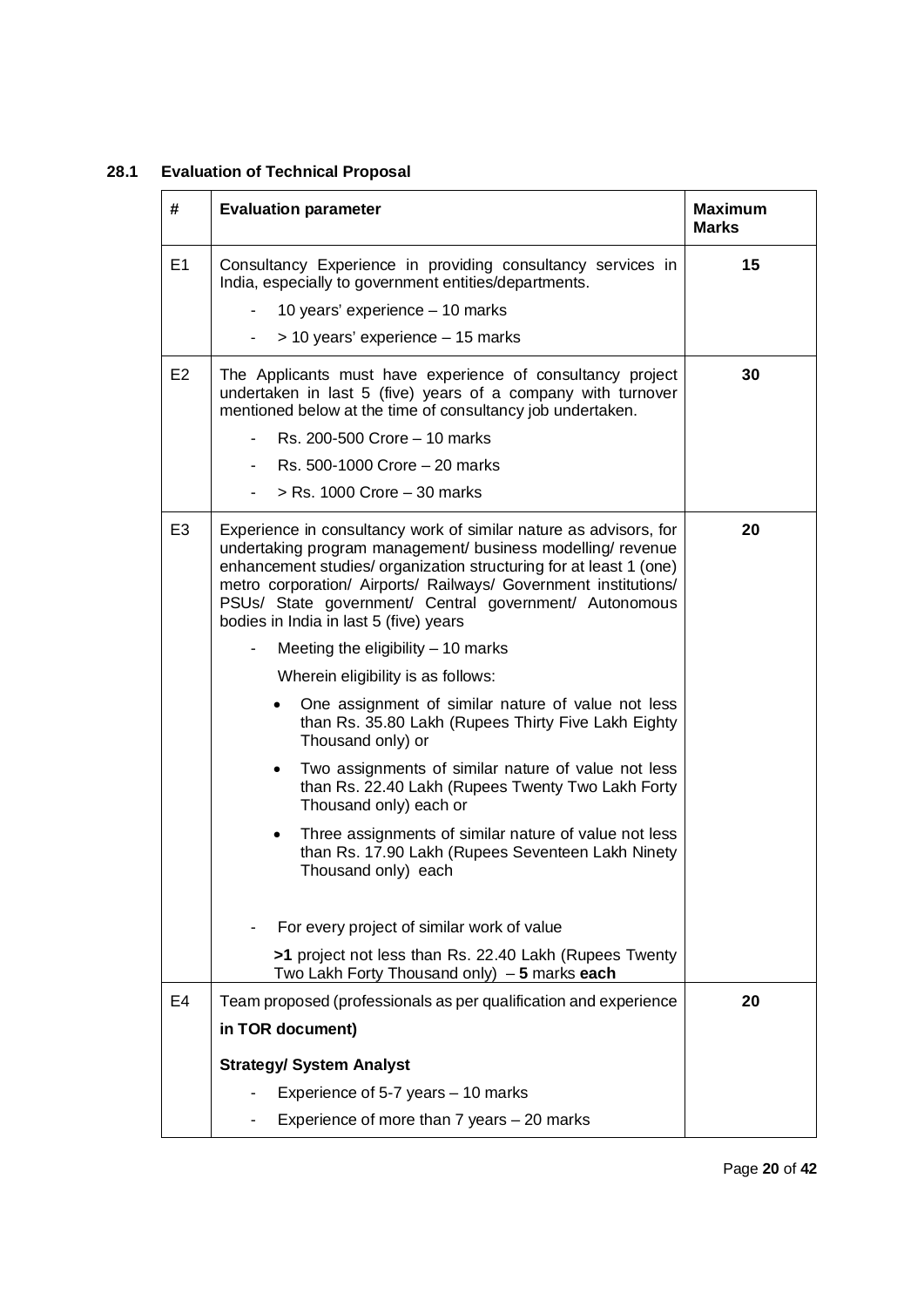| #              | <b>Evaluation parameter</b>                                                               | <b>Maximum</b><br><b>Marks</b> |
|----------------|-------------------------------------------------------------------------------------------|--------------------------------|
| E <sub>5</sub> | Approach & Methodology<br>Applicant's capability, understanding, approach and methodology | 15                             |
|                | Total $(E1 + E2 + E3 + E4 + E5)$                                                          | 100                            |

### **28.2 Selection Process**

The financial proposals of only technically qualified bidder (qualified bidders) with minimum marks of 60, will be opened and will be ranked in terms of their total evaluated cost using Quality cum cost-based selection (QCBS) process with Technical Score having weightage of 70% and financial price having Weightage of 30%.

Based on the criteria and the total score, the Technical Scores will have a weightage of 70%. The Financial bids will be allotted a weightage of 30%.

- i. Sf=100XFm/F, in which Sf is the financial score, Fm is the lowest price and F the price of the proposal under consideration.
- ii. The total score shall be obtained by weighing the quality and cost scores and adding them up.
- iii. On the basis of combined weighted score for quality and cost, the consultant shall be ranked in terms of total score obtained. The bid obtaining the highest total combined score in evaluation of quality and cost will be ranked as H-1 followed by the proposals securing lesser marks as H2, H3, etc. The firm securing the highest combined marks will be considered for award of the contract.

## **Consolidated score = Technical score \* 0.70 + Financial score \* 0.30**

| <b>Particulars</b><br>(as per Evaluation<br>parameter<br>mentioned above) | A  | в  | C  |
|---------------------------------------------------------------------------|----|----|----|
| E1                                                                        | 15 | 15 | 10 |
| E <sub>2</sub>                                                            | 20 | 30 | 30 |
| E <sub>3</sub>                                                            | 20 | 10 | 20 |
| E <sub>4</sub>                                                            | 10 | 20 | 10 |
| E <sub>5</sub>                                                            | 10 | 15 | 10 |
| <b>Technical Score (St)</b>                                               | 75 | 90 | 80 |

For example: If there are 3 applicants, let's say A,B and C and their **Technical scores** are as follows: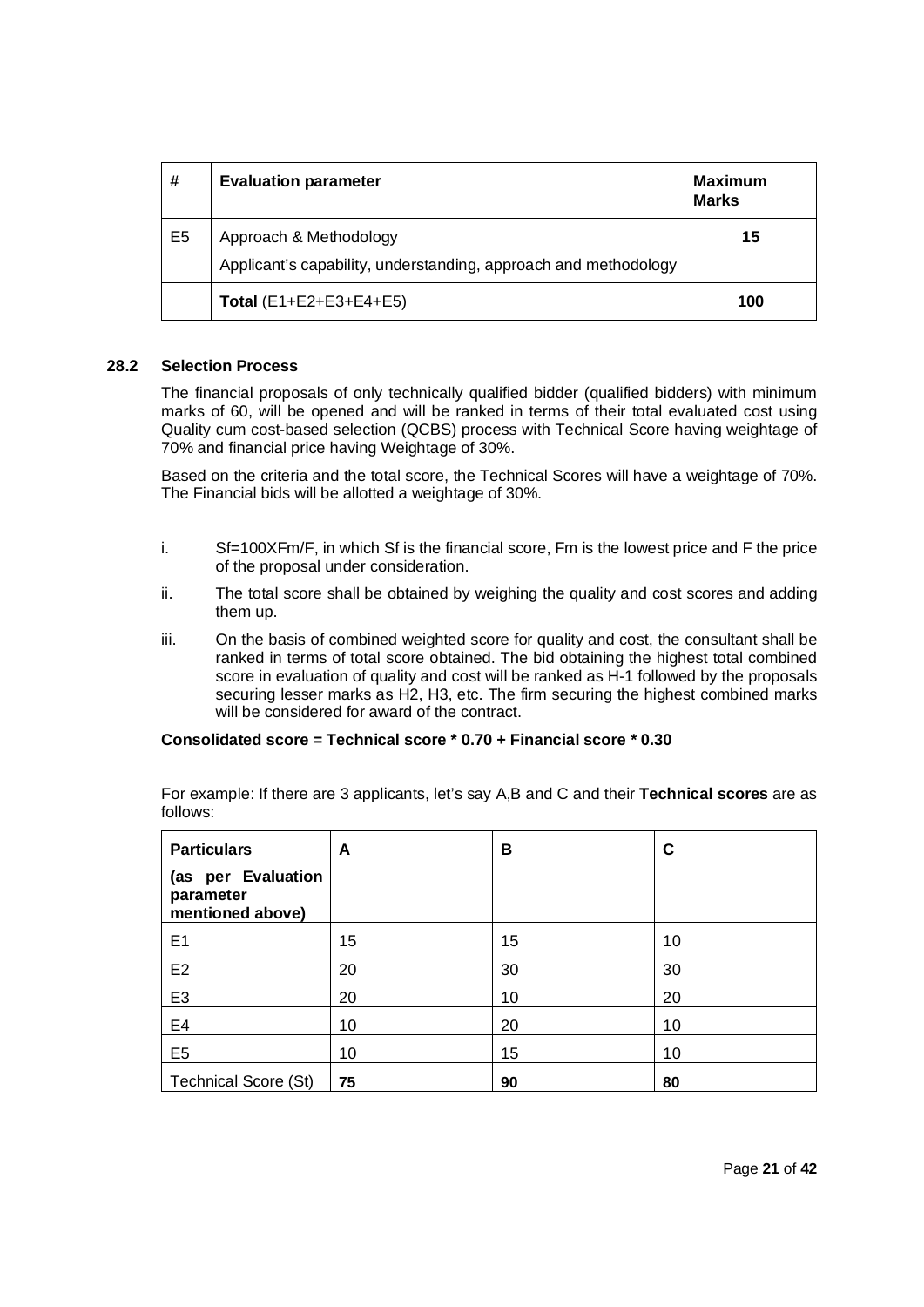# Assuming, the financial bids submitted by the Applicants are -

| <b>Particulars</b>     | <u>r</u> |        |        |
|------------------------|----------|--------|--------|
| <b>Financial Quote</b> | Rs. 40   | Rs. 50 | Rs. 60 |

Wherein, Fm is the lowest price  $=$  Rs, 40

| <b>Particulars</b>   | <u>r</u> |    | ື     |
|----------------------|----------|----|-------|
| Financial Score (Sf) | 100      | 80 | 66.77 |

Wherein Sf=100XFm/F

The Final Score shall be as follows:

| <b>Particulars</b>     | Ð             |       | ື     |
|------------------------|---------------|-------|-------|
| Consolidated/<br>Score | Final   82.50 | 87.00 | 76.00 |

The financial score shall be rounded off to 2 decimal places.

Thus, in the above case, selected bidder shall be B with highest score of **87.00.**

# **29. Selection of Bidder**

29.1. After the above evaluation process, the Preferred Bidder may be declared as the selected Bidder ("Selected Bidder") for the Project.

# **30. Deleted**

# **31. Letter of Award and Execution of Agreement**

31.1. After selection, NMRC will notify the Selected Bidder by facsimile and by a letter of Award (the "LOA") in duplicate that its Proposal has been accepted. The Selected Bidder shall, within 7 (seven) days of the receipt of the LOA, sign and return the duplicate copy of the LOA in acknowledgement thereof. In the event the duplicate copy of the LOA duly signed by the Selected Bidder is not received by the stipulated date, NMRC may, unless it consents to extension of time for submission thereof, appropriate the Bid Security of such Bidder as mutually agreed genuine pre-estimated loss and damage suffered by NMRC on account of failure of the Selected Bidder to acknowledge the LOA, and the next eligible Bidder may be considered.

# **32. Performance Security**

32.1. To fulfill the requirement of performance bank guarantee during the implementation period, the Successful Bidder shall deposit **10% of the value** of the LOA value in form of FDR/ DD or unconditional and irrevocable Bank Guarantee bond issued by a scheduled bank in favor of NMRC valid for 15 months within 21 days from LOA. EMD amount of successful bidder shall be adjusted in the performance bank guarantee, if applicable. For unsuccessful bidder, EMD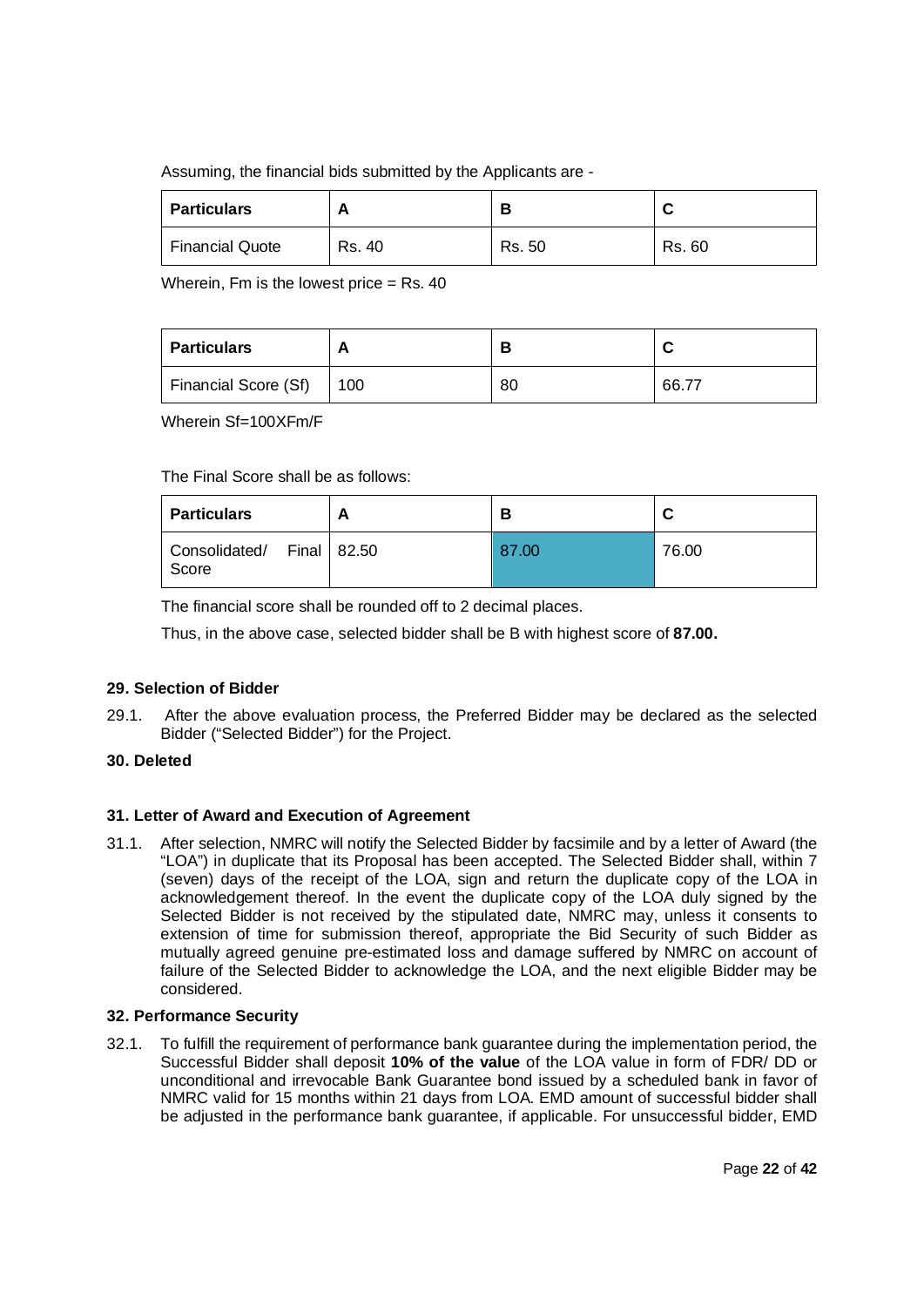shall be refunded without any interest. The expenses to be incurred for the making Performance Bank Guarantee (PBG) shall be borne by the Consultant.

- 32.2. Before the start of work by the Successful Bidder, an agreement will have to be signed by the Successful Bidder at his cost on proper stamp paper. Without performance guarantee by successful bidder, contract agreement shall not be signed.
- 32.3. Failure to submit PBG within timelines, which the contract will be deemed to be cancelled.
- 32.4. NMRC reserves the right for deduction of NMRC dues from Consultant's Performance Bank Guarantee/ Security Deposit (interest free) for – Any penalty imposed by NMRC for violation of any terms and conditions of agreement committed by the Consultant.
- 32.5. Once the amount under above Clause is debited, the Consultant shall replenish the Security Deposit/ Performance Bank Guarantee to the extent the amount is debited within 15 days period, failing which, it shall be treated as Consultant Event of Default and will entitle NMRC to deal with the matter as per the provisions of RFP and Contract Agreement

### **33. Contact during Proposal Evaluation**

33.1. Proposals shall be deemed to be under consideration immediately after they are opened and until such time NMRC makes official intimation of award/ rejection to the Bidders. While the Proposals are under consideration, Bidders and/ or their representatives or other interested parties are advised to refrain from contacting by any means, NMRC and/ or their employees/ representatives on matters related to the Proposals under consideration.

All correspondence/ enquiry should be submitted to the following in writing by fax/ post/courier:

### **GM/ Technical**

Noida Metro Rail Corporation (NMRC) Limited Block-III, 3rd Floor, Ganga Shopping Complex, Sector-29, Noida -201301 District Gautam Budh Nagar, Uttar Pradesh

Email: nmrcnoida@gmail.com

No interpretation, revision, or other communication from NMRC regarding this solicitation is valid unless in writing and signed by the competent authority from NMRC

### **34. Project Financial Terms**

34.1. Fee for the Project

- · This fee shall include all charges i.e. all taxes (including GST), duties, levies, professional fee, etc. The fee is inclusive of fees payable by the Consultant to any other sub consultant and associated consultant and nothing extra shall be payable by the Company.
- · The Consultant shall have to make all arrangements for the staff at their own cost.
- · Consultant shall acquaint itself with all the legislation, court and standards prescribed from time to time.
- · Reimbursable expenses shall be for expenses which relate to travel outside NCR (domestic or international) on actual basis. Any such travel and expenses shall be incurred with prior approval of the Authority/Client.
- Unless otherwise set forth in the Contract, payment is due within thirty days following receipt of each invoice.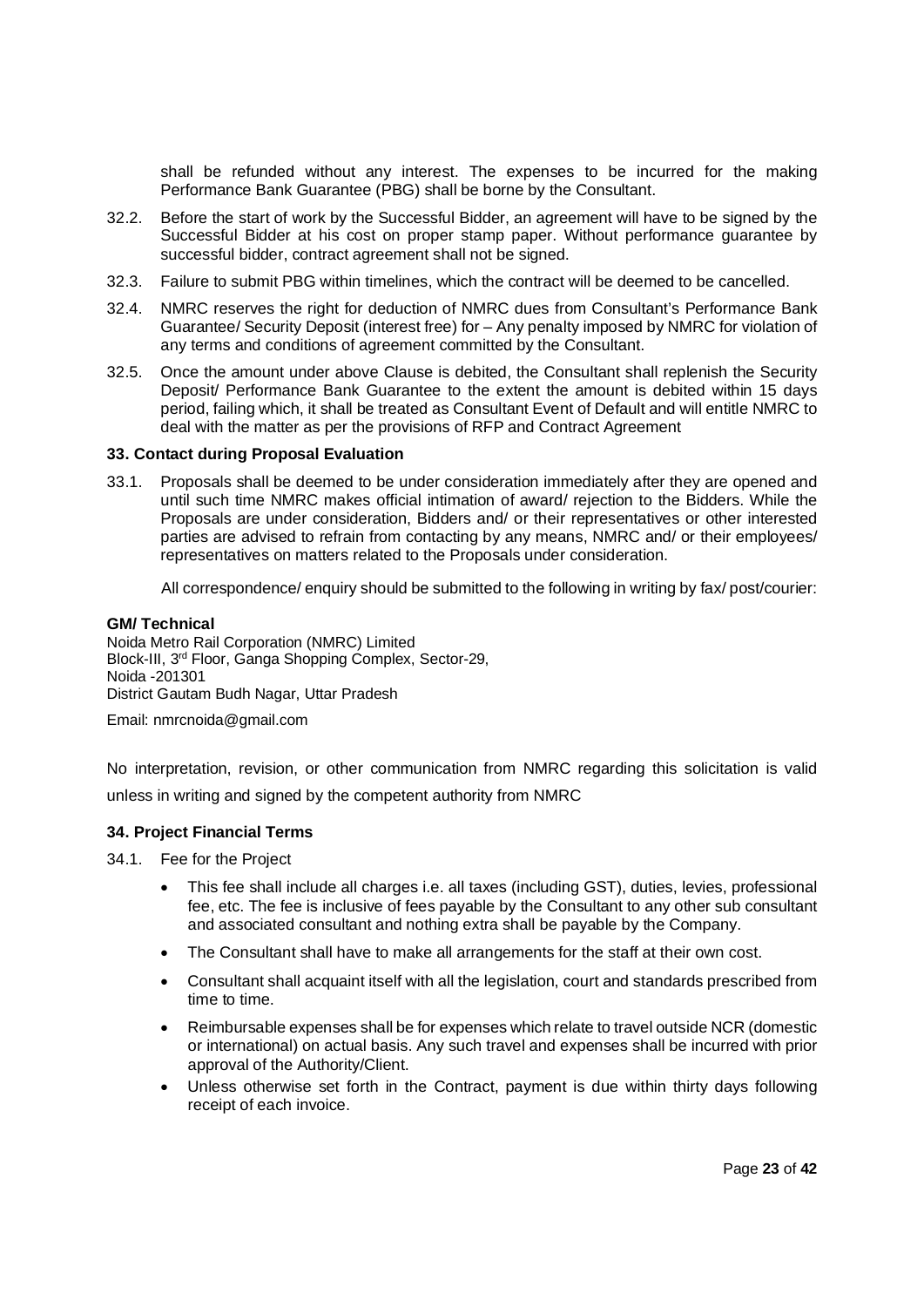# 34.2. Payment Terms

Unless otherwise specified, the Advisor shall be paid on monthly basis.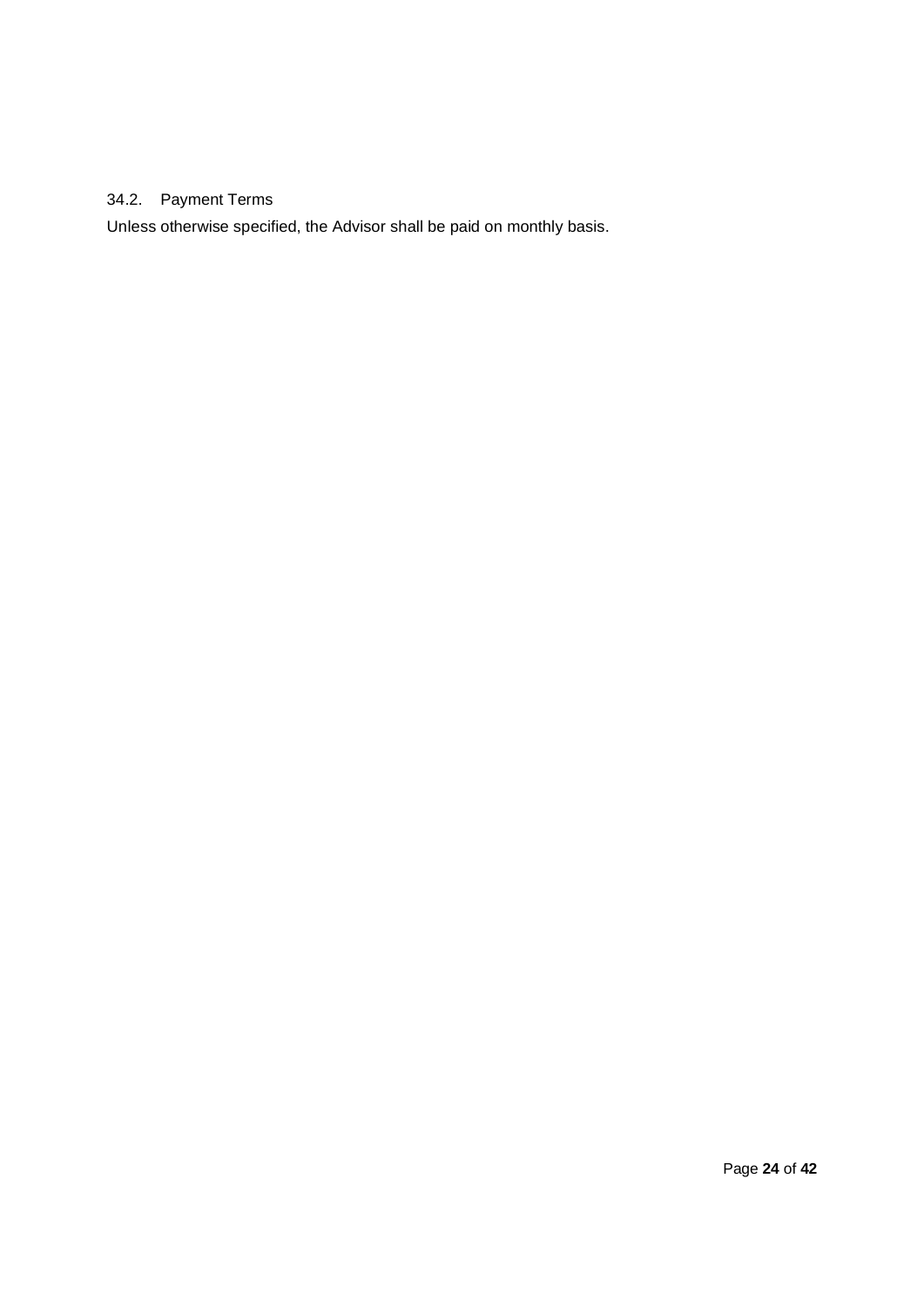# **Section V: Pro forma for Submission**

**This part of the document provides pro-forma for providing the information.**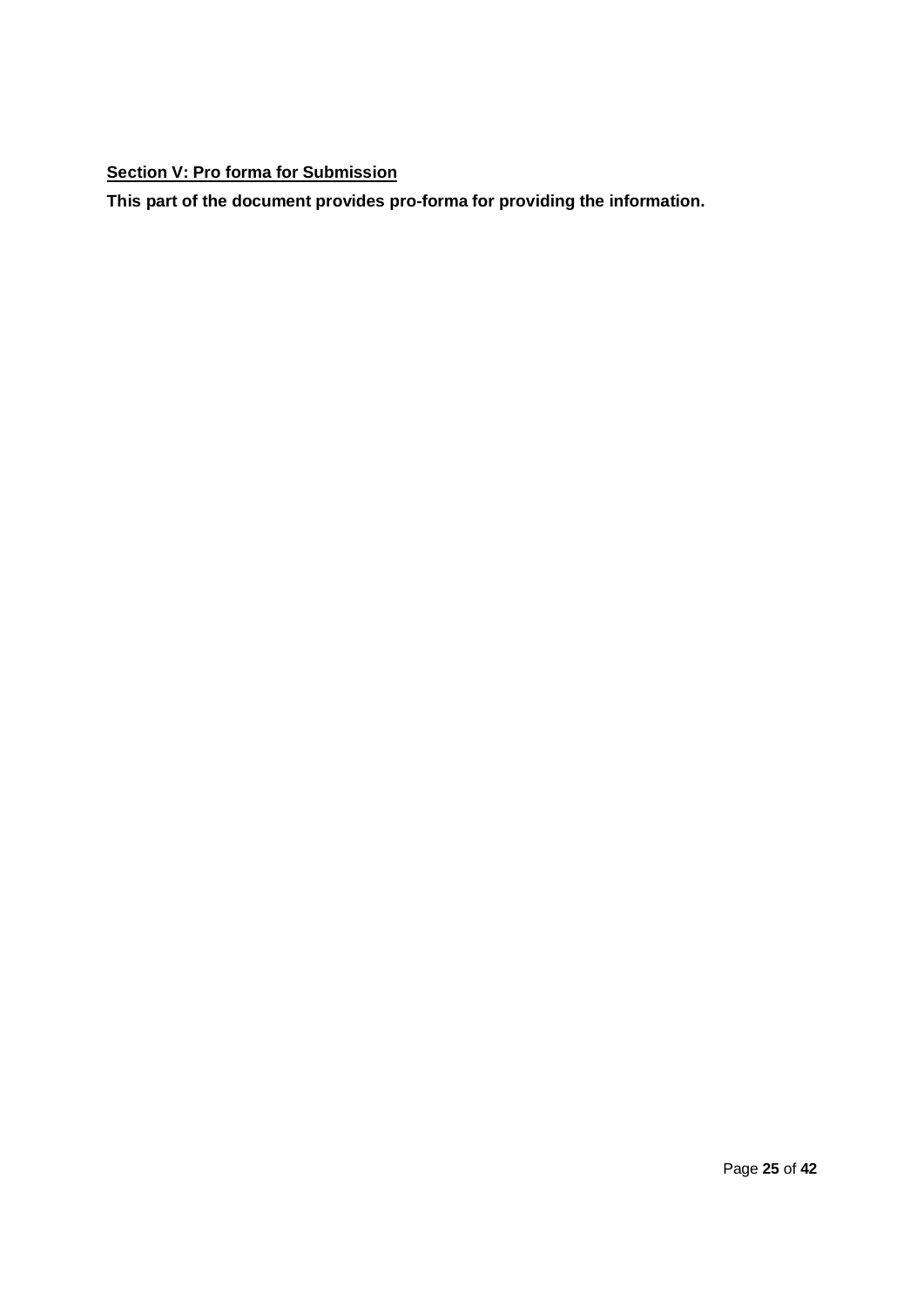# *Form – T1* **LETTER OF PROPOSAL SUBMISSION**

[Location, Date]

To

**GM/ Technical Noida Metro Rail Corporation (NMRC) Limited Block-III, 3rd Floor, Ganga Shopping Complex, Noida -201301, District Gautam Budh Nagar, Uttar Pradesh**

**Subject:** To appoint Business Efficiency Advisor

Dear Sir,

We, the undersigned, offer to provide the consulting assignment/job for Noida Metro Rail Corporation Ltd. in accordance with your RFP Document dated [ Insert Date] and our Proposal. We are hereby submitting our Technical and financial Proposal. We confirm that we have read the RFP Document in totality and abide by the terms and conditions stated in the document.

We hereby declare that all the information and statements made in this Proposal are true and accept that any misinterpretation contained in it may lead to our disqualification. Our Proposal is binding upon us.

We understand you are not bound to accept any Proposal you receive.

\_\_\_\_\_\_\_\_\_\_\_\_ Yours sincerely,

Authorized Signature [In full and initials]:

Name and Title of Signatory:

Name and address of Firm: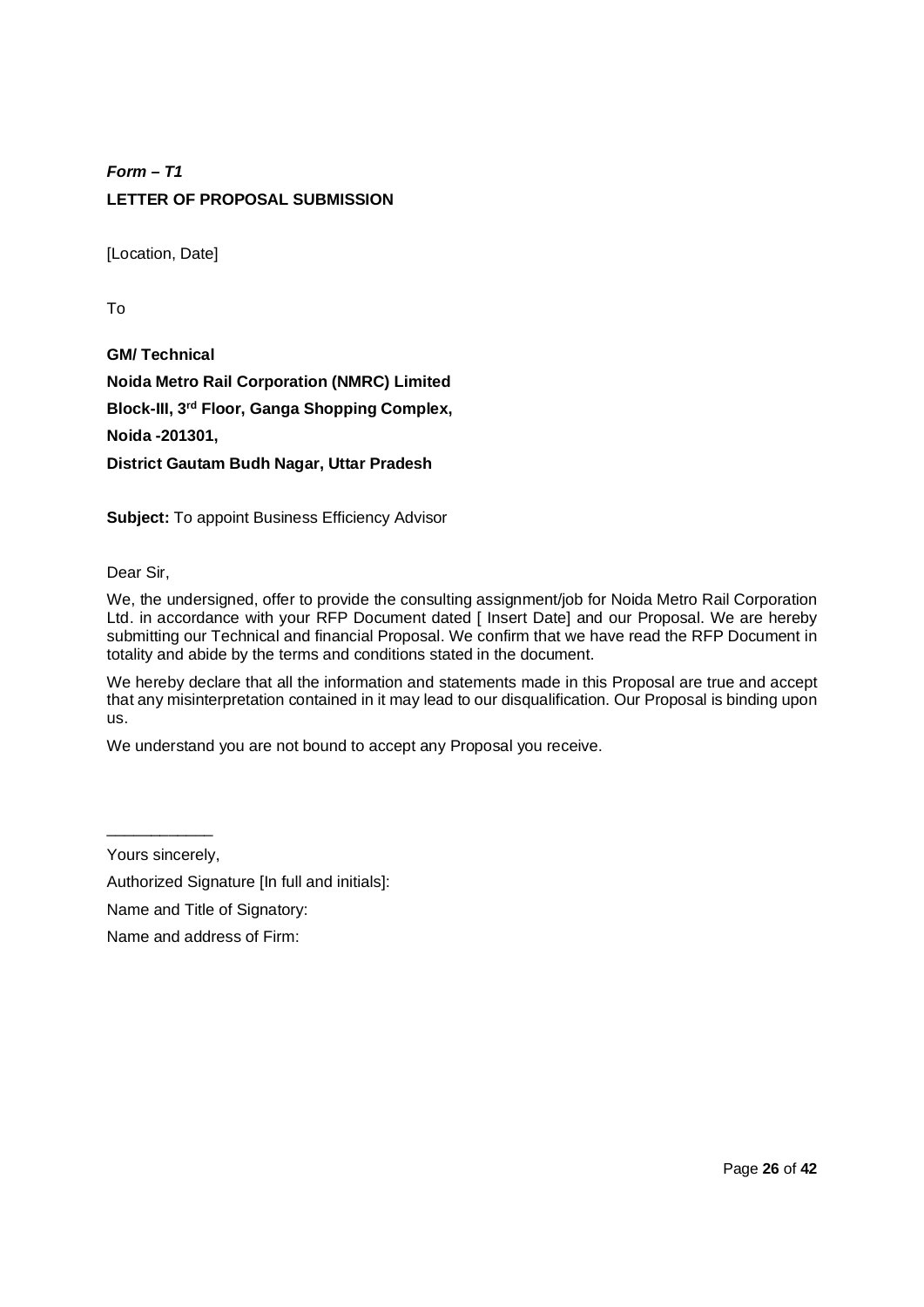# **CAPABILITY STATEMENT**

\*It is compulsory for the bidder to fill this statement and the bidder *must upload only those documents* that support this statement.

| S.No.          | <b>Eligibility Criteria</b>                                                                                                 | Filled by the Tenderer |
|----------------|-----------------------------------------------------------------------------------------------------------------------------|------------------------|
| 1              | The Applicant should be a legal entity under The Indian                                                                     |                        |
|                | Companies Act or Limited Liability Partnership Act.                                                                         |                        |
| 2              | The Applicants must have at least 10 (ten) years of experience                                                              |                        |
|                | in providing consultancy services in India, especially to                                                                   |                        |
|                | government entities/departments.                                                                                            |                        |
| 3              | The Applicants must have experience of consultancy project<br>undertaken in last 5 (five) years of company with turnover of |                        |
|                | more than Rs. 200 crore (Rupees Two Hundred Crores only) at                                                                 |                        |
|                | the time of consultancy job undertaken.                                                                                     |                        |
| $\overline{4}$ |                                                                                                                             |                        |
|                | The Applicants must have undertaken consultancy work of<br>similar nature as advisors, for undertaking program              |                        |
|                | management/ business modelling/ revenue enhancement                                                                         |                        |
|                | studies/ organization structuring for at least 1 (one) metro                                                                |                        |
|                | corporation/Airports/Railways/Government institutions/PSUs/                                                                 |                        |
|                | State government/ Central government/ Autonomous bodies in                                                                  |                        |
|                | India in last 5 (five) years with                                                                                           |                        |
|                | One assignment of similar nature of value not less                                                                          |                        |
|                | than Rs. 35.80 Lakh (Rupees Thirty Five Lakh                                                                                |                        |
|                | Eighty Thousand only) or                                                                                                    |                        |
|                | Two assignments of similar nature of value not less                                                                         |                        |
|                | than Rs. 22.40 Lakh (Rupees Twenty Two Lakh                                                                                 |                        |
|                | Forty Thousand only) each or                                                                                                |                        |
|                | Three assignments of similar nature of value not                                                                            |                        |
|                | less than Rs. 17.90 Lakh (Rupees Seventeen Lakh                                                                             |                        |
|                | Ninety Thousand only) each                                                                                                  |                        |
| 5              | The Applicants should submit the turnover for the last 3 (three)                                                            |                        |
|                | financial years in India i.e. FY 2018-19, FY 2017-18 and FY                                                                 |                        |
|                | 2016-17.                                                                                                                    |                        |
| 6              | The Bidder should not be under a declaration of ineligibility or                                                            |                        |
|                | black listed for having indulged in corrupt and fraudulent                                                                  |                        |
|                | practices used by the Govt. of India/ any State Govts/                                                                      |                        |
|                | Regulatory Authorities or has been debarred from entering into                                                              |                        |
|                | contract by any Indian Public Sector unit or any Govt./body.                                                                |                        |
| $\overline{7}$ | The Applicant must have operational office in Gautam Budh                                                                   |                        |
|                | Nagar/NCR                                                                                                                   |                        |
| 8              | Professionals as per qualification and experience in the TOR                                                                |                        |
|                | document.                                                                                                                   |                        |
|                |                                                                                                                             |                        |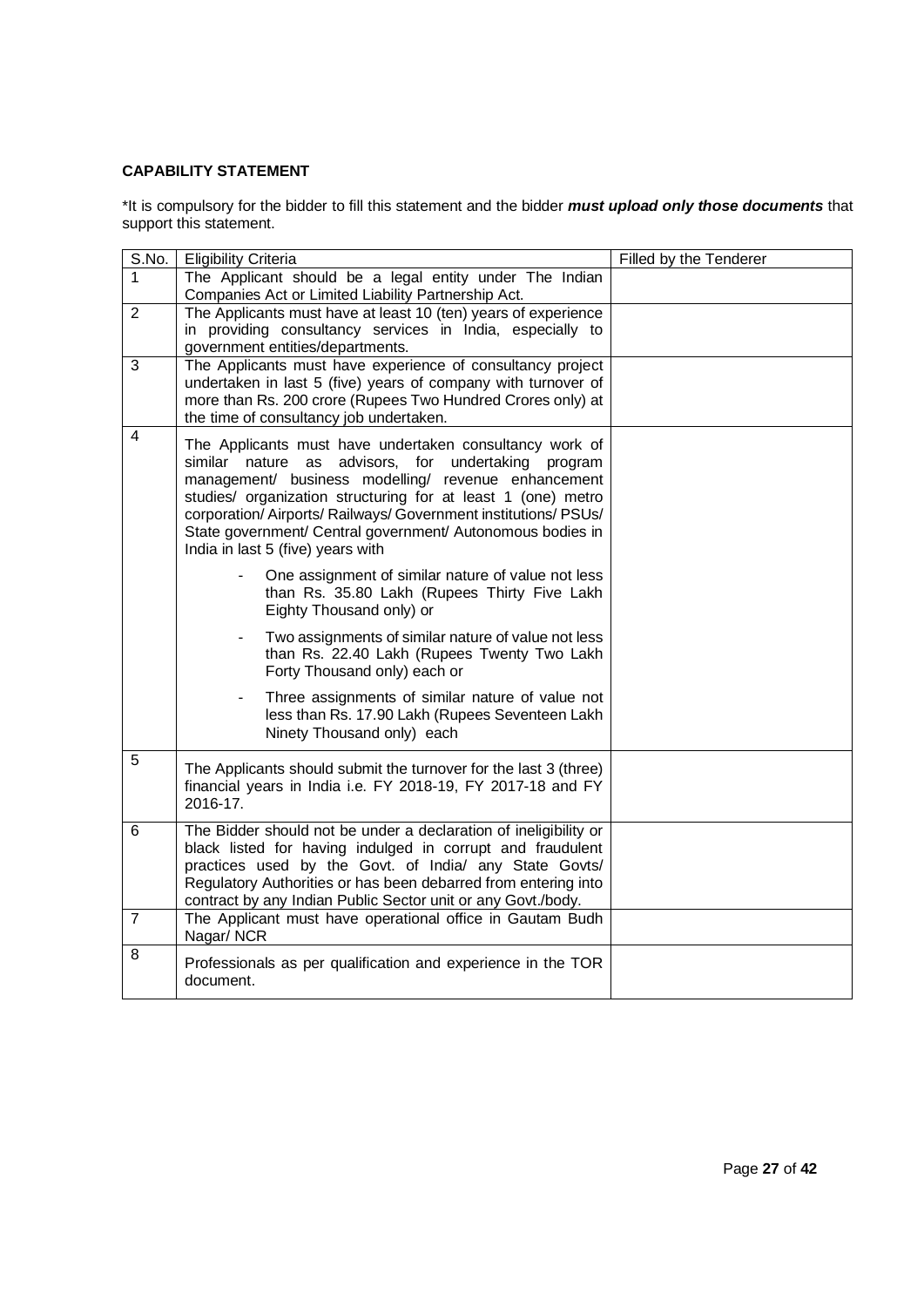*Form – T2*

# **FINANCIAL CAPABILITY**

The following format shall be used for statement of financial capability of Bidders:

| Year    | <b>Annual Turnover</b> |
|---------|------------------------|
| 2018-19 | Fill details           |
| 2017-18 | Fill details           |
| 2016-17 | Fill details           |
| Average | Fill details           |

# **Instructions:**

For the purpose of qualification:

- 1. The financial year would be the same as the one normally followed by the Bidder for its Annual Report.
- 2. The Bidder shall provide the audited annual financial statements as required. Failure to do so could result in the Proposal being considered as non-responsive.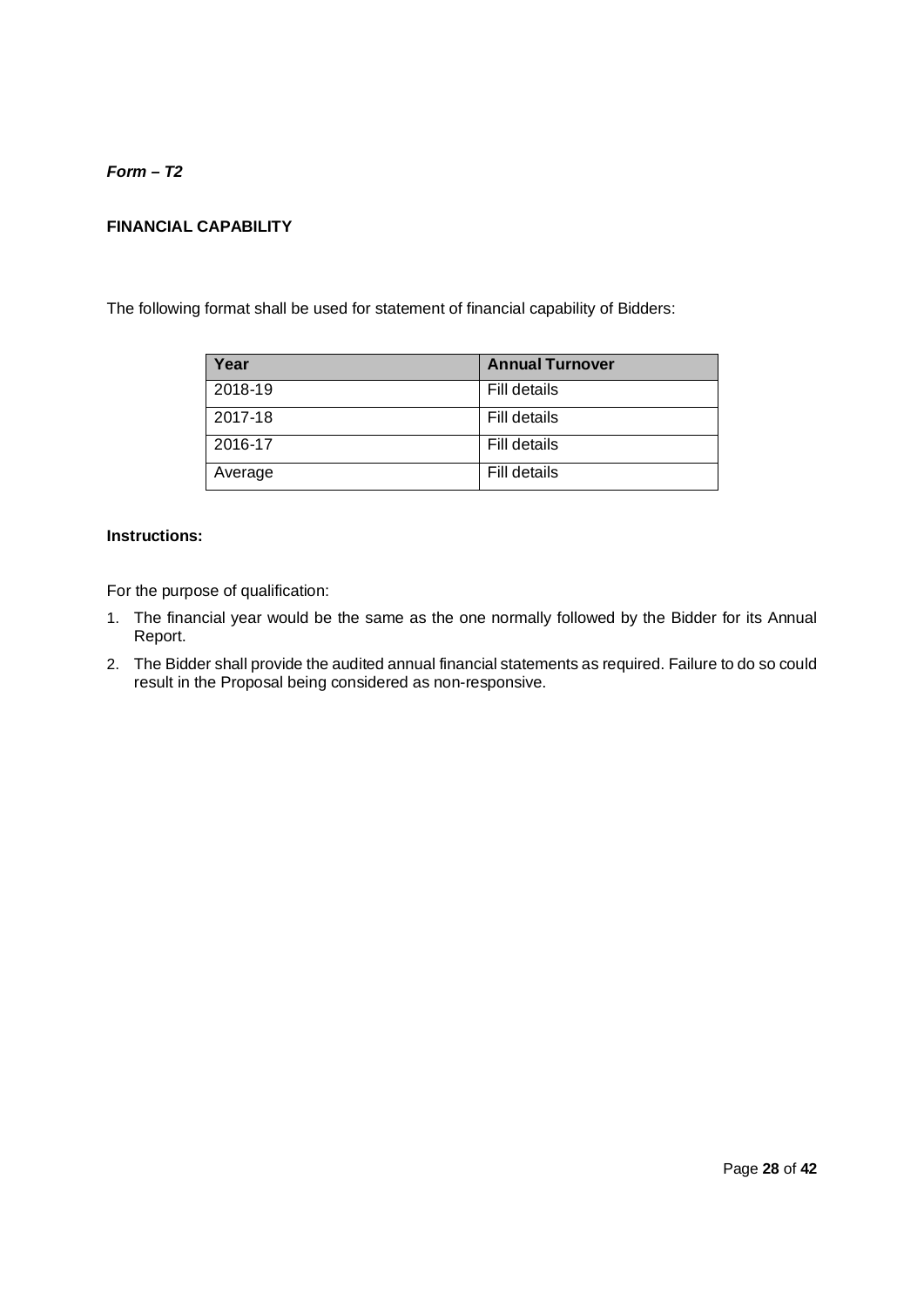# *Form – T3* **CURRICULUM VITAE OF KEY STAFF**

|    | 1. Proposed Position [only one candidate shall be nominated for each position]: ___________________                                                                                                                                                                   |
|----|-----------------------------------------------------------------------------------------------------------------------------------------------------------------------------------------------------------------------------------------------------------------------|
| 2. |                                                                                                                                                                                                                                                                       |
|    |                                                                                                                                                                                                                                                                       |
|    | 5. Education [Indicate college/university and other specialized education of staff member, giving names                                                                                                                                                               |
|    | <u> 1989 - Johann Stoff, fransk politik (d. 1989)</u>                                                                                                                                                                                                                 |
| 7. | Other Training [Indicate significant training since degrees under 5 - Education were obtained]: _                                                                                                                                                                     |
|    | 8. Countries of Work Experience: [List countries where staff has worked in the last ten years]:___                                                                                                                                                                    |
|    | 9. Languages [For each language indicate proficiency: good, fair, or poor in speaking, reading, and                                                                                                                                                                   |
|    | 10. Employment Record [Starting with present position, list in reverse order every employment held by<br>staff member since graduation, giving for each employment (see format here below): dates of<br>employment, name of employing organization, positions held.]: |
|    | From [Year]: ____________ To [Year]: _____________                                                                                                                                                                                                                    |
|    |                                                                                                                                                                                                                                                                       |
|    | Positions held:                                                                                                                                                                                                                                                       |

| 11. Detailed Tasks Assigned      | 12. Work Undertaken that Best Illustrates Capability to Handle<br>the Tasks Assigned |
|----------------------------------|--------------------------------------------------------------------------------------|
| [List all tasks to be performed] | [Among the assignments in which the staff has been involved,                         |
| under this assignment            | indicate the following information for those assignments that                        |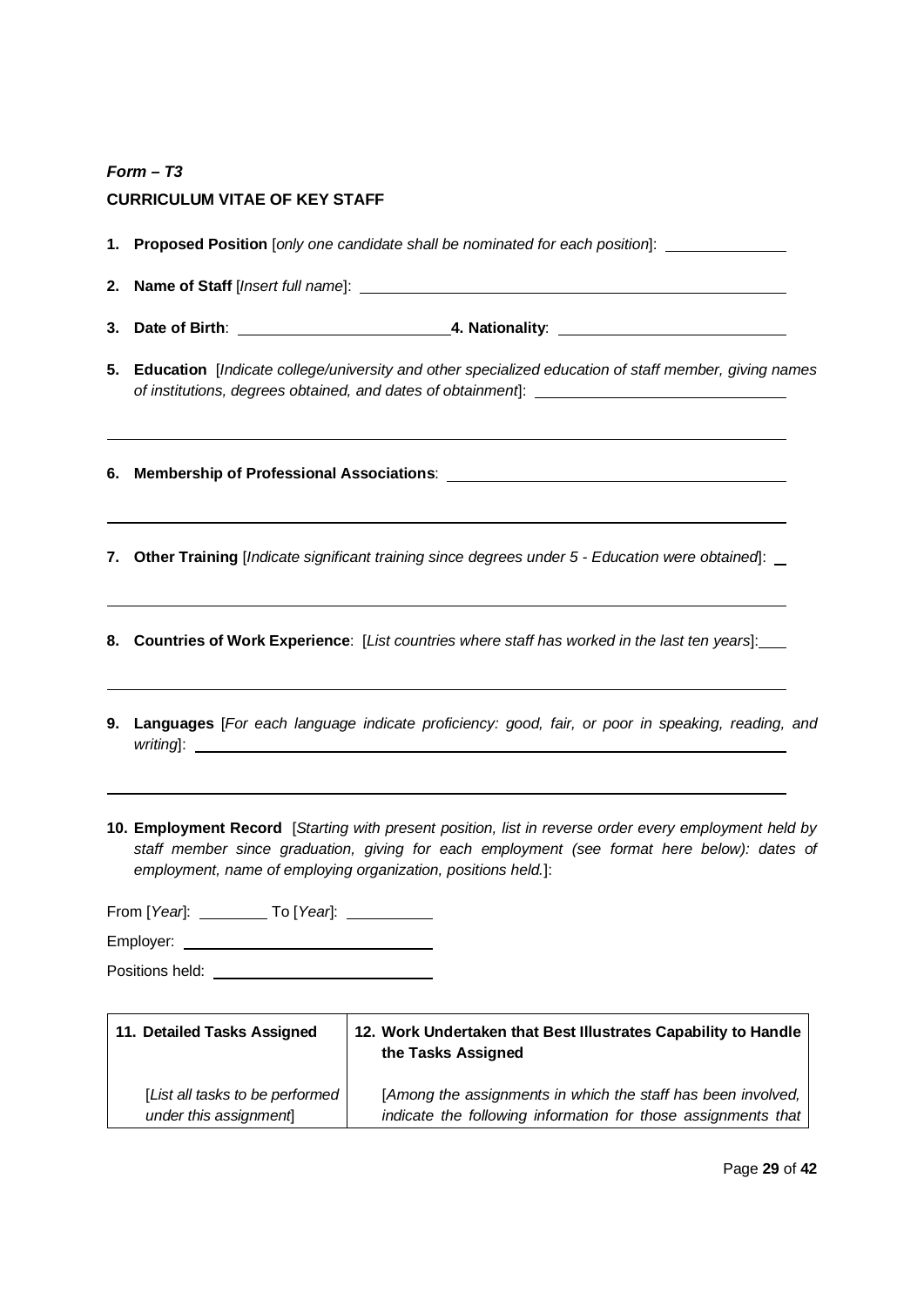| best illustrate staff capability to handle the tasks listed under<br>point 11.] |
|---------------------------------------------------------------------------------|
|                                                                                 |
|                                                                                 |
|                                                                                 |
|                                                                                 |
|                                                                                 |
|                                                                                 |
|                                                                                 |
|                                                                                 |
|                                                                                 |
|                                                                                 |

**It may be noted that for every assignment or project, the applicant needs to provide contact details (name, designation and contact number) of the client for verification purpose, if required by NMRC**

### **Certification:**

I, the undersigned, certify that to the best of my knowledge and belief, the Data correctly describes me, my qualifications, and my experience.

[Signature of Staff Member or Authorized Representative of the Consultant/ Firm]

 $\_$  , and the set of the set of the set of the set of the set of the set of the set of the set of the set of the set of the set of the set of the set of the set of the set of the set of the set of the set of the set of th

**Date:** Day / Month / Year

Consultant/ Firm's Name: \_\_\_\_\_\_\_\_\_\_\_\_\_\_\_\_\_\_\_\_\_\_\_\_\_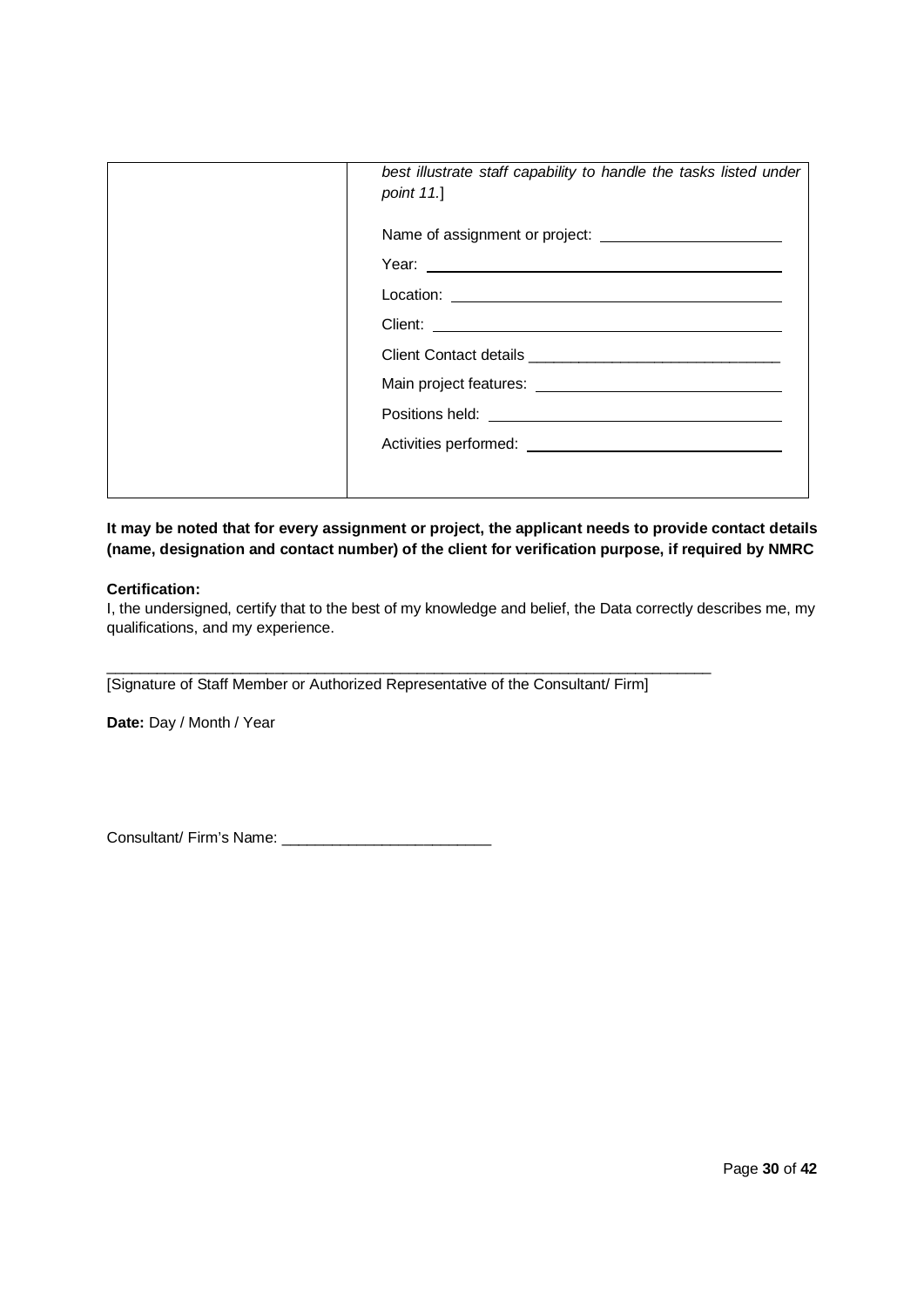# *Form – T4* **FIRMS EXPERIENCE - PROJECT DESCRIPTION SHEET**

| <b>Assignment name:</b>                                                      |                                                                                                                                                                                 |
|------------------------------------------------------------------------------|---------------------------------------------------------------------------------------------------------------------------------------------------------------------------------|
| Country:<br>Location within country:                                         | Duration of assignment (months):                                                                                                                                                |
| Name and address of Client:                                                  | Amount of consulting fee received by your firm<br>$(INR)$ :                                                                                                                     |
| Start date (month/year):                                                     | Completion date (month/year):                                                                                                                                                   |
| Name of associated Consultants, if any:                                      | Name of senior professional staff of your firm<br><b>involved</b> (indicate most significant profiles such as<br>Project Director/Coordinator, Team Leader and<br>their names): |
| <b>Narrative description of Project:</b>                                     |                                                                                                                                                                                 |
| Description of actual services provided by your staff within the assignment: |                                                                                                                                                                                 |
| Firm's Name:                                                                 |                                                                                                                                                                                 |

Note: *NMRC may seek additional documentary evidences of any project shown in Form T4 which may be in form of work orders, completion certificates, recommendation letters from client or any other format that NMRC decides*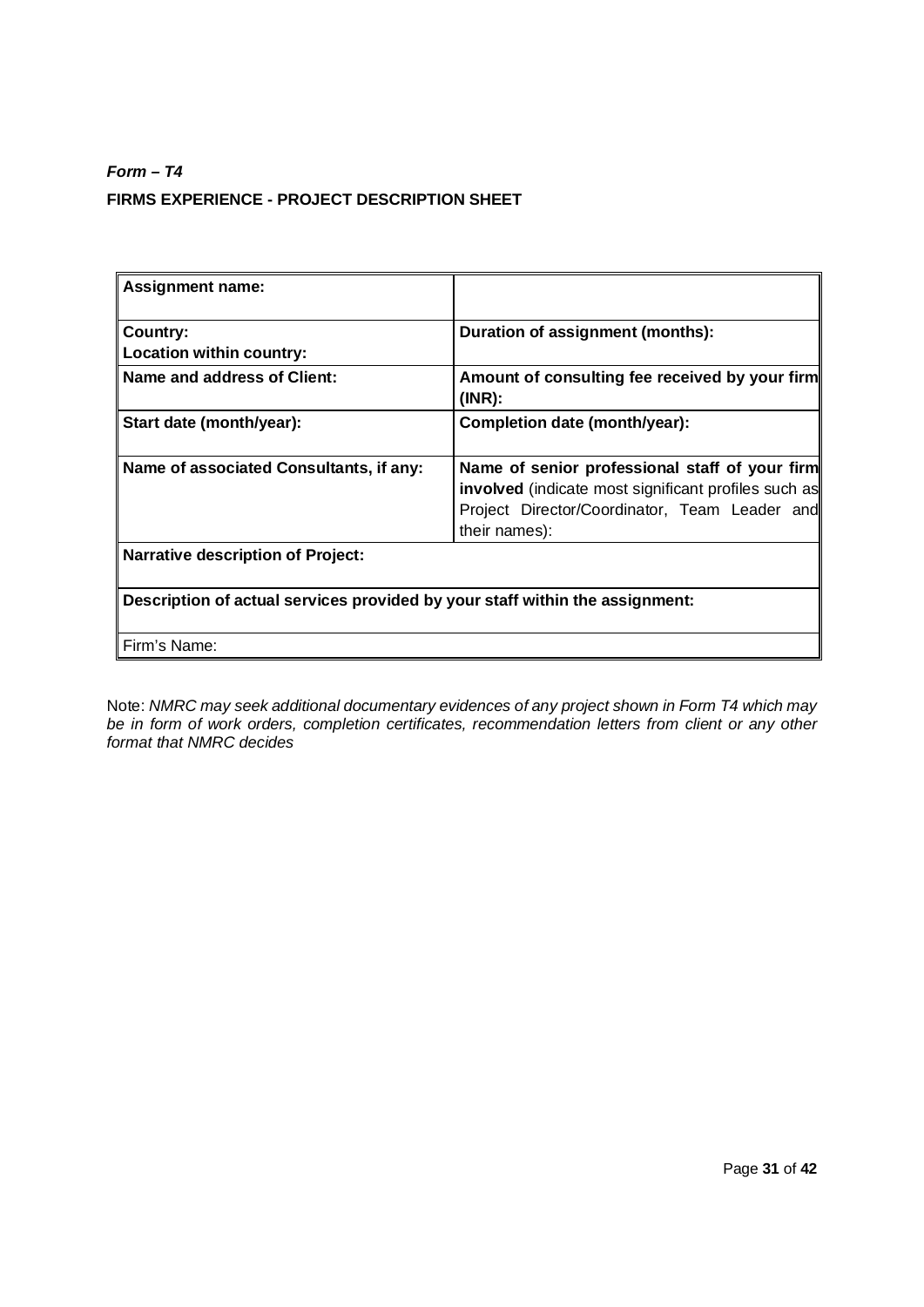# *Form – T5*

Detailed Approach and Methodology for execution of this project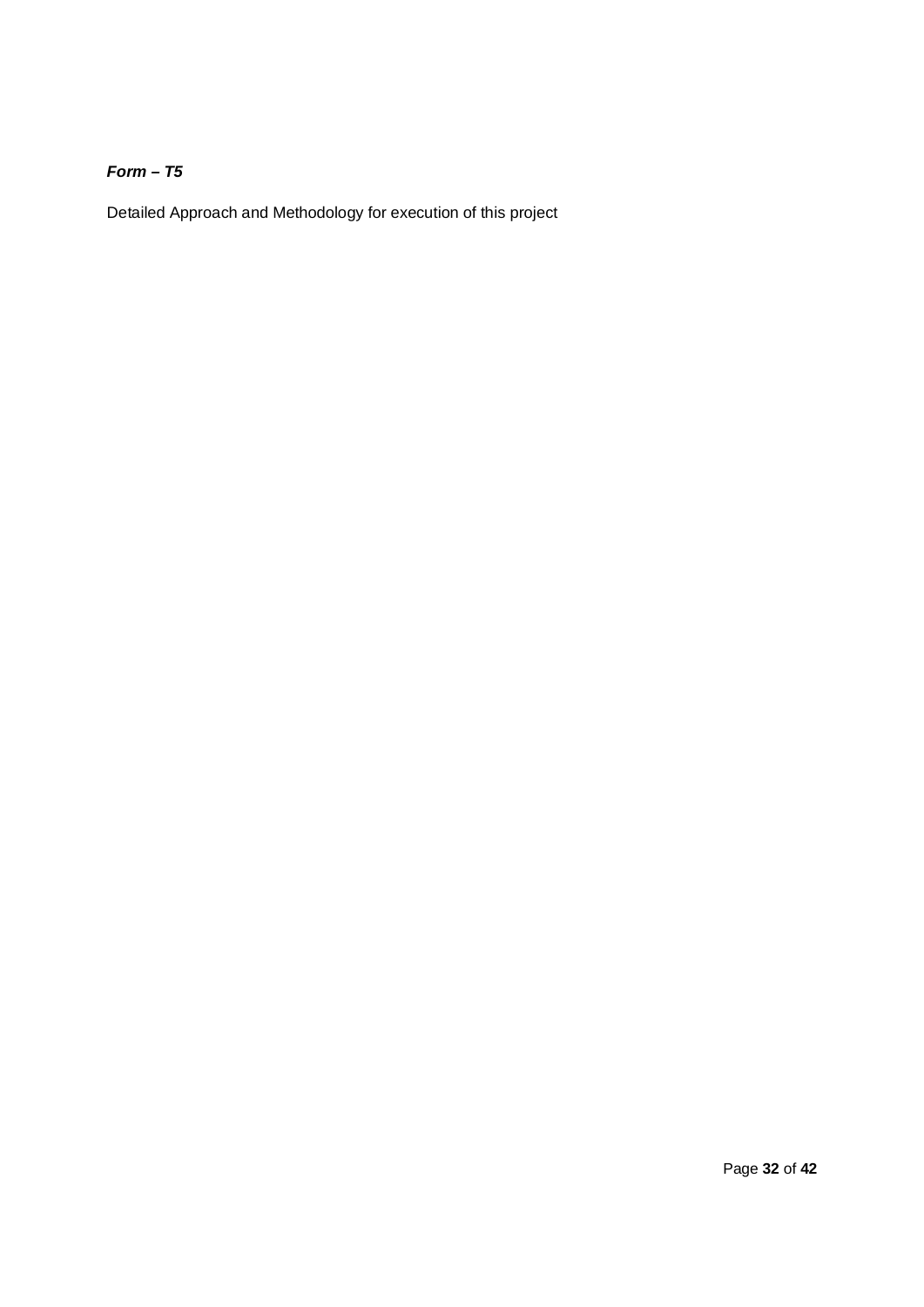*Form – F1* To **GM/ Technical Noida Metro Rail Corporation (NMRC) Limited Block-III, 3rd Floor, Ganga Shopping Complex Noida -201301, District Gautam Budh Nagar, Uttar Pradesh**

# **THIS FORM IS NOT TO BE FILLED. THE BIDDERS ARE REQUIRED TO FILL THE FINANCIAL PROPOSAL IN XLS FORMAT AFTER DOWNLOADING THE FORM FROM THE E-PROCUREMENT WEBSITE FOR THIS TENDER DOCUMENT**

**Sub:** To appoint Business Efficiency Advisor

Dear Sir,

I/we have read and examined the RFP document, general terms and conditions for the work.

| S.No. | <b>Particulars</b>                                                                       | Rate per month<br>(including GST) | <b>Number</b><br>of<br>Months $=12$ | <b>Total Consulting</b><br><b>Fees</b> |  |  |  |  |  |
|-------|------------------------------------------------------------------------------------------|-----------------------------------|-------------------------------------|----------------------------------------|--|--|--|--|--|
|       |                                                                                          | А                                 | $B=12$                              | $C = A^*B$                             |  |  |  |  |  |
|       | Consulting Fees for the team<br>RFP.<br>deployed<br>as<br>per<br>requirements for 1 year |                                   | 12                                  |                                        |  |  |  |  |  |

The Financial Bid submitted is unconditional (inclusive of all taxes, duties, levies, out of pocket expenses, professional fee etc. including GST) and fulfills all the requirements of the RFP Document. Payment shall be due on monthly basis.

Our Financial Proposal shall be binding upon us subject to the modifications resulting from contract negotiations, up to expiration of the validity period of the Proposal. We understand you are not bound to accept any Proposal you receive.

Signature and Name of the Authorised Person

\_\_\_\_\_\_\_\_\_\_\_\_\_\_\_\_\_\_\_\_\_\_\_\_\_\_\_\_\_\_\_\_\_

\_\_\_\_\_\_\_\_\_\_\_\_\_\_\_\_\_\_\_\_\_\_\_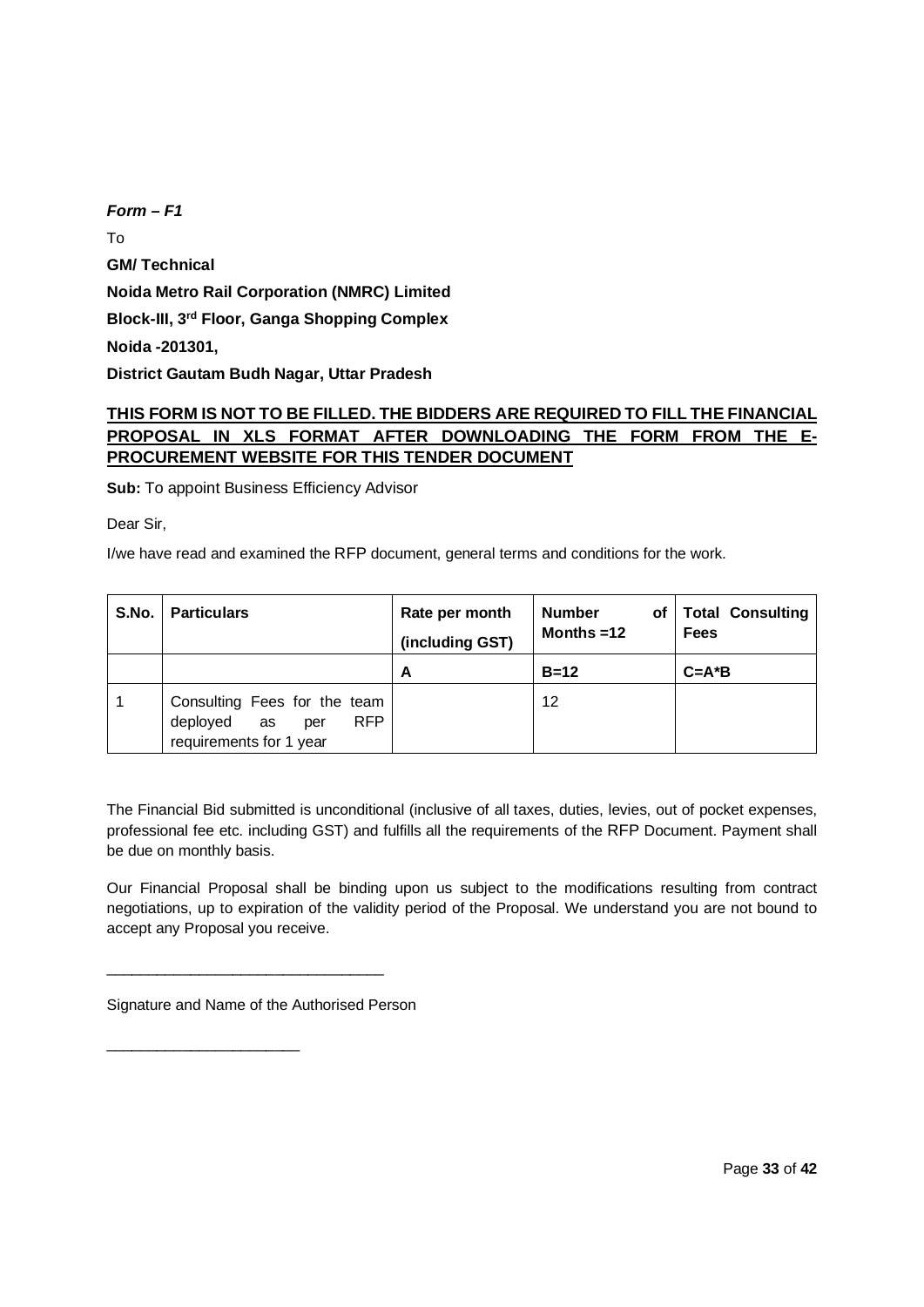### Noida Metro Rail Corporation (NMRC) Limited

### SALABLE FORM FOR TENDER INVITED

Job No. …………………………………………………………………………………………………..

The required fee of tender form has been deposited in \_\_\_\_\_\_\_\_\_\_\_\_\_\_\_ Bank A/c No. \_\_\_\_\_\_\_\_\_\_\_\_\_\_\_\_ RTGS and the scanned copy of UTR receipt with Transaction Id is being enclosed with E-tender documents. If the copy of UTR receipt is not uploaded with the E-tender the tender shall be rejected.

### DETAILS OF ERNEST MONEY ATTACHED

The required amount of Earnest money has been deposited in \_\_\_\_\_\_\_\_\_\_\_\_\_\_ Bank A/c No. \_\_\_\_\_\_\_\_\_\_\_\_\_\_\_\_ RTGS and the scanned copy of UTR receipt with transaction Id is being enclosed with E-tender documents. If the copy of UTR receipt is not uploaded with the E-tender the tender shall be rejected.

### BIDDER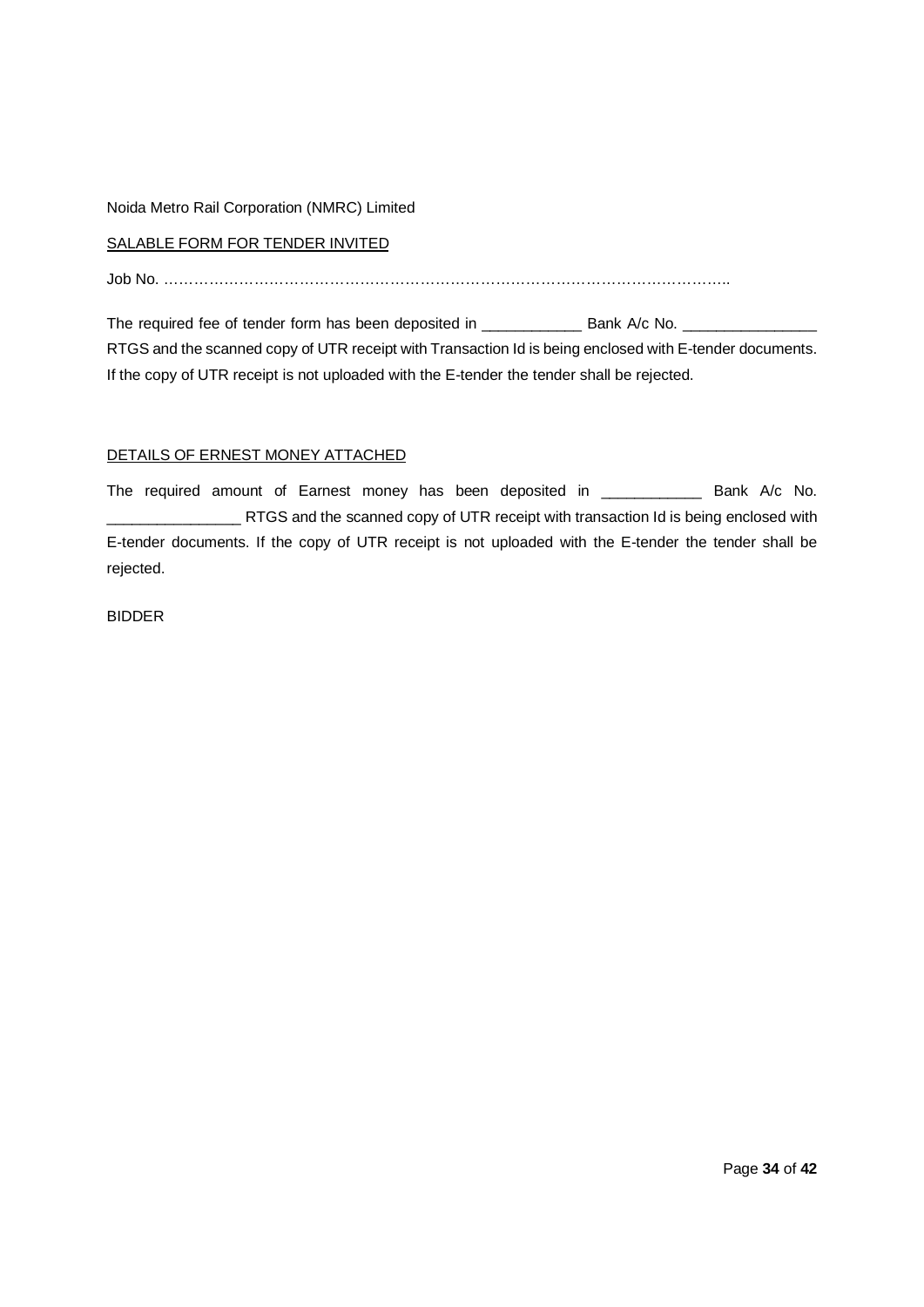### **Noida Metro Rail Corporation (NMRC) Limited Block-III, 3rd Floor, Ganga Shopping Complex, Sector-29, Noida -201301, District Gautam Budh Nagar, Uttar Pradesh, India**

Declaration for Refund of Earnest Money

| 1              | <b>Bidder Name</b>     | . |  |  |  |  |  |  |  |  |  |  |
|----------------|------------------------|---|--|--|--|--|--|--|--|--|--|--|
|                |                        |   |  |  |  |  |  |  |  |  |  |  |
|                |                        |   |  |  |  |  |  |  |  |  |  |  |
| $\mathbf{2}$   | <b>Bidder Address</b>  |   |  |  |  |  |  |  |  |  |  |  |
|                |                        |   |  |  |  |  |  |  |  |  |  |  |
|                |                        |   |  |  |  |  |  |  |  |  |  |  |
| $\mathbf{3}$   | <b>Bank Name</b>       |   |  |  |  |  |  |  |  |  |  |  |
|                |                        |   |  |  |  |  |  |  |  |  |  |  |
|                |                        |   |  |  |  |  |  |  |  |  |  |  |
| 4              | <b>Bank Branch</b>     |   |  |  |  |  |  |  |  |  |  |  |
|                |                        |   |  |  |  |  |  |  |  |  |  |  |
|                |                        |   |  |  |  |  |  |  |  |  |  |  |
| $5\phantom{1}$ | A/c No                 |   |  |  |  |  |  |  |  |  |  |  |
| $\bf 6$        | <b>IFSC Code</b>       |   |  |  |  |  |  |  |  |  |  |  |
|                |                        |   |  |  |  |  |  |  |  |  |  |  |
| $\overline{7}$ | PAN No.                |   |  |  |  |  |  |  |  |  |  |  |
|                |                        |   |  |  |  |  |  |  |  |  |  |  |
| 8              | <b>Tin/TAN No.</b>     |   |  |  |  |  |  |  |  |  |  |  |
| 9              | <b>GST No.</b>         |   |  |  |  |  |  |  |  |  |  |  |
| 10             | Phone No.              |   |  |  |  |  |  |  |  |  |  |  |
|                |                        |   |  |  |  |  |  |  |  |  |  |  |
| 11             | <b>Mobile No.</b>      |   |  |  |  |  |  |  |  |  |  |  |
| 12             | <b>Email-Id</b>        |   |  |  |  |  |  |  |  |  |  |  |
|                |                        |   |  |  |  |  |  |  |  |  |  |  |
|                | For Office Use Only    |   |  |  |  |  |  |  |  |  |  |  |
| 13             | <b>Party Unique Id</b> |   |  |  |  |  |  |  |  |  |  |  |

The above provided information is true to the best of my knowledge.

**Date \_\_\_\_\_\_\_\_\_\_\_ Signature**

**Stamp/Seal**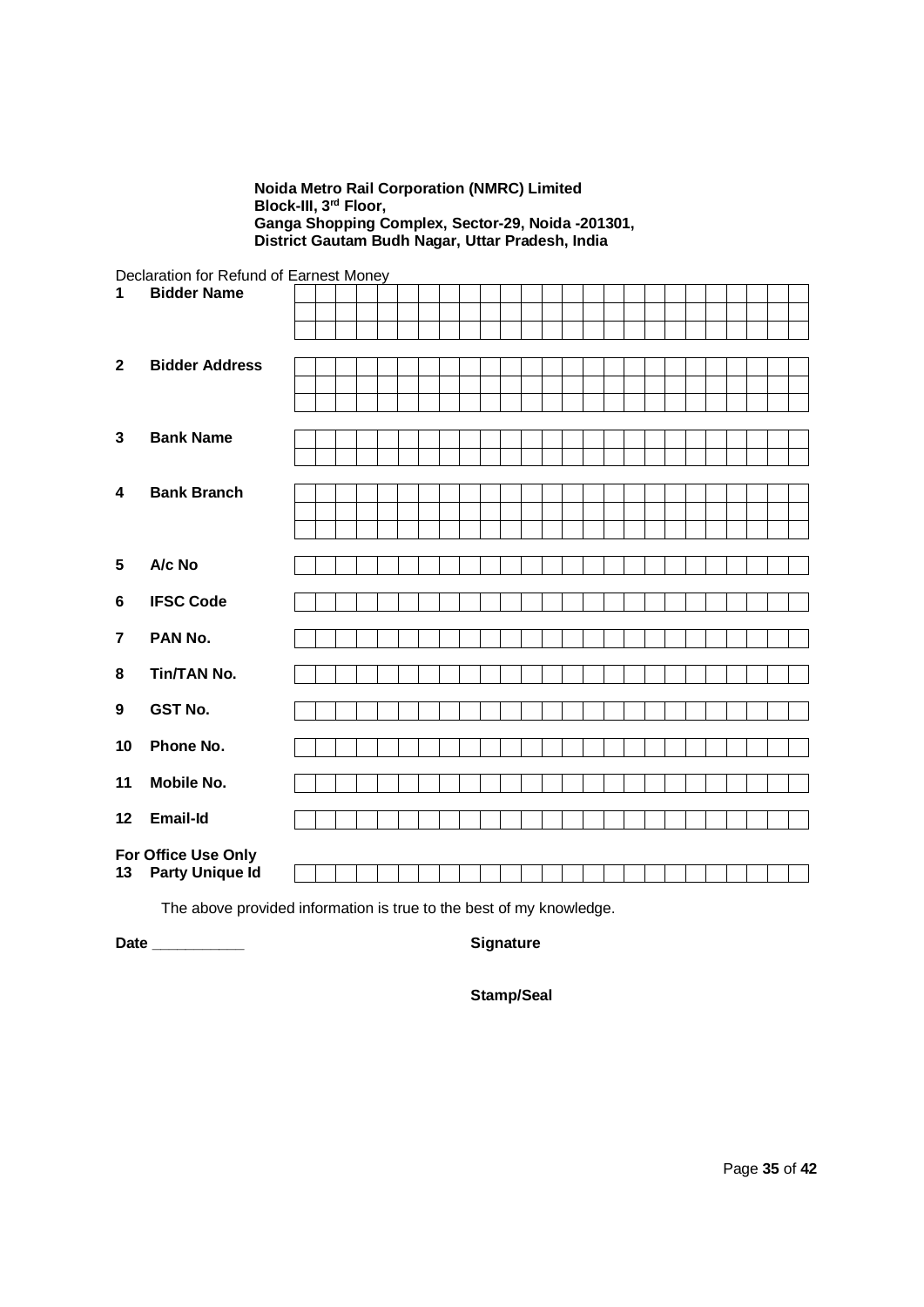# **Section VI: Standard Conditions (SC)**

These conditions shall be part of the contract agreement

### **35. GENERAL PROVISIONS**

35.1. Governing law and jurisdiction

These standard conditions shall be governed by and construed in accordance with the laws of India and any dispute arising out of this project or these terms shall be subject to the exclusive jurisdiction of the courts of district courts of Gautam Buddha Nagar, India and High court of Allahabad (Prayagraj).

- 35.2. Notices
	- 35.2.1. Any notice, request or consent required or permitted to be given or made pursuant to these standard conditions shall be in writing. Any such notice, request or consent shall be deemed to have been given or made when delivered in person to an authorized representative of the party to whom the communication is addressed, or when sent to such party at the mentioned address.
	- 35.2.2. A party may change its address for notice hereunder by giving the other party notice in writing of such change to the mentioned address.

### 35.3. Authorized Representatives

Any action required or permitted to be taken, and any document required or permitted to be executed under these standard conditions by the Company or the Successful Bidder may be taken or executed by the officials as formally designated by each party as on the effective date of the project.

### 35.4. Taxes and Duties

The Consultant and their personnel shall pay such direct, duties, fees, and other impositions levied under the Government of India Act.

### 35.5. Fraud and Corruption

- 35.5.1. "corrupt practice" means the offering, receiving, or soliciting, directly or indirectly, of anything of value to influence the action of a public official in the selection process or in contract execution;
- 35.5.2. "fraudulent practice" means a misrepresentation or omission of facts in order to influence a selection process or the execution of a contract;
- 35.5.3. "collusive practices" means a scheme or arrangement between the consultant, with or without the knowledge of the Company, designed to establish prices at artificial, noncompetitive levels;
- 35.5.4. "coercive practices" means harming or threatening to harm, directly or indirectly, persons or their property to influence their participation in a procurement process, or affect the execution of a contract;

### 35.6. Measures to be taken

The Company will cancel the Consultant's engagement, if it is engaged in corrupt, fraudulent, collusive or coercive practices during the selection process or the execution of that contract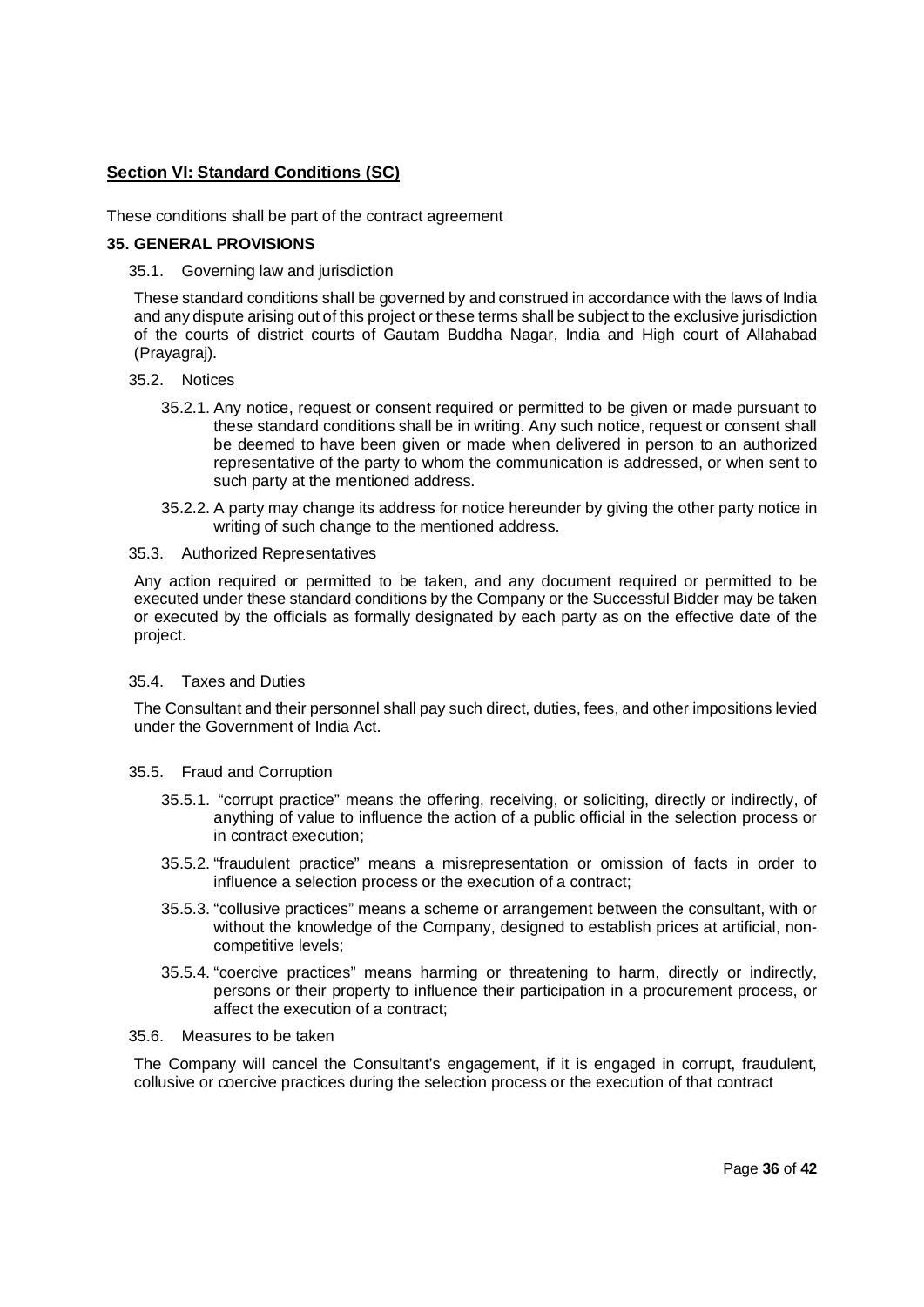# **36. COMMENCEMENT, COMPLETION, MODIFICATION ARBITRATION AND TERMINATION OF CONTRACT**

### 36.1. Effectiveness of Contract

This Contract shall come into effect on the date the award of work and such other later date as discussed and agreed with the Company. The date the Contract comes into effect is defined as the Effective Date.

### 36.2. Commencement of Services

The Consultant shall begin carrying out the Services from the Effective Date or any such date as specified by the Company.

### 36.3. Expiration of Contract

Unless terminated earlier pursuant to Clause SC 36.6 hereof, these standard conditions shall expire at the end of such time period after the Effective Date as given in the time schedule in RFP Document.

### 36.4. Modifications or Variations

Any modification or variation of the terms and conditions of these standard terms, including any modification or variation of the scope of the Services, may only be made by written agreement between the Parties. However, each Party shall give due consideration to any proposals for modification or variation made by the other Party.

### 36.5. Force Majeure

- 36.5.1. Definition: For the purpose of these standard terms, "Force Majeure" means an event which is beyond the reasonable control of a Party and which makes a Party's performance of its obligations under the Contract impossible or so impractical as to be considered impossible under the circumstances.
- 36.5.2. No Breach of Contract: The failure of a Party to fulfill any of its obligations under the contract shall not be considered to be a breach of, or default under, this Contract insofar as such inability arises from an event of Force Majeure, provided that the Party affected by such an event (a) has taken all reasonable precautions, due care and reasonable alternative measures in order to carry out the terms and conditions of this Contract, and (b) has informed the other Party as soon as possible about the occurrence of such an event.
- 36.5.3. Extension of Time: Any period within which a Party shall, pursuant to this Contract, complete any action or task, shall be extended for a period equal to the time during which such Party was unable to perform such action as a result of Force Majeure.
- 36.5.4. Payments: During the period of their inability to perform the Services as a result of an event of Force Majeure, the Consultant shall be entitled to continue to be paid under the terms of this Contract.
- 36.5.5. To the extent that the provision of the Services is impacted by a pandemic (including COVID-19) and any reasonable concerns or measures taken to protect the health and safety interests of either Party's personnel, the Parties will work together to amend the Agreement to provide for the Services to be delivered in an appropriate manner, including any resulting modifications with respect to the timelines, location, or manner of the delivery of Services.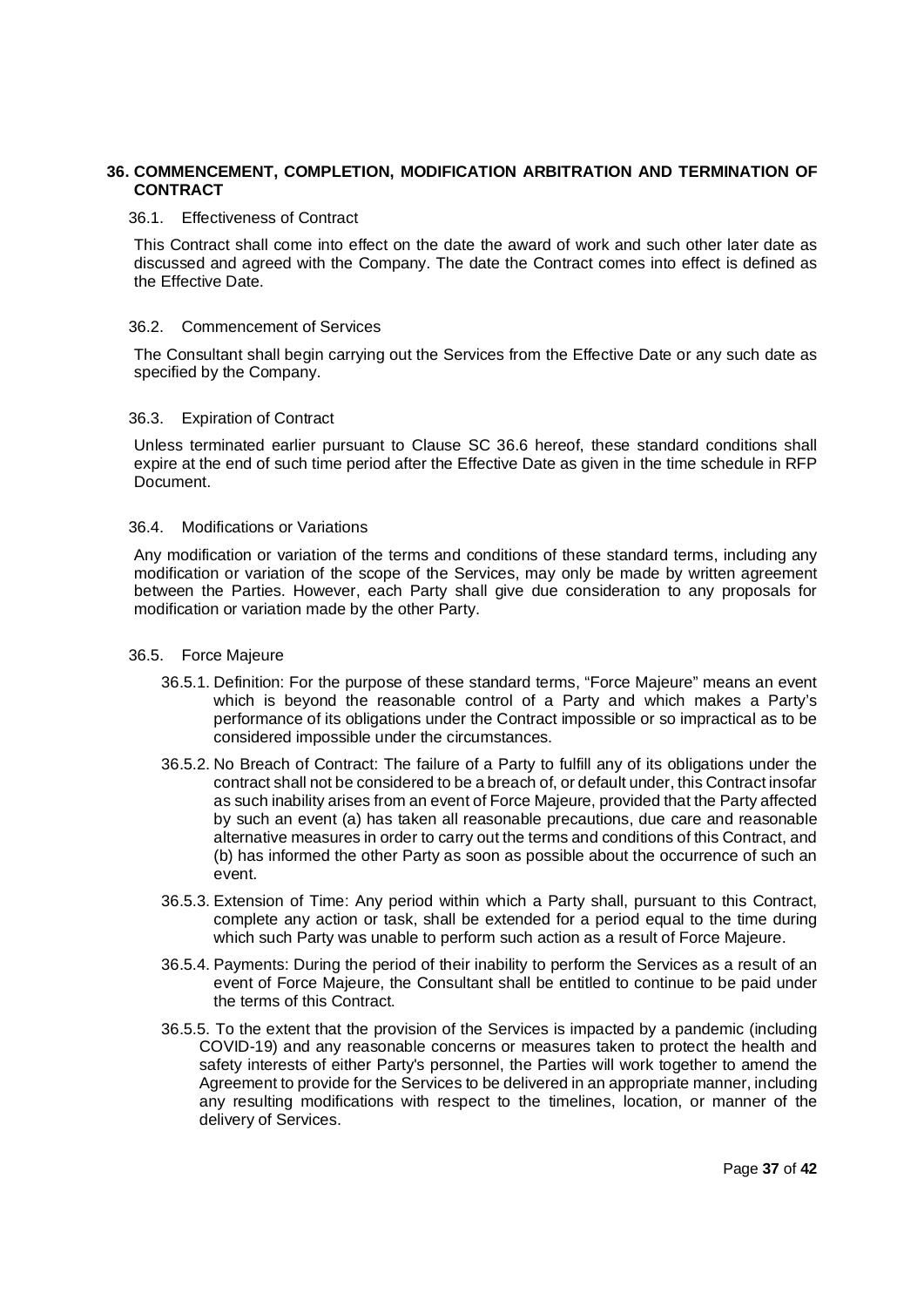- 36.5.6. Where Consultant Personnel are required to be present at Client's premises, Consultant will use reasonable efforts to provide the Services on-site at [Client] offices, provided that, in light of a pandemic the parties agree to cooperate to allow for remote working and/or an extended timeframe to the extent (i) any government or similar entity implements restrictions that may interfere with provision of onsite Services; (ii) either party implements voluntary limitations on travel or meetings that could interfere with provision of onsite Services, or (iii) a Consultant resource determines that he or she is unable or unwilling to travel in light of a pandemic-related risk.
- 36.5.7. Penalty: Failure to adhere to the timelines mentioned in the Scope of work of the contract shall attract a penalty @ 0.25% per fortnight of the total contract value up to a maximum of 5% of the contract, subject to the approval of competent Authority.

### 36.6. Termination

Either Party may terminate this Agreement with immediate effect by serving prior written notice to

the other party if services are not possible to be rendered as per applicable laws or professional

obligations.

### 36.6.1. By the Company (NMRC)

The Company may terminate this Contract in case of the occurrence of any of the events specified in paragraphs (i) through (vi) of this Clause SC 36.6.1. In such an occurrence the Company shall give a not less than fifteen (15) days' written notice of termination to the Consultant, and thirty (30) days' in the case of the event referred to in (v).

- i. If the Consultant does not remedy a failure in the performance of their obligations under the Contract, within thirty (30) days after being notified or within any further period as the Company may have subsequently approved in writing.
- ii. If the Consultant becomes insolvent or bankrupt.
- iii. If the Consultant, in the judgment of the Company has engaged in any of practices as defined in clause 35.5 competing for or in executing the Contract.
- iv. If, as the result of Force Majeure, the Consultant are unable to perform a material portion of the Services for a period of not less than thirty (30) days.
- v. If the Company, in its sole discretion and for any reason whatsoever, decides to terminate this Contract.
- vi. If the Consultant fails to comply with any final decision reached as a result of arbitration proceedings pursuant to Clause 43 hereof.

### 36.6.2. By the Consultant

The Consultant may terminate the Contract, by not less than thirty (30) days' written notice to the Company, such notice to be given after the occurrence of any of the events specified in paragraphs (i) through (ii) of this Clause SC 36.6.2

i. If the company fails to pay any money due to the Consultant pursuant to the Contract and not subject to dispute pursuant to Clause 42 hereof within forty-five (45) days after receiving written notice from the Consultant that such payment is overdue. If, as the result of Force Majeure, the Consultant is unable to perform a material portion of the Services for a period of not less than thirty (30) days.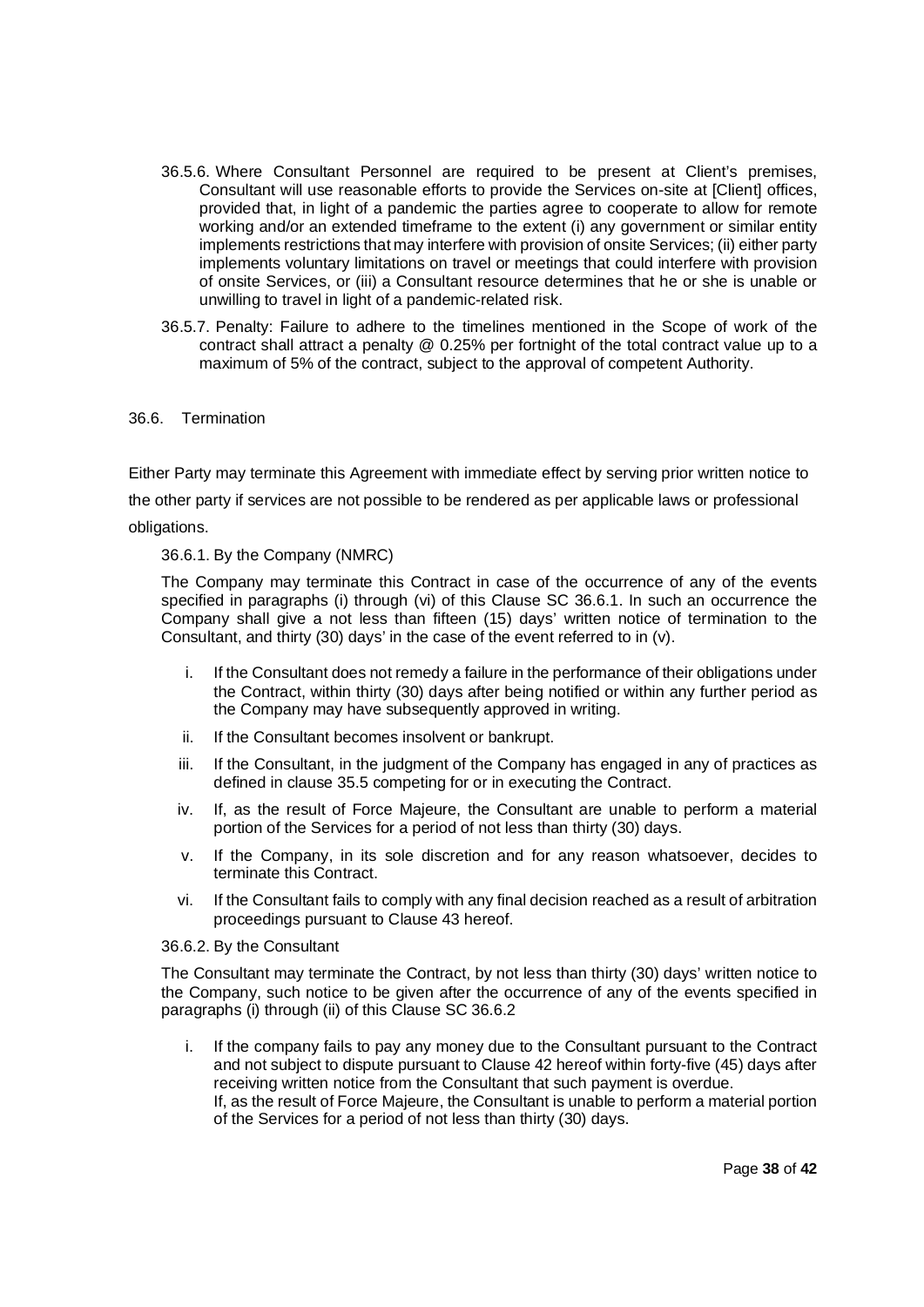ii. If the Company fails to comply with any final decision reached as a result of arbitration pursuant to Clause 42.2 hereof.

However, Consultant may terminate this Agreement, or any particular Services, immediately upon written notice to the Client if Consultant reasonably determine that Consultant can no longer provide the Services in accordance with applicable law or professional obligations.

### 36.7. Payment and Penalties upon Termination

Upon termination of the Contract pursuant to Clauses SC 36.6.1 or 36.6.2, the Company shall make the following payments to the Consultant: (a) payment pursuant to Clause 40 for Services satisfactorily performed prior to the effective date of termination; (b) except in the case of termination pursuant to paragraphs (i) through (iii), and (vi) of Clause 36.6.1, reimbursement of any reasonable cost incident to the prompt and orderly termination of the Contract.

If the Contract is terminated on default of the consultant as defined in clause (i) to (iii) and (vi) of clause 36.6.1, then Company may encash the performance security

### **37. OBLIGATIONS OF THE CONSULTANT**

#### 37.1. General

The Consultant shall always act, in respect of any matter relating to the Contract or to the Services, as faithful advisers to the Company, and shall at all times support and safeguard the Company's legitimate interests in any dealings with Sub-Consultants or third Parties.

### 37.2. Standard of Performance

The Consultant shall perform the Services and carry out their obligations hereunder with all due diligence, efficiency and economy, in accordance with generally accepted professional standards and practices, and shall observe sound management practices, and employ appropriate technology and safe and effective equipment, machinery, materials and methods.

### 37.3. Conflict of Interests

The Consultant shall hold the Company's interests paramount, without any consideration for future work, and strictly avoid conflict with other assignments or their own corporate interests.

### 37.4. Prohibition of Conflicting Activities

The Consultant shall not engage, and shall cause their Personnel as well as their Sub-Consultants and their Personnel not to engage, either directly or indirectly, in any business or professional activities which would conflict with the activities assigned to them under this Contract.

### 37.5. Confidentiality

Except with the prior written consent of the Client, the Consultant and the Personnel shall not at any time communicate to any person or entity any confidential information acquired in the course of the Services, nor shall the Consultant and the Personnel make public the recommendations formulated in the course of, or as a result of, the Services. Except as otherwise permitted by this Agreement, neither of the parties may disclose to third parties the contents of this Agreement or any information/report/advice provided by or on behalf of the other that ought reasonably to be treated as confidential and/or proprietary. Parties may, however, disclose such confidential information to the extent that it: (a) is or becomes public other than through a breach of this Agreement, (b) is subsequently received by the receiving party from a third party who, to the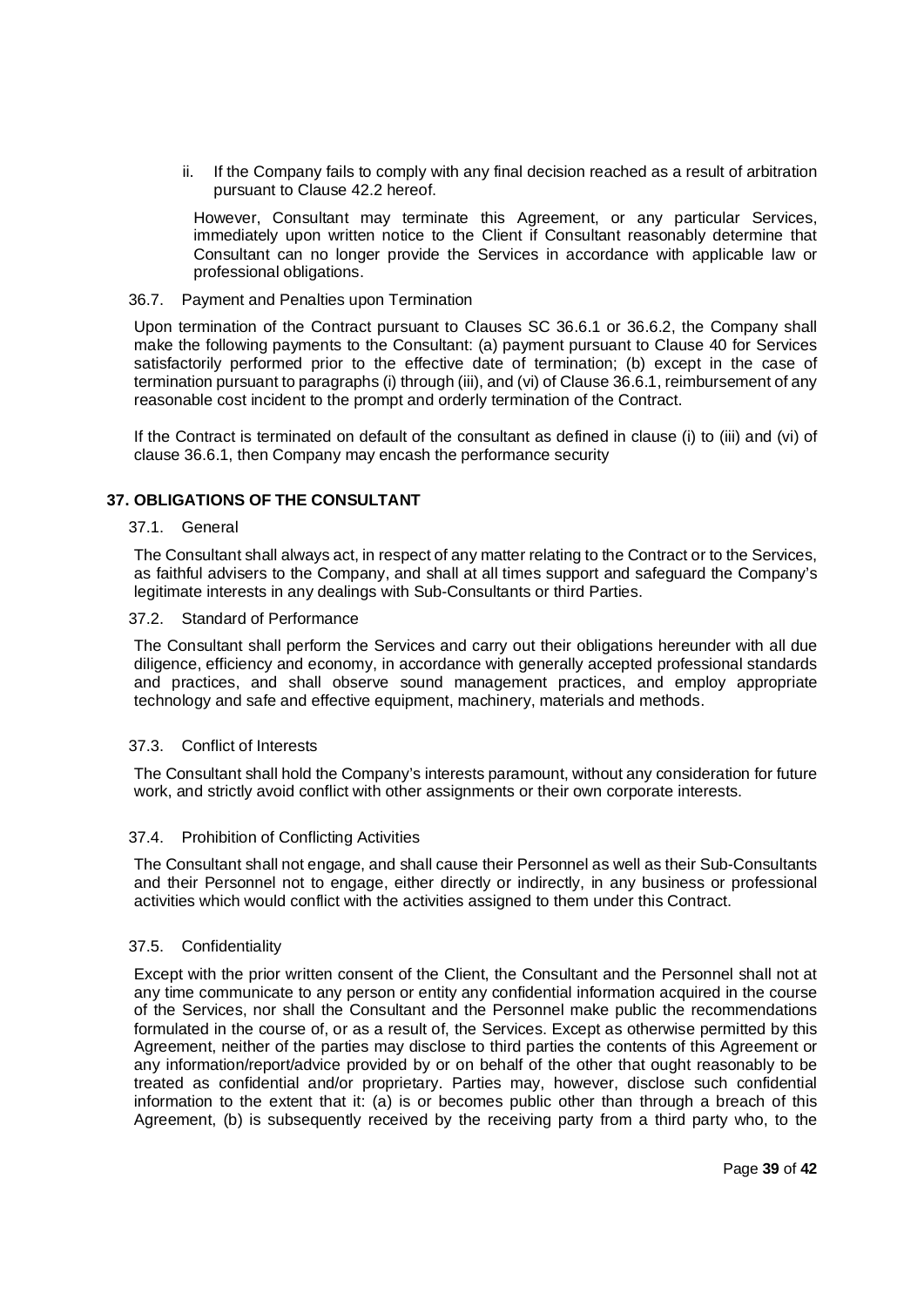receiving party's knowledge, owes no obligation of confidentiality to the disclosing party with respect to that information, (c) was known to the receiving party at the time of disclosure or is thereafter created independently, (d) is disclosed as necessary to enforce the receiving party's rights under this Agreement, or (e) must be disclosed under applicable law, legal process or professional regulations. These obligations shall be valid for a period of three (3) years from the date of termination of this Agreement.

### 37.6. Consultant's Actions

The Consultant shall inform the Company in writing before taking any of the following actions:

- i. Entering into a subcontract for the performance of any part of the Services,
- ii. Appointing such members of the Personnel not listed in the team presented in the technical proposal submitted by the consultant

### 37.7. Documents Prepared by the Consultant to be the Property of the Company

i. Consultant may use data, software, designs, utilities, tools, models, systems and other methodologies and know-how ("Materials") that Consultant owns in performing the Services. Notwithstanding the delivery of any Reports, Consultant retains all intellectual property rights in the Materials (including any improvements or knowledge developed while performing the Services), and in any working papers that Consultant compiles and retains in connection with the Services (but not Client information reflected in them). Upon payment for the Services, Client may use any Materials included in the Reports, as well as the Reports themselves as permitted by this Agreement.

### 37.8. Accounting, Inspection and Auditing

The Consultant (i) shall keep accurate and systematic accounts and records in respect of the Services hereunder, in accordance with internationally accepted accounting principles and in such form and detail as will clearly identify all relevant time changes and costs, and the bases thereof, and (ii) shall periodically permit the Client or its designated representative, during the term of this Contract, to inspect the same and make copies thereof as well as to have them audited by auditors appointed by the Client, if so required by the Client as the case may be. Notwithstanding anything said herein, any audit conducted shall be restricted to the physical files and engagement specific files in relation to this Contract only and shall be subject to the Client and the auditor, agreeing to maintain confidentiality of these documents and such audit shall be conducted without accessing Consultant's premises.

### 37.9. Site office

The Consultant shall operate from NMRC. The Consultant shall have their own equipment's/ computers/ software's etc at their own cost for the entire duration of the project.

### **38. CONSULTANT'S PERSONNEL**

### 38.1. Description of Personnel

The Consultant shall employ and provide such qualified and experienced Personnel as are required to carry out the Services.

### 38.2. Removal and/or Replacement of Personnel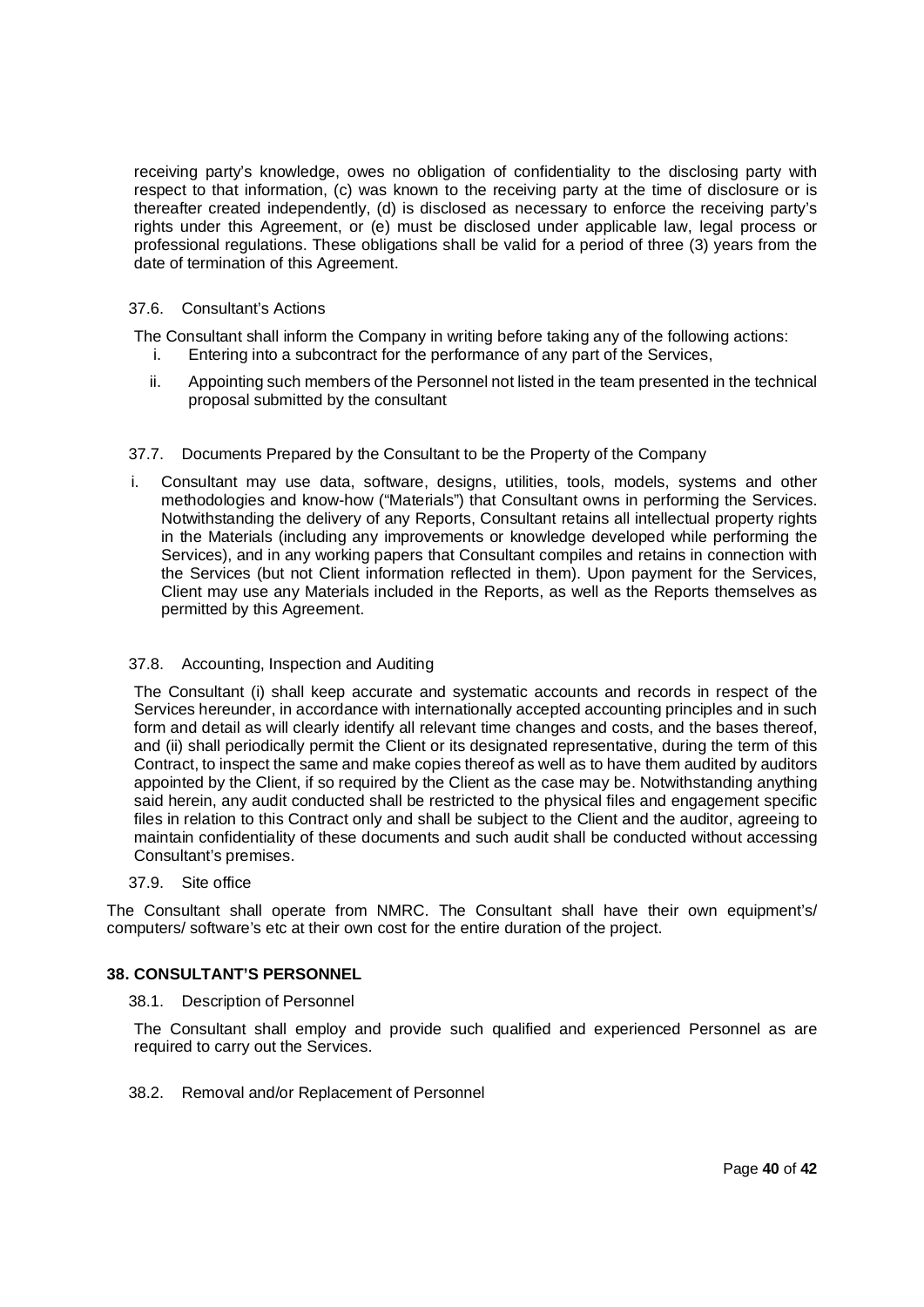- i. Except as the Company may otherwise agree, no changes shall be made in the Key Personnel. If, for any reason beyond the reasonable control of the Consultant, such as retirement, death, medical incapacity, among others, it becomes necessary to replace any of the Key Personnel, the Consultant shall provide as a replacement a person of equivalent or better qualifications with the consent of the company.
- ii. If the Company finds that any of the Personnel have (a) committed serious misconduct or have been charged with having committed a criminal action, or (b) have reasonable cause to be dissatisfied with the performance of any of the Personnel, then the Consultant shall, at the Company's written request specifying the grounds thereof, provide as a replacement a person with qualifications and experience acceptable to the Company.
- iii. The Consultant shall have no claim for additional costs arising out of or incidental to any removal and/or replacement of Personnel.

### **39. OBLIGATIONS OF THE COMPANY**

39.1. Assistance and Exemptions

The Company shall use its best efforts to ensure that it shall provide the Consultant such assistance as reasonably required for the execution of the project.

### **40. PAYMENTS TO THE CONSULTANT**

40.1. Contract Price

The contract price will be payable in Indian Rupee.

40.2. Terms and Conditions of Payment

Payments will be made to the account of the Consultant and according to the payment schedule stated in the RFP Document. No escalation in fees is permitted and NMRC shall pay consultant as per agreed fees/quoted fees as per tender document.

40.3. NMRC shall, within 30 days from the date of receipt of the invoice make payment to the consultant as per terms of the RFP document.

### **41. GOOD FAITH**

The Parties undertake to act in good faith with respect to each other's rights under this Contract and to adopt all reasonable measures to ensure the realization of the objectives of this Contract.

### **42. SETTLEMENT OF DISPUTES**

42.1. Amicable Settlement

The Parties agree that the avoidance or early resolution of disputes is crucial for a smooth execution of the Contract and the success of the assignment. The Parties shall use their best efforts to settle amicably all disputes arising out of or in connection with this Contract or its interpretation.

#### 42.2. Arbitration

If the Parties are unable to resolve a dispute amicably through discussion on conciliation, the dispute may be referred to Arbitration.MD of NMRC shall appoint the Arbitrator. In case dispute is not resolved